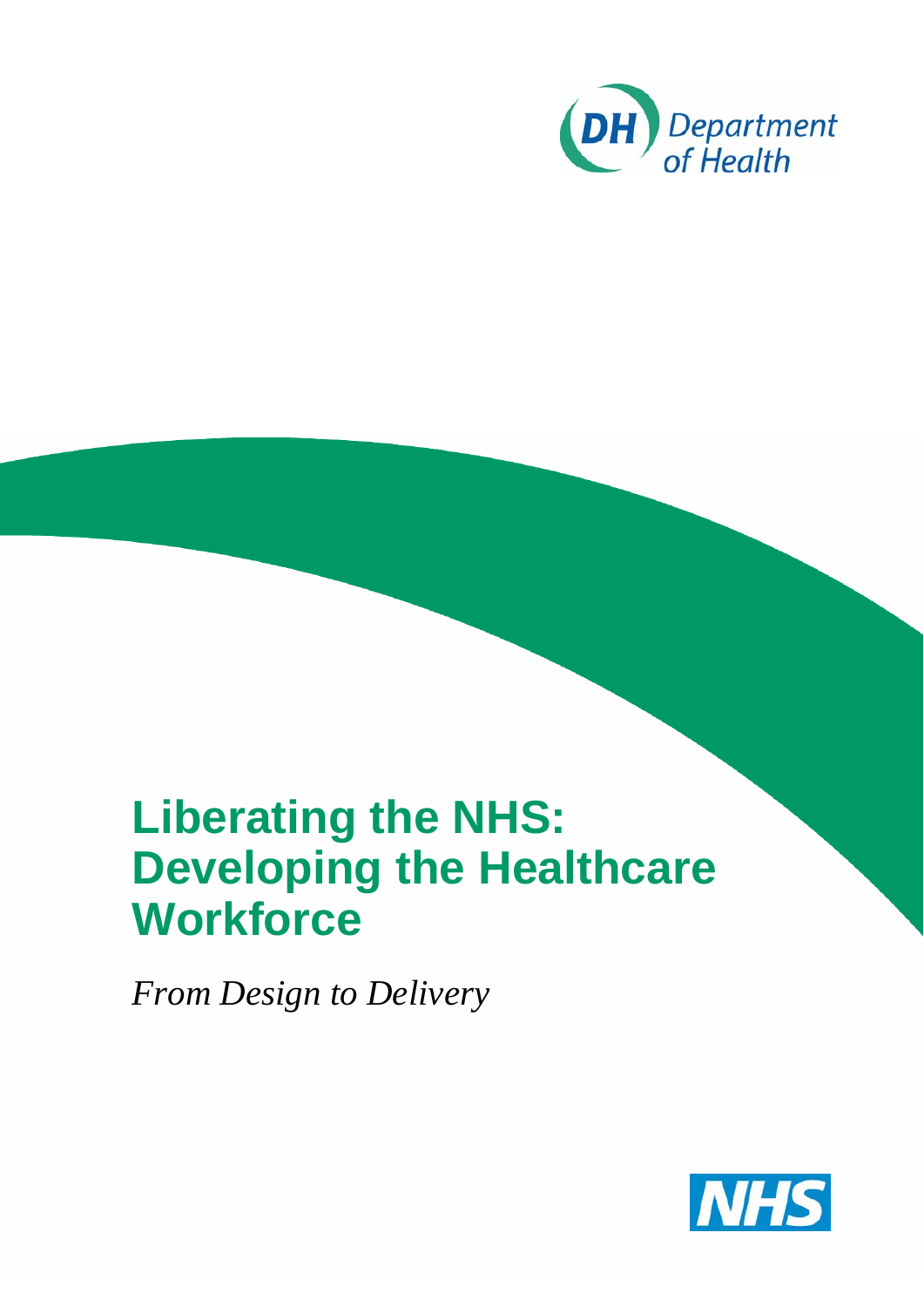#### **DH INFORMATION READER BOX**

| Policy<br><b>HR / Workforce</b> | Clinical<br><b>Commissioner Development</b>                                                                                                                                                                                                                                                         | <b>Estates</b><br>IM & T                                               |
|---------------------------------|-----------------------------------------------------------------------------------------------------------------------------------------------------------------------------------------------------------------------------------------------------------------------------------------------------|------------------------------------------------------------------------|
| Management                      | Provider Development                                                                                                                                                                                                                                                                                | Finance                                                                |
| Planning / Performance          | Improvement and Efficiency                                                                                                                                                                                                                                                                          | Social Care / Partnership                                              |
|                                 |                                                                                                                                                                                                                                                                                                     |                                                                        |
| <b>Document Purpose</b>         | Policy                                                                                                                                                                                                                                                                                              |                                                                        |
| <b>Gateway Reference</b>        | 16977                                                                                                                                                                                                                                                                                               |                                                                        |
| <b>Title</b>                    | Liberating the NHS: Developing the Healthcare Workforce From<br>Design to Delivery                                                                                                                                                                                                                  |                                                                        |
| <b>Author</b>                   | DH.                                                                                                                                                                                                                                                                                                 |                                                                        |
| <b>Publication Date</b>         | 10 January 2012                                                                                                                                                                                                                                                                                     |                                                                        |
| <b>Target Audience</b>          | PCT Cluster CEs, NHS Trust CEs, SHA Cluster CEs, Care Trust CEs,<br>Nursing, Local Authority CEs, Directors of Adult SSs, PCT Cluster<br>Chairs, NHS Trust Board Chairs, Special HA CEs, Directors of HR,<br>Directors of Finance, Allied Health Professionals, GPs,<br><b>Communications Leads</b> | Foundation Trust CEs, Medical Directors, Directors of PH, Directors of |
| <b>Circulation List</b>         |                                                                                                                                                                                                                                                                                                     |                                                                        |
| <b>Description</b>              | Liberating the NHS: Developing the Healthcare Workforce - From<br>workforce planning and the education and training of the health and<br>public health workforce. It builds on the responses to earlier public<br>consultation and the advice of the NHS Future Forum.                              | Design to Delivery sets out the policy framework for a new approach to |
| <b>Cross Ref</b>                | Education and Training- A report from the NHS Future Forum                                                                                                                                                                                                                                          |                                                                        |
| <b>Superseded Docs</b>          | <b>NA</b>                                                                                                                                                                                                                                                                                           |                                                                        |
| <b>Action Required</b>          | <b>NA</b>                                                                                                                                                                                                                                                                                           |                                                                        |
| <b>Timing</b>                   | <b>NA</b>                                                                                                                                                                                                                                                                                           |                                                                        |
| <b>Contact Details</b>          | Jonathan Firth<br><b>Quarry House</b><br>Leeds<br>LS2 7UE<br>0113 2545260<br>www.dh.gov.uk/health/2012/01/forum-response/                                                                                                                                                                           |                                                                        |
| <b>For Recipient's Use</b>      |                                                                                                                                                                                                                                                                                                     |                                                                        |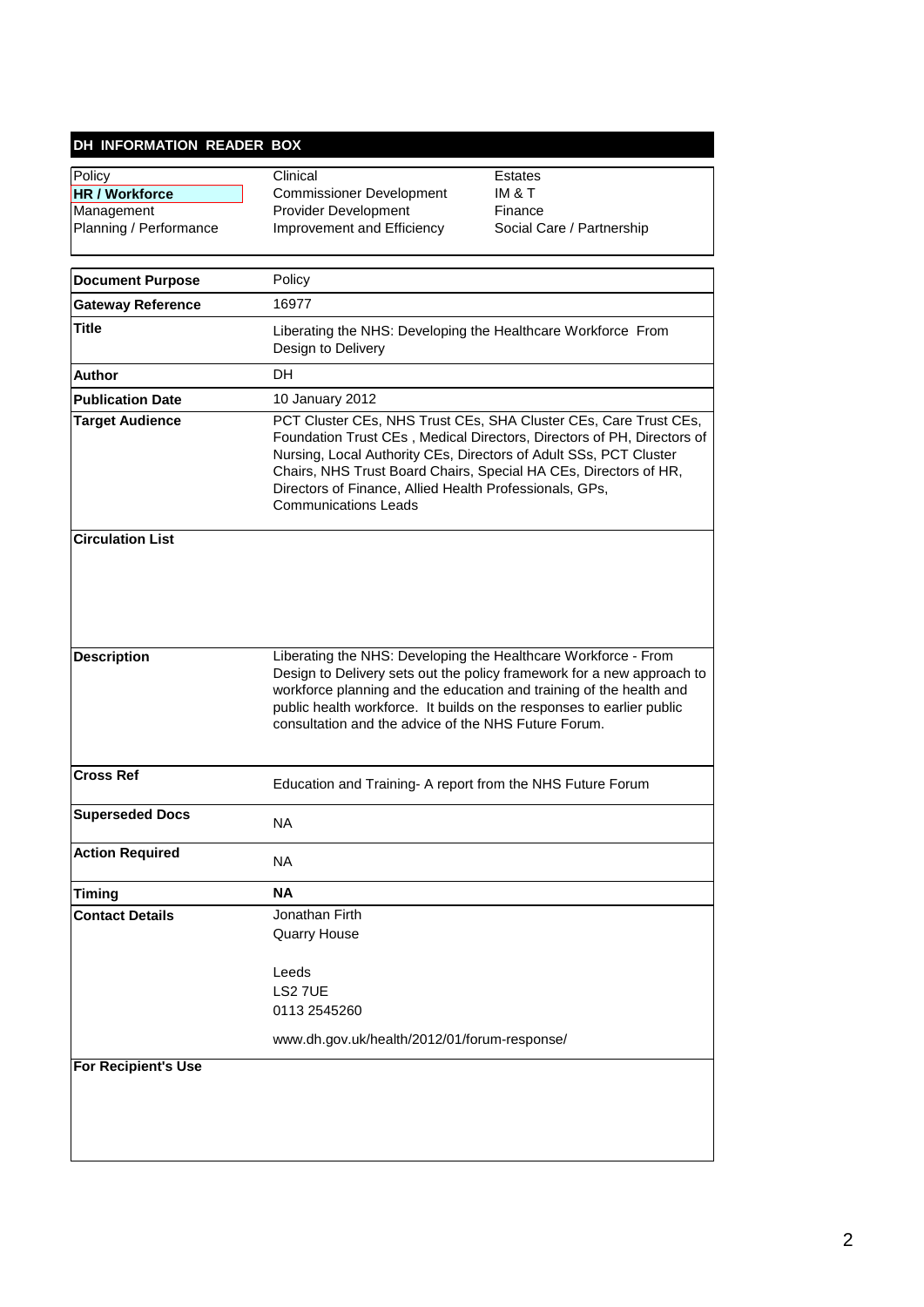# **Contents**

| 1. |  |
|----|--|
|    |  |
|    |  |
|    |  |
|    |  |
|    |  |
|    |  |
|    |  |
|    |  |
|    |  |
|    |  |
|    |  |
|    |  |
|    |  |
| 2. |  |
|    |  |
|    |  |
|    |  |
|    |  |
|    |  |
|    |  |
|    |  |
| 3. |  |
|    |  |
|    |  |
|    |  |
|    |  |
|    |  |
|    |  |
|    |  |
|    |  |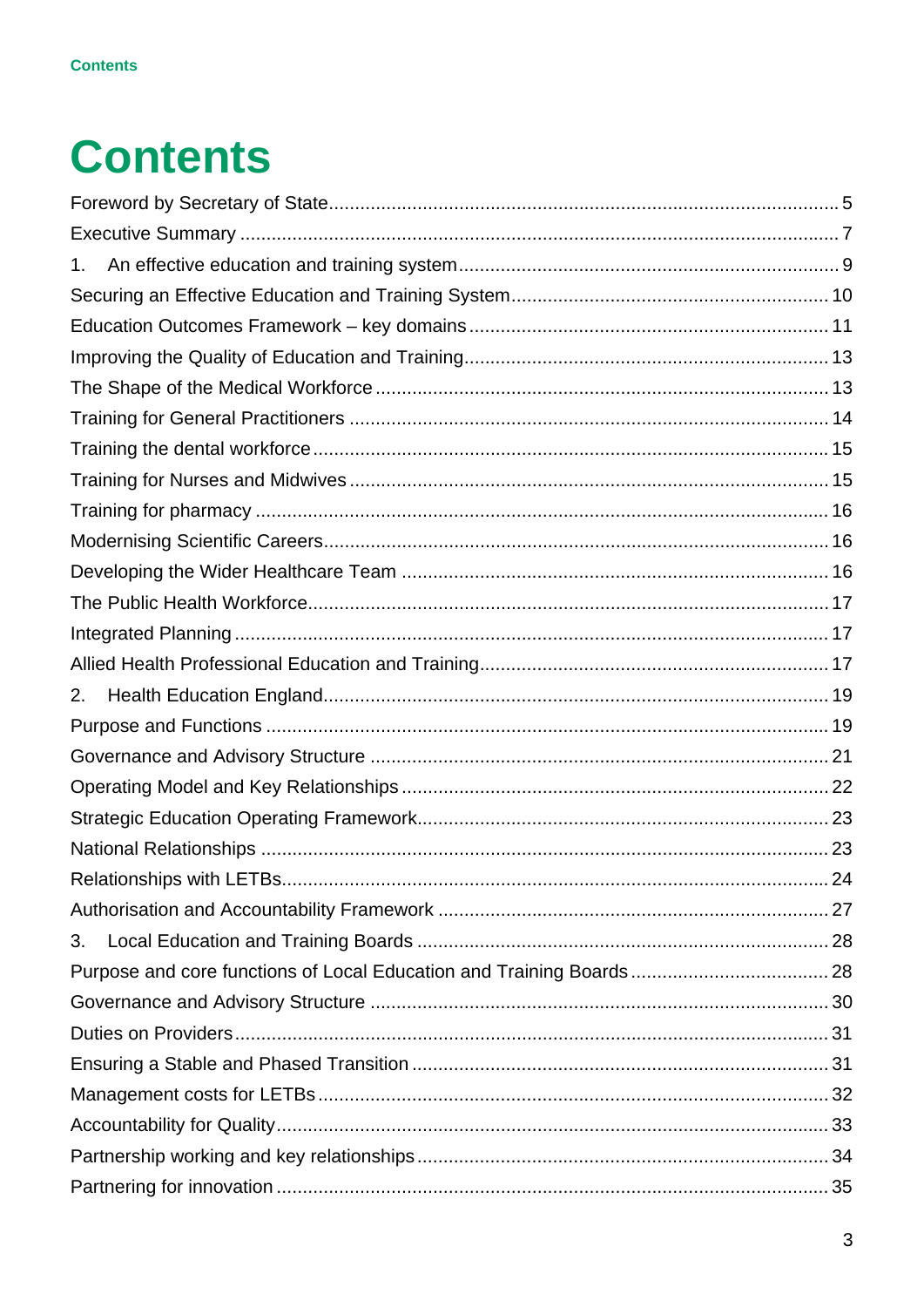#### **Contents**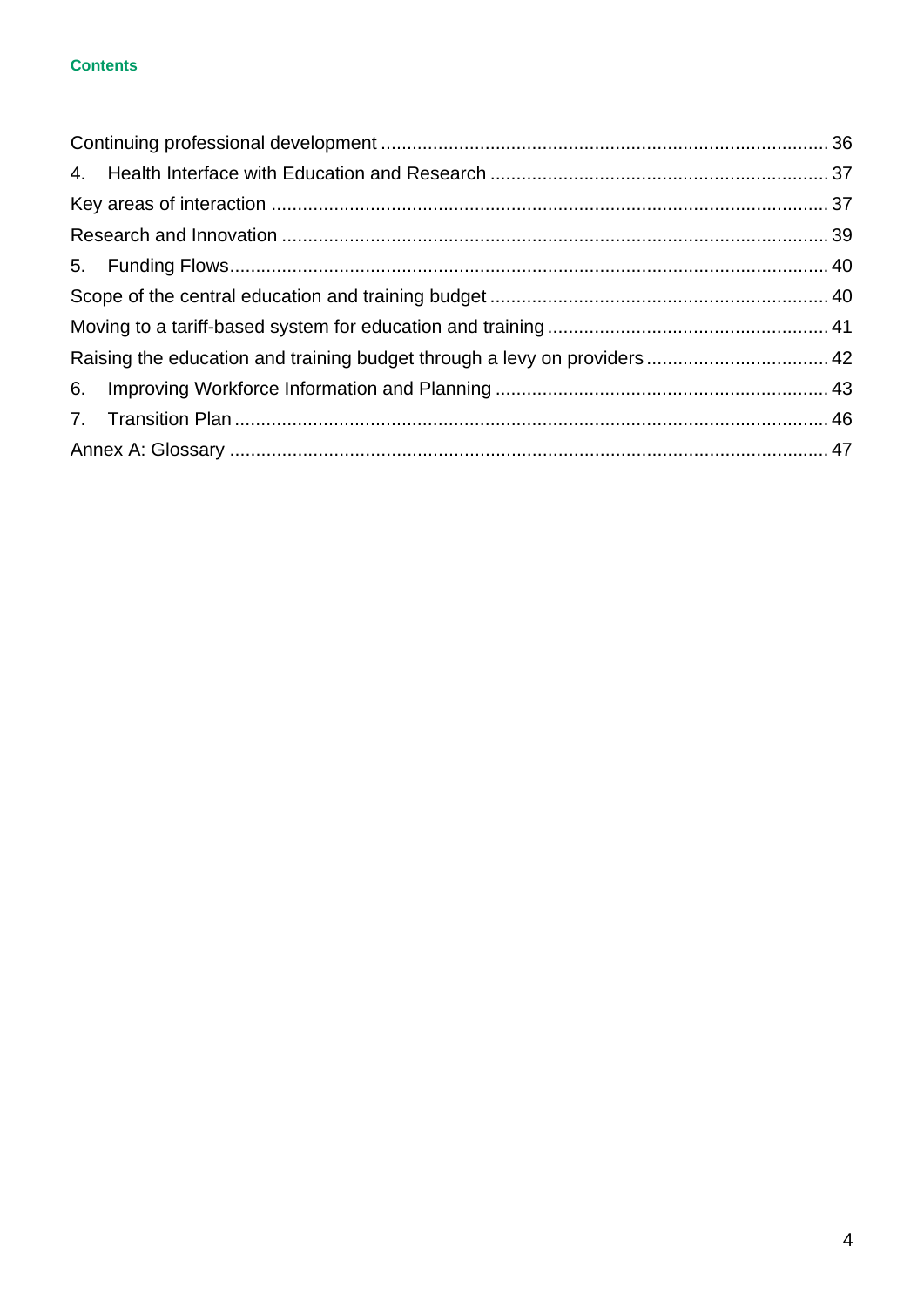# Foreword by Secretary of State

In December 2010 we set out our vision for a new system for developing the healthcare workforce. One that would ensure employers supported by clinicians were placed at the heart of the decision-making process, with the opportunity to design the shape of their workforce and the way in which they develop the people they employ.

The NHS in England is one of the best healthcare systems in the world and that is down to the dedication of the workforce. However, while the NHS currently delivers excellent care, in some areas outcomes for patients still lag behind the top countries in the international league. As we strive to improve the NHS to deliver world-class health outcomes for patients, we need also to improve the way we develop the healthcare and public health workforce.

The people who work in health services, whatever the sector, need to be well supported to attain the right professional and clinical skills, as well as providing care with compassion, kindness, and respect for people. Today's health workers must also be able to cope with everchanging patient and public needs and adapt quickly to innovation in service models.

We are setting up a new system that can produce the flexible workforce we need to address future challenges, that aspires to excellence in training as well as a better educational experience for trainees, and is supported by a fairer and more responsive funding system. This presents a unique opportunity to strengthen partnerships between all providers of services and the professionals who deliver them, as well as fully harnessing the natural partnerships with research and innovation to improve health outcomes.

Making these changes work is all about placing accountabilities in the right place. Locally, with providers supported by professionals who understand the local needs of their workforce, and nationally with Health Education England to interpret workforce intelligence and planning and then lead in support, guidance and oversight for the commissioning of education and training.

The Education Outcomes Framework will directly link education and learning to improvements in patient outcomes. By providing a clear line of sight and improvement to patient outcomes, it will help address variation in standards and ensure excellence in innovation through high quality education and training.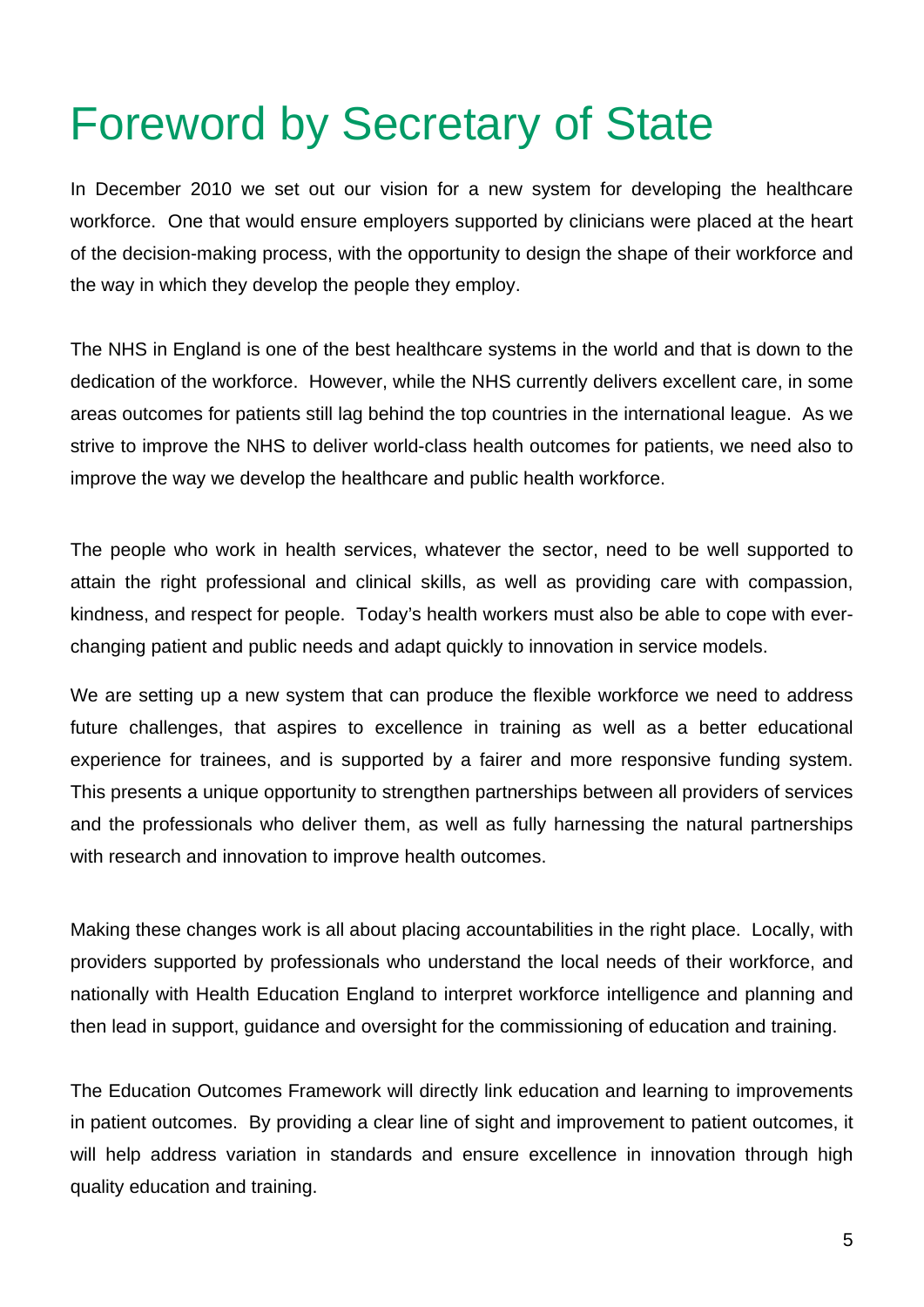Since we first published these plans, a great deal of progress has been made. We have consulted widely and used the work of the NHS Future Forum, whose second report has shaped our thinking. We have listened to your comments and ideas and believe this document presents the right steps forward for the successful implementation of our proposals.

Now is the time to focus on making this work. Health employers, with their professional leaders, universities and the education and research sectors need to come together and work to ensure a carefully managed transition into the new system - a system that will have a positive outcome for both patients and staff.

DarmesLamburg

Andrew Lansley

Secretary of State for Health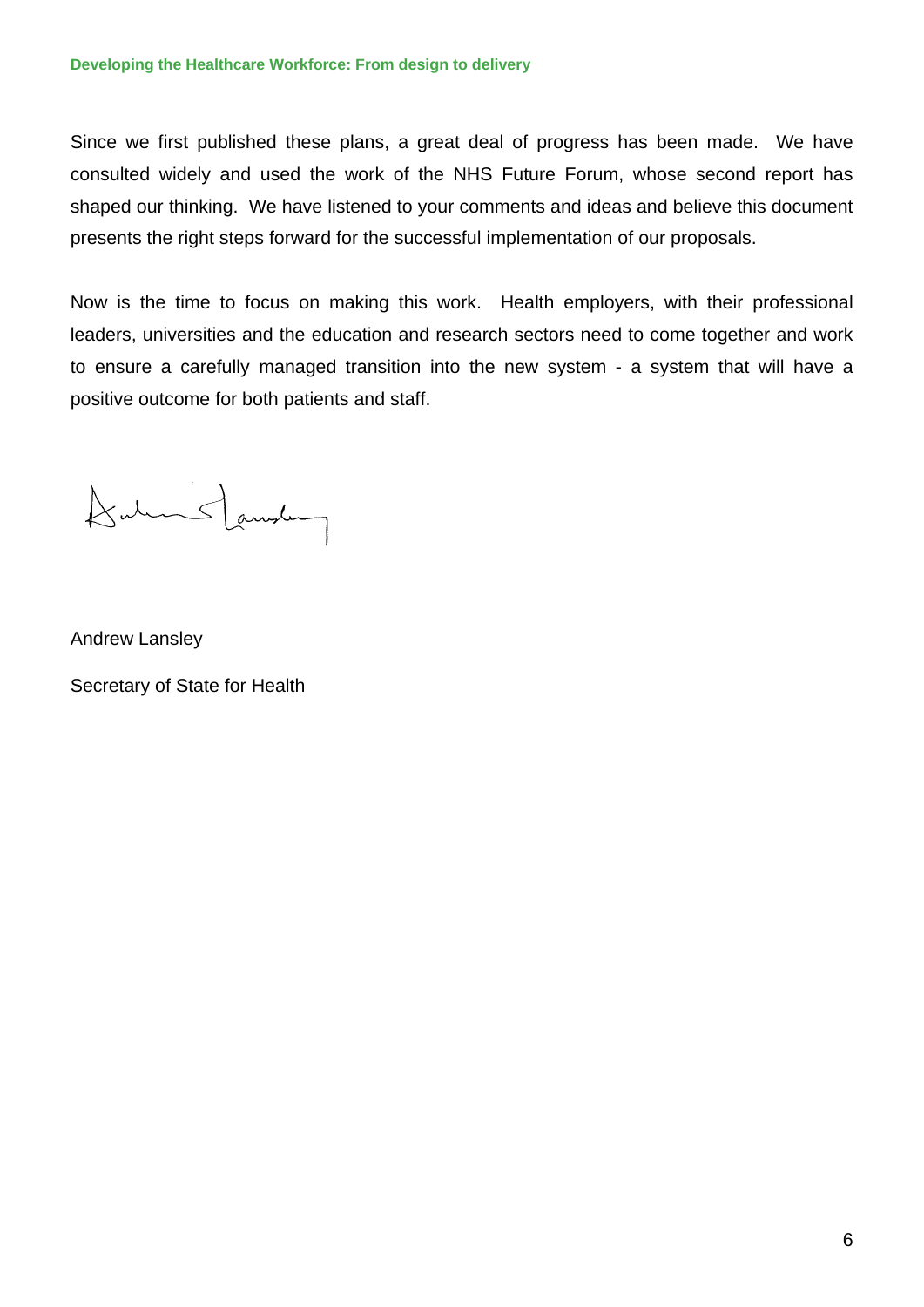# Executive Summary

- 1. The shape and skills of the future health and public health workforce need to evolve constantly if we are to sustain high quality health services and continue to improve health in the face of demographic and technological change.
- 2. To keep up with these changes, the NHS and public health system is changing and therefore the way in which we educate and train our workforce must also change - the needs of patients and the public must be served by a workforce that has the skills and knowledge to provide safe, effective and compassionate care at all times.
- 3. Here we set out a new education and training system that will do just that, building on responses to our consultation and the advice of the Future Forum. It puts employers, and professionals in the driving seat and gives them the national support they need to identify and anticipate the key workforce challenges, and to be flexible and responsive in planning and developing their workforce. We believe these provider-led arrangements offer the best assurance for future-proofing the way we develop the health and public health workforce so we can meet the aspirations set out in the NHS Constitution - to bring the highest levels of human knowledge and skill to save lives and improve health.
- 4. There are two central planks to the new system Health Education England (HEE) and the Local Education and Training Boards (LETBs).
- 5. HEE will provide national leadership and oversight on strategic planning and development of the health and public health workforce, and allocate education and training resources. HEE will promote high quality education and training that is responsive to the changing needs of patients and local communities - including responsibility for ensuring the effective delivery of important national functions, such as medical trainee recruitment. Once the new education and training system is fully established, HEE will be able to consider to what extent they can be devolved.
- 6. The LETBs will be the vehicle for providers and professionals to work with HEE to improve the quality of education and training outcomes so that they meet the needs of service providers, patients and the public. Through HEE, health and public health providers will have strong input into the development of national strategies and priorities so education and training can adapt quickly to new ways of working and new models of service. LETBs may also take on specific leadership roles for particular professional groups, such as the smaller professions and commissioning specialist skills.
- 7. The Department will set the education and training outcomes for the system as a whole, securing the resources necessary and continuing to set the regulatory, policy and legal framework. It will hold the HEE Board to account for delivery of its strategic objectives.
- 8. HEE's role will be to ensure greater transparency in the education and training investments employers make in their workforce. LETBs will have flexibility to invest in education, training and ongoing professional development to support innovation and development of the wider health team. LETBs will also be able to ensure that funding in the new system follows the student/trainee on the basis of quality education and training outcomes. Proposals to raise the education and training budget through a levy on providers will be developed for consultation.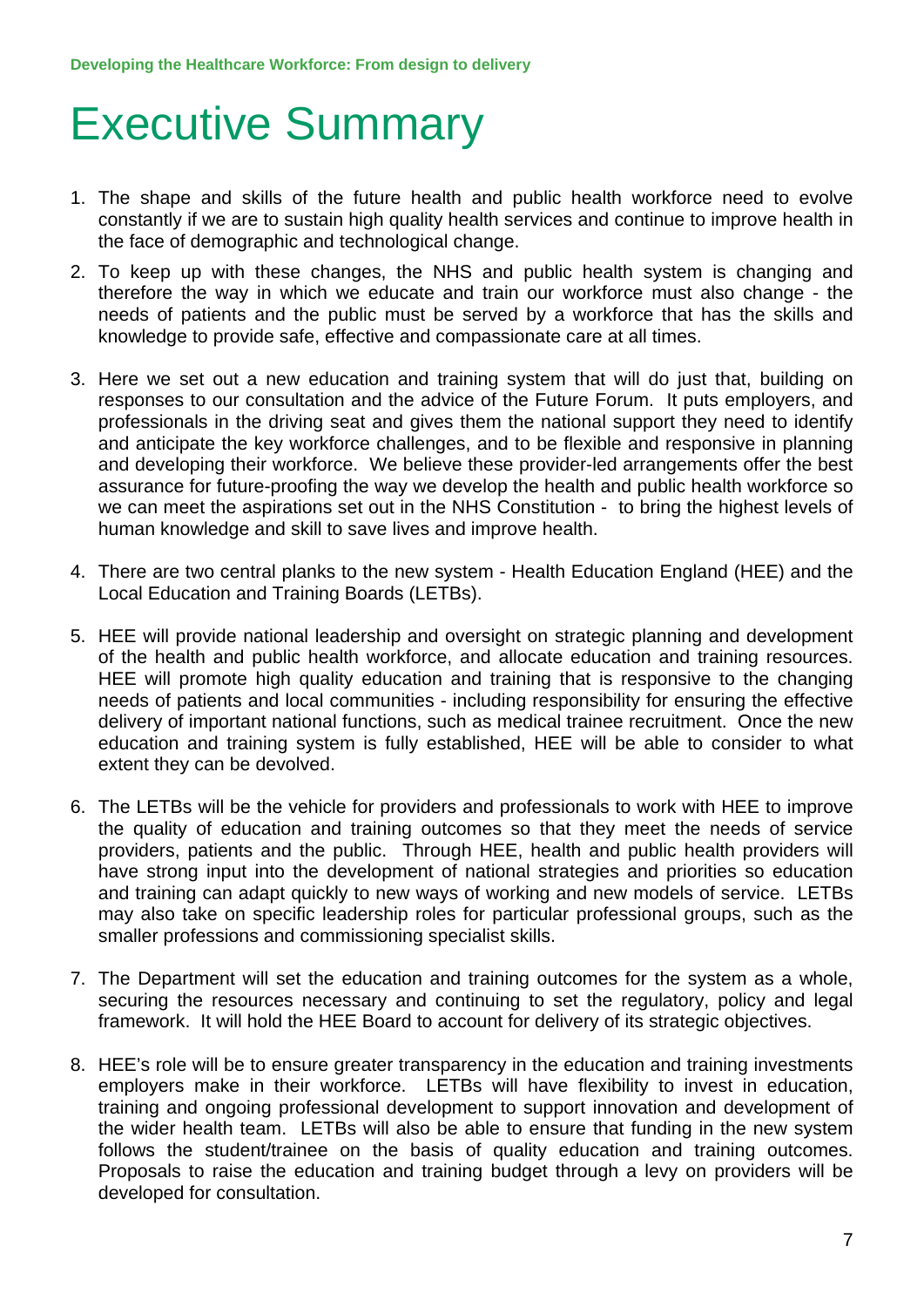- 9. Local education providers, universities, colleges and employers, will remain directly responsible for the provision and quality control of education at a local level. This framework will be maintained in the new system, with the LETBs assuming responsibility for the quality management role at local level and for meeting standards required by national frameworks and the regulators.
- 10.The continuing success of the healthcare and public health systems is dependent on partnerships with higher and further education. Many educators, often working in close partnership with the health service, undertake excellent, cutting-edge research and innovation that underpins continuing improvements in health and public health in the UK and across the world. Therefore the mutual dependence between health, education and research means a strong working relationship is essential.
- 11.Education and training is an important factor in translating new developments and technologies into practice. LETBs will work closely with the new Academic Health Science Networks (AHSNs) to realise the ambition set out in *Innovation, Health and Wealth* for an NHS defined by its commitment to innovation and the rapid diffusion of transformative ideas and practice. They will together exploit the potential for high quality care and innovation through the integration of clinical, research and educational functions.
- 12.Given the importance of education and training and the competing pressures across the wider system, it is vital that we ensure a safe and stable transition and a pace of change that is led by local priorities and capacity. We are taking a deliberate and cautious approach so that we can secure continuity and a safe transfer of essential skills and staff from Strategic Health Authorities (SHAs) and protect individuals currently undertaking training. HEE will be established as a Special Health Authority in June 2012, with a view to commencing operations from October 2012, taking on full functionality when the SHAs close in April 2013.
- 13.In due course, we plan to consolidate HEE by establishing it in primary legislation as a Non Departmental Public Body (NDPB). This will enable HEE to operate on a permanent statutory basis at arms-length from the Department of Health, whilst remaining accountable to the Secretary of State. We intend to publish draft clauses for pre-legislative scrutiny in the second Parliamentary session. We then intend to legislate to establish the NDPB as soon as Parliamentary time allows.
- 14.The outcome of these changes will be a better education, training and workforce planning system for health and public health, one that is clearly focused on continually improving the health of the public and services for patients.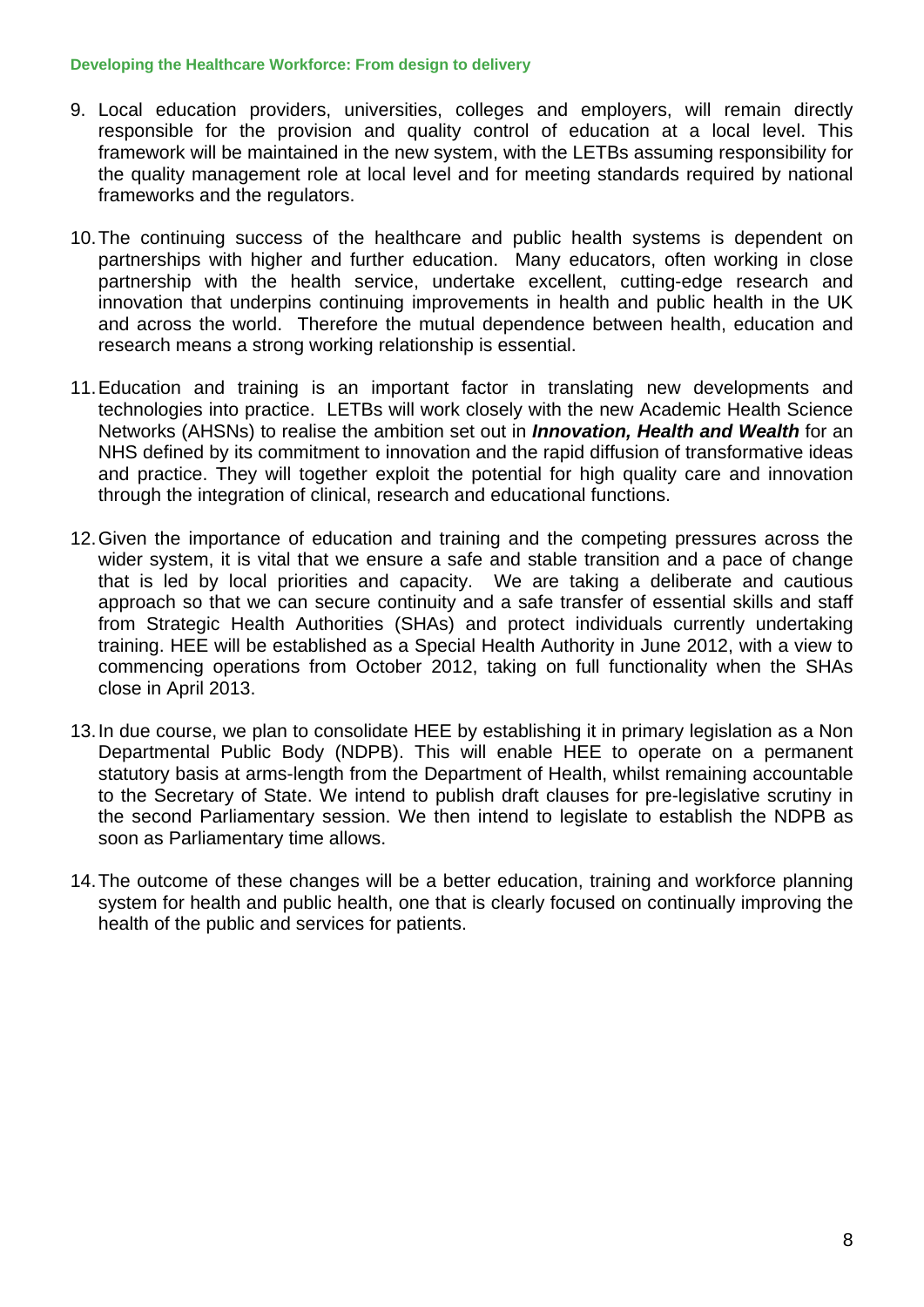# 1. An effective education and training system

- 1. The driving principle for reforming the education and training system is to improve care and outcomes for patients. Excellent health and healthcare depends on a highly skilled and educated workforce, working together with compassion and respect for people. The new system aims to be responsive to patient and public needs and changing service models, such that our investment in the capacity and skills of current and future staff reflects the needs of patients, carers and local communities. That is why we want healthcare and public health providers to have greater responsibility for planning and developing the workforce they employ.
- 2. The Government has consulted widely on a new system for planning and commissioning education and training for the health workforce. The NHS Future Forum found continued support for a system that will be more responsive to the needs of patients and employers, professionally informed and underpinned by strong academic links. The responses to the consultation *Liberating the NHS: Developing the Healthcare Workforce* and the recommendations from the NHS Future Forum have informed the design of the new education and training framework. Subject to the passage of the Health and Social Care Bill, we are now ready to move from design into developing the world class health education and training system that is essential, alongside excellent research and innovation, to deliver world class healthcare and public health.
- 3. This system builds on the advice of the Future Forum, following design principles developed through consultation:
	- greater accountability for all providers to plan and develop their workforce, whilst being professionally informed and underpinned by strong academic links;
	- aspiring to excellence in training and a better experience for patients, students and trainees;
	- supporting NHS values and behaviours to provide person-centred care;
	- supporting the development of the whole workforce, within a multi-professional and UK-wide context;
	- supporting innovation, research and quality improvement;
	- providing greater transparency, fairness and efficiency to the investment made in education and training;
	- reflecting the proposed, explicit duty of the Secretary of State to secure an effective system for education and training.
- 4. Developing the education and training system will take time, and the system will need to evolve as the rest of the NHS and public health system matures. The new system needs to have the flexibility to respond and adapt to future challenges and seize opportunities to work in new ways across the NHS, the public health system and with education, innovation and research partners. The partnerships between employers, professions and with the education and research sectors, locally and nationally, will be critically important to this.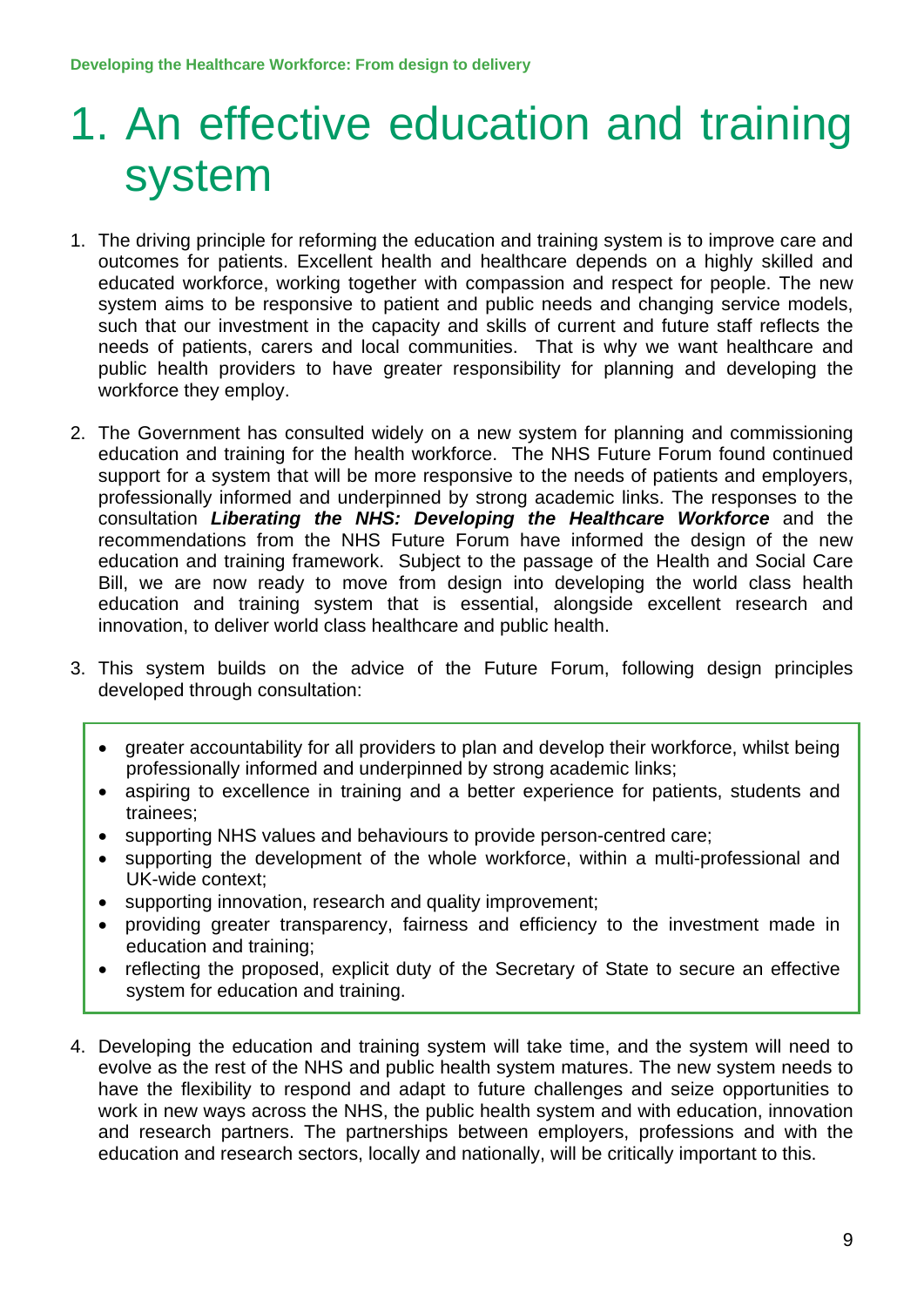5. New capabilities and relationships will be required as we look to plan for the whole workforce, it is equally important that we build on the skills and knowledge we already have. A safe transition is needed to secure business continuity and maintain current training programmes. It is also important that we minimise the financial risks to the system so changes to the way we fund education and training will be done carefully and at the right pace.

## Securing an Effective Education and Training System

- 6. The education and training system will remain accountable to the Secretary of State. The Government has introduced an amendment to the Health and Social Care Bill to place a duty on the Secretary of State to exercise his functions so as to secure an effective system for education and training, for people who are employed or who will be employed in the health service and public health system in the future. The Secretary of State already has broad powers for education and training. The purpose of this duty is not to grant new powers to intervene. Our aim is to ensure the new education and training system is set up to deliver a greater level of local accountability and responsibility for decision-making: a system that aspires to excellence and supports the values of the NHS.
- 7. Local Education and Training Boards (LETBs) will be set up so that local partnerships, with healthcare and public health providers at their centre, can take on the functions of Strategic Health Authorities (SHAs), including the postgraduate deaneries. Health Education England (HEE) will be established as a Special Health Authority (SpHA) to provide national leadership and oversight. This is a central feature of these reforms: that greater responsibility and accountability for decision making will be delegated to employers – who are best placed to understand the communities they serve and the needs of their own workforce. Clinical Commissioning Groups will have an important role to play in providing clear and timely commissioning intentions which support the development of education and training plans.
- 8. While the new NHS and public health system is taking shape and maturing the LETBs will be hosted by HEE from April 2013. HEE will have a clear scheme of delegation to the LETBs in accordance with the aim of the education & training system being led by providers of NHS and public health services, working in partnership with the professions, education and research institutions.
- 9. The role of the Department of Health is to maximise the health and wellbeing gain for the population through its stewardship of the NHS, adult social care and public health systems. It does this by setting strategic outcomes for the whole system, securing resources, setting the regulatory, policy and legal framework and by providing oversight and leadership across all three systems. The Department will set the education and training outcomes for the system as a whole. It will secure the resources necessary for an effective education and training system and continue to set the regulatory, policy and legal framework. It will set the strategic objectives for HEE and hold the HEE Board to account for their delivery.
- 10. Applying innovative approaches to delivering healthcare and public health must be integral to the way the NHS and public health system does business. The shape and skills of the future health workforce need to evolve constantly if we are to sustain high quality, health services and continue to improve health in the face of demographic and technological change. There are big challenges: to tackle obesity; improve maternity care; release savings; empower people with long-term conditions to manage their own care and provide people in later life with better support through more integrated, community based services.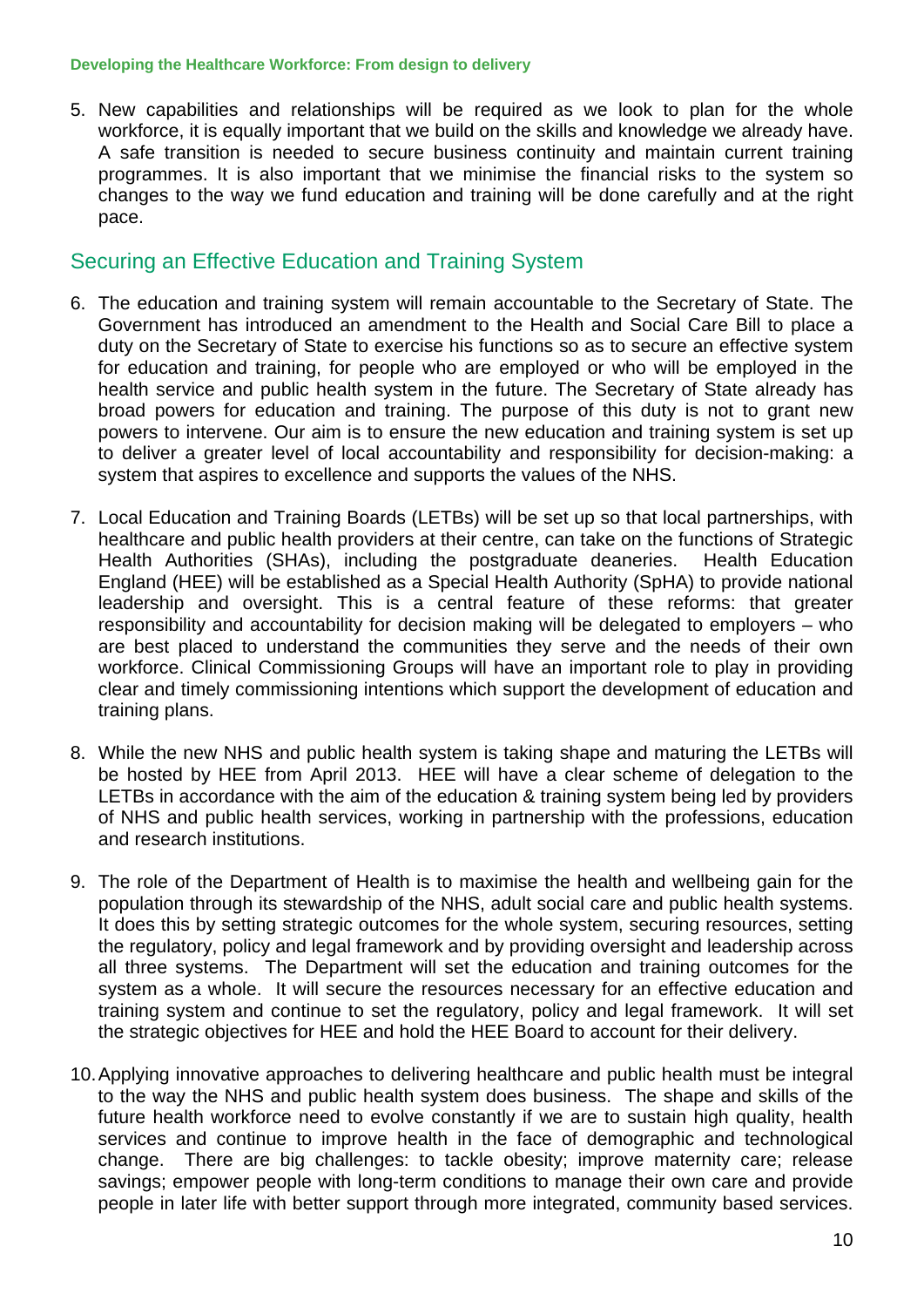The way we educate and develop the workforce needs to support innovation and research while helping accelerate the adoption and diffusion of new patterns of care, treatments and drugs.

11.The new education and training system described here puts employers and professionals in the driving seat. In partnership with the education sector, they will have the national support they need to identify and anticipate the key workforce challenges, and be much more flexible and responsive in planning their workforce and developing the skills needed. We believe these employer-led arrangements offer the best assurance for future-proofing the way we develop the health and public health workforce so we can meet the aspirations set out in the NHS Constitution - bringing the highest levels of human knowledge and skill to save lives and improve health.



Figure 1: Education and Training System

## Education Outcomes Framework – key domains

- 12.Building on the objectives set out in the consultation document that were strongly supported, an education and training outcomes framework is being developed. Setting clear outcomes for the education and training system will enable the allocation of education and training resources to be linked to quantifiable, quality outcomes. These in turn will support delivery of the outcomes set for the NHS Commissioning Board and Public Health England.
- and provide a detailed framework and the metrics to support its use nationally and locally.<br>11 13.High level outcomes are set out in figure 2 page 12. There will be further work to develop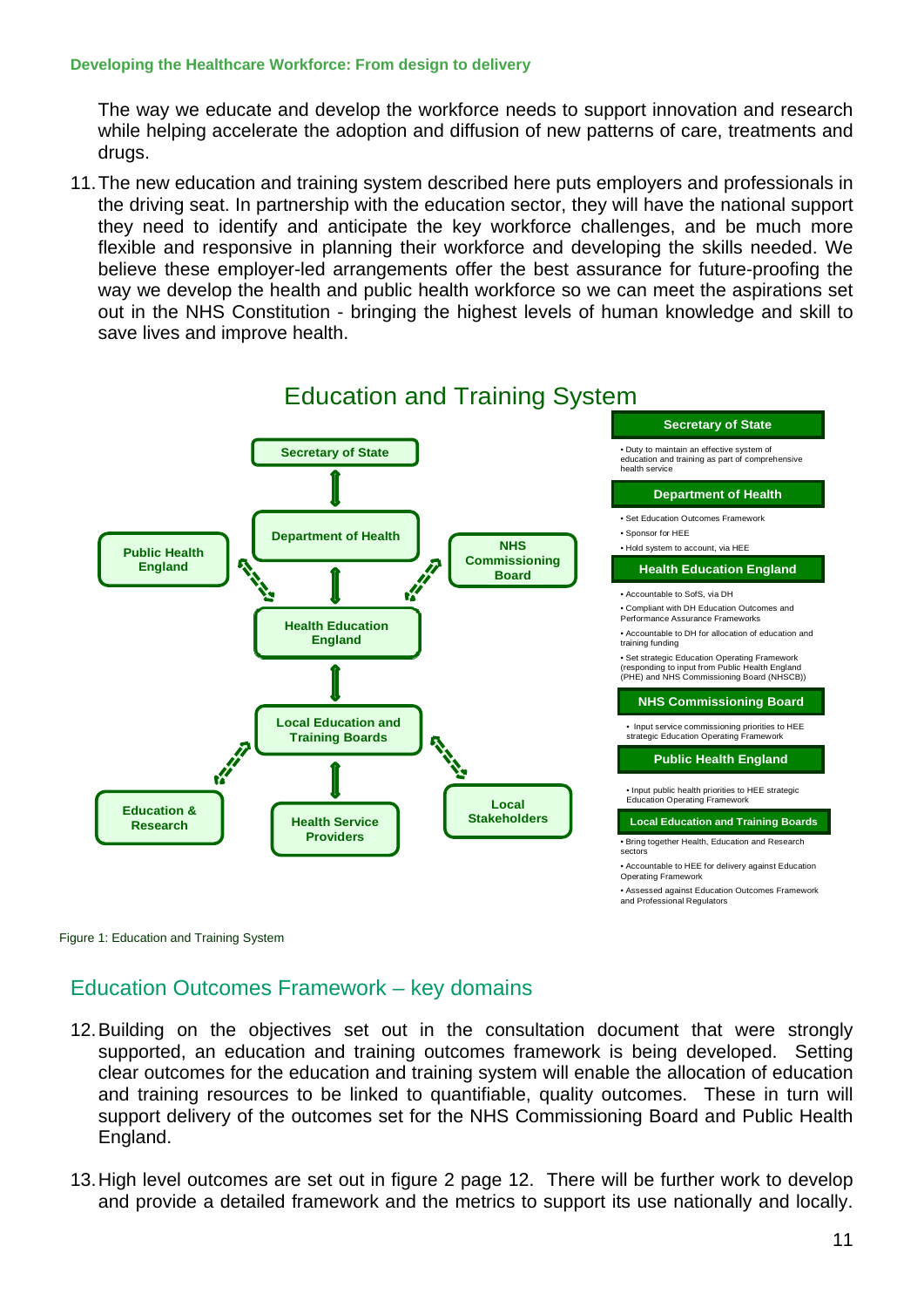The Education Outcomes Framework will set expectations across the whole education and training system so that investment in developing the health and public health workforce supports the delivery of excellent healthcare and health improvement. LETBs and HEE will use the Education Outcomes Framework as the basis for developing the operating model and working arrangements with partners.

14.The NHS Future Forum welcomed the development of an Education Outcomes Framework to provide a comprehensive system of quality governance and explicit educational outcomes, which support the delivery of improved patient care and public health outcomes, and advised developing the detail as soon as possible. Working with employers, clinicians and education providers, the Department, LETBs and HEE will develop a suite of metrics so that the system can demonstrate at all levels education quality outcomes as they impact on patient experience, care and safety. This includes testing new questions for the independent staff survey on the availability, effectiveness and relevance of education as part of assessing the priority employers give to education and training and education outcomes achieved at all levels of the system.



# Education Outcomes Framework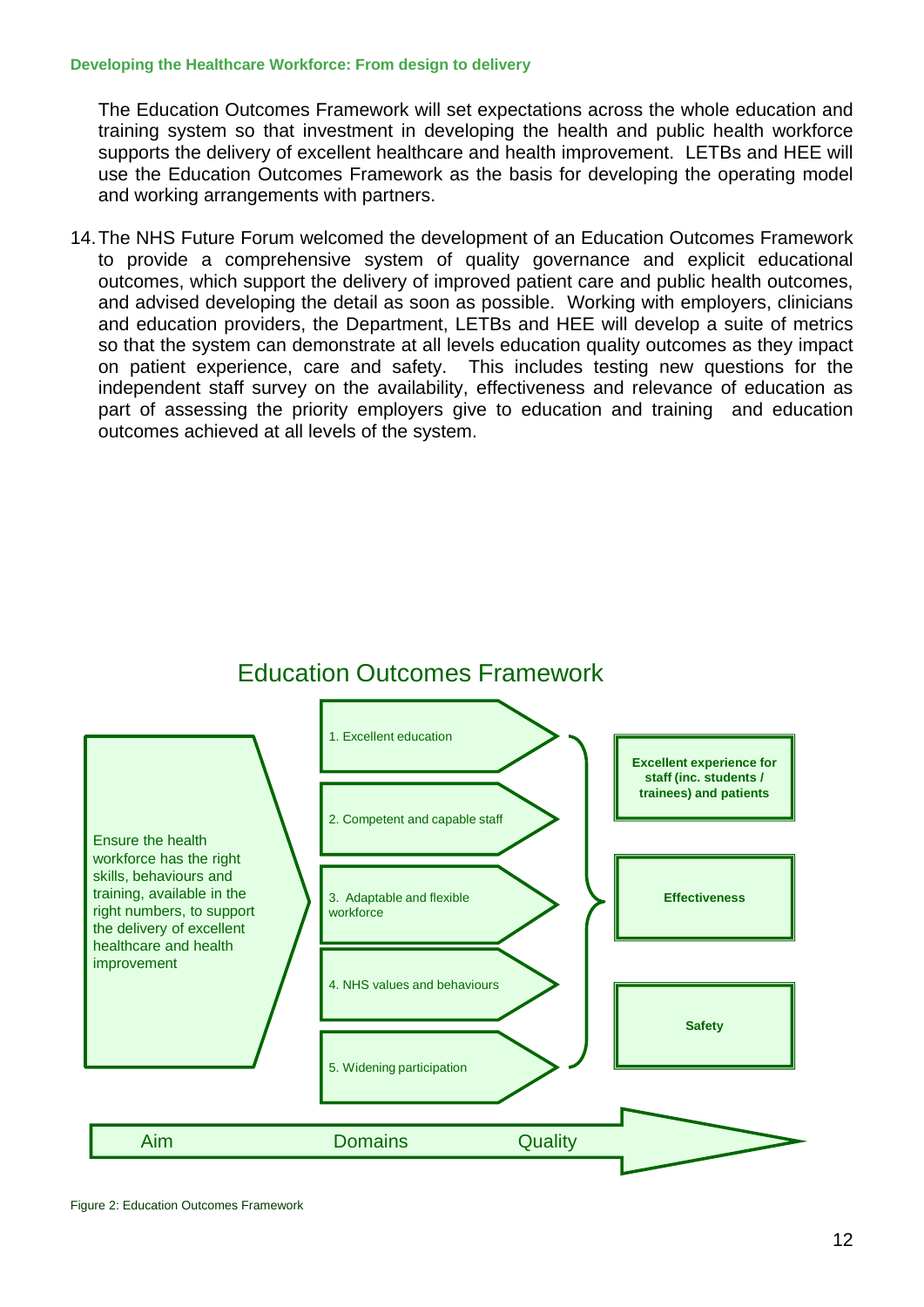- have an excellent experience and that all elements of education and training are delivered in a safe environment for 1. **Excellent education** – Education and training is commissioned and provided to the highest standards, ensuring learners patients, staff and learners.
- 2. **Competent and capable staff**  There are sufficient health staff educated and trained, aligned to service and changing care needs, to ensure that people are cared for by staff who are properly inducted, trained and qualified, who have the required knowledge and skills to do the jobs the service needs, whilst working effectively in a team.
- 3. **Adaptable and flexible workforce**  The workforce is educated to be responsive to changing service models and responsive to innovation and new technologies with knowledge about best practice, research and innovation, that promotes adoption and dissemination of better quality service delivery to reduces variability and poor practice.
- 4. **NHS values and behaviours** Healthcare staff have the necessary compassion, values and behaviours to provide Personal and Professional Development (CPPD), that instils respect for patients. person centred care and enhance the quality of the patient experience through education, training and regular Continuing
- 5. **Widening participation**  Talent and leadership flourishes free from discrimination with fair opportunities to progress & everyone can participate to fulfil their potential, recognising individual as well as group differences, treating people as individuals, and placing positive value on diversity in the workforce and there are opportunities to progress across the five leadership framework domains.

Figure 3: Education Outcomes Framework - Domains

# Improving the Quality of Education and Training

- 15.There are many changes to education and training that LETBs and HEE will inherit and need to take forward. Pharmacy education and training is being reviewed. New education and training programmes which have quality and patient outcomes at their core have been introduced across some 45 healthcare science specialisms. The National Allied Health Professional Advisory Board is using lay representatives to drive changes in the training for these professions. There are also a number of specific challenges that the NHS Future Forum raised where action is needed.
- 16.The NHS Future Forum report identified widespread concerns about the quality of education and training programmes and the individuals who are trained. Better leadership and a greater focus on outcomes and flexibility will help services to be more responsive. We agree with the NHS Future Forum that learning to understand what people want from their health professionals and care teams in terms of empathy, compassion and dignity should be at the core of all education and training. We are aware of our duty in relation to the Public Sector Equality Duty to pay due regard to the needs of populations with protected characteristics. We will take proportionate action to systematically build in and embed equality assurance into the new education and training system. The Education Outcomes Framework and the expectations across the new system to involve patients and the public in planning education and training will reinforce this approach. Addressing these issues, alongside building positive relationships with the professional regulators, will be early objectives for LETBs and HEE.

### The Shape of the Medical Workforce

17.The balance to be struck between training and service is a continuing question in the training of doctors. Sir John Temple's *Time for Training* called for a better use of the expanded consultant workforce, not only to improve training for doctors but also in terms of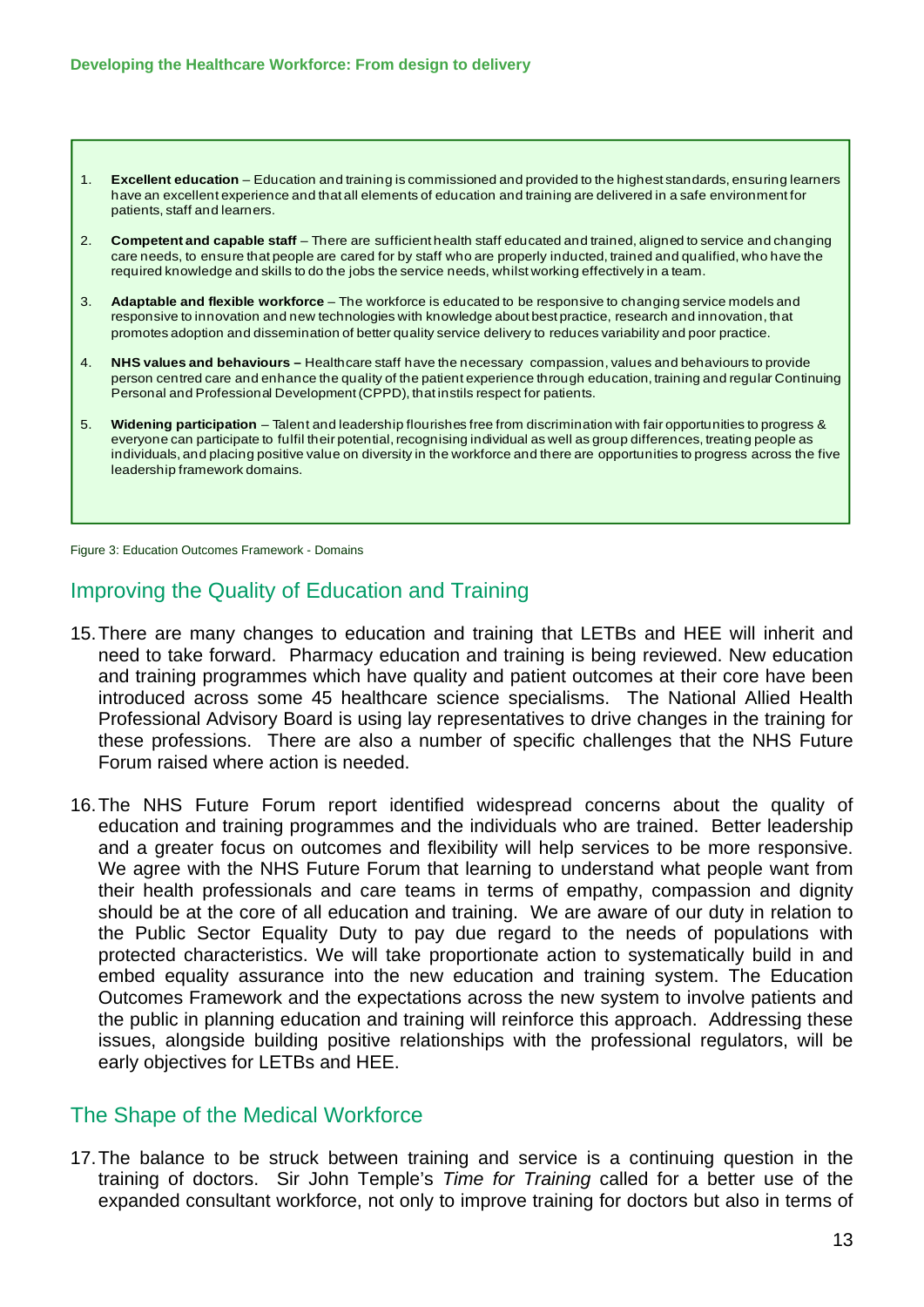better efficiency and enhanced safety and quality of care for patients. Professor John Collins' *Foundation for Excellence* evaluated the Foundation Programme for newly qualified doctors and his findings also highlighted concerns that in some cases very junior doctors were being asked to practice beyond their level of competence and without adequate supervision. The most recent trainee survey from the General Medical Council (GMC) confirms these findings.

- 18.Medical Education England (MEE) is leading the *Better Training Better Care* programme to take forward the recommendations from the Collins and Temple reports. Primary responsibility for implementing the recommendations rests with employers and the *Better Training Better Care* programme will support this at a national level by providing evidenced based examples of good practices, by refining the quality metrics HEE will use and taking action at a national level. In due course, HEE will take on this task from MEE and evidence of improvement in this area will be a critical part of HEE and LETB quality assessments. HEE will also be well placed to lead discussion about the more general question the NHS Future Forum raises about whether all institutions should train doctors and develop their healthcare workforce. This is an important issue when considering the training of small specialist professions within the healthcare workforce and the future requirements of the public health system. LETBs will be able to ensure that funding in the new system follows the student/trainee on the basis of quality education and training outcomes.
- 19.The NHS Future Forum have also cast doubt on whether the structure of postgraduate medical training achieves the best outcomes. The current model based on more than sixty specialties and forty sub-specialties, drives a degree of specialisation that does not fit with the needs of a population that is living longer with more long-term disease and comorbidities. A more flexible model, beginning with patient and service needs, that encompasses Higher Education Institutions (HEIs), that has trainees working in the community as well as in acute settings and provides better supervision, particularly at nights and weekends, would address the NHS Future Forum's concerns. MEE is working with the GMC, Wales, Scotland and Northern Ireland to establish an independent review of the shape of medical education and training to ensure we continue to produce doctors of the highest calibre who are able to respond to the rapidly changing health needs of the population. HEE will take forward this work in collaboration with the GMC, professional bodies, employers and the relevant UK bodies to consider the best strategic fit to give greatest flexibility with other professions. It will take this opportunity to put in place a model that builds on the principles of the Tooke report, is sustainable for the future and which takes into account developments in other professions.

# Training for General Practitioners

20.The Royal College of General Practitioners (RCGP) proposes an extension to the length of training for General Practitioners (GPs) and the NHS Future Forum has been persuaded by their arguments. It is in all our interests to ensure that the next generation of GPs receive the comprehensive and high quality training that they need and the current training schedule is tight. It is important that any changes to their training programme are affordable and sustainable financially, as well as the right thing to do educationally and in the interests of patients. Any changes to the training programme will also need to be discussed with commissioners and providers to understand the impact on services. The Department is working with the RCGP to develop its case for extending training. This will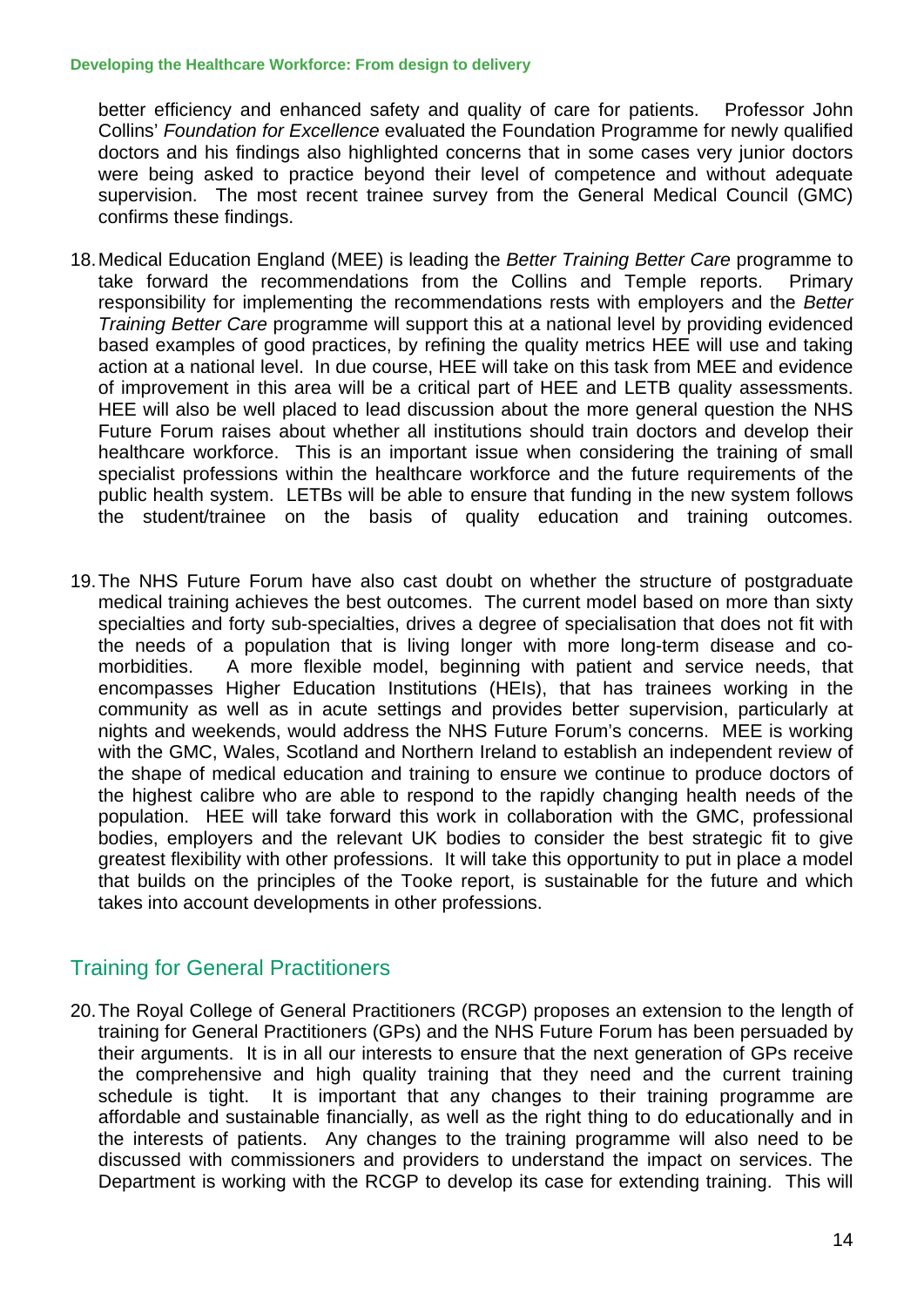be considered by the Medical Programme Board, to make recommendations to MEE in the Spring of 2012.

## Training the dental workforce

- 21.The nature of the dental services required by the population is changing as a result of significant and sustained improvements in oral health. Accordingly the role of the dental team is evolving from the treatment of disease to a greater emphasis on supporting patients maintain their oral health. The workforce planning and education implications of this change offer scope for increased skill mix/team working and a greater need for continuing professional development to enable dentists and dental care professionals (DCPs) to extend the scope of their practice. These training needs have to be viewed in the context of the organisation of NHS dentistry with over 90% of all NHS dentists working as independent contractors in primary care.
- 22.HEE will need to build on the work of the Dental Programme Board of Medical Education England to address these issues. The Dental Programme Board has recently completed a review of skill mix in dentistry and is collaborating with the Centre for Workforce Intelligence on a review of the dental workforce whereby the supply of dentists and DCPs will be compared to forecast demand to inform a review of undergraduate numbers in dentistry.

### Training for Nurses and Midwives

- 23. Nurses are the largest single profession within the health service and critical to providing care of the highest standard – there is hardly an intervention, treatment or healthcare programme where they do not play a significant part. So it is important that we align education to the service vision and educate nurses, midwives and health visitors to use their professional judgment about what is right for patients and families. We need to give them the skills and confidence to work effectively in an increasingly complex working environment and take on specialist roles. New education standards, including degree-level registration will ensure future nurses, midwives and health visitors continue to be equipped to work in a modern healthcare and public health system.
- 24.The NHS Future Forum found excellent examples of high quality education and training for these groups but raised concerns about the variation in quality and wanted to reinforce the importance of preceptorships and continuing access to training. The new system for education and training will tackle these variations in quality standards and assure greater consistency in access to employer-led continuing professional development and new professional, educational initiatives. We expect LETBs to address inconsistencies in their locality, using all the levers at their disposal including resources, and for HEE to hold LETBs to account for doing so through the Education Outcomes Framework. HEE will also support the Nursing and Midwifery Council (NMC) in taking forward the NHS Future Forum's recommendation to develop properly structured, post-qualification career pathways.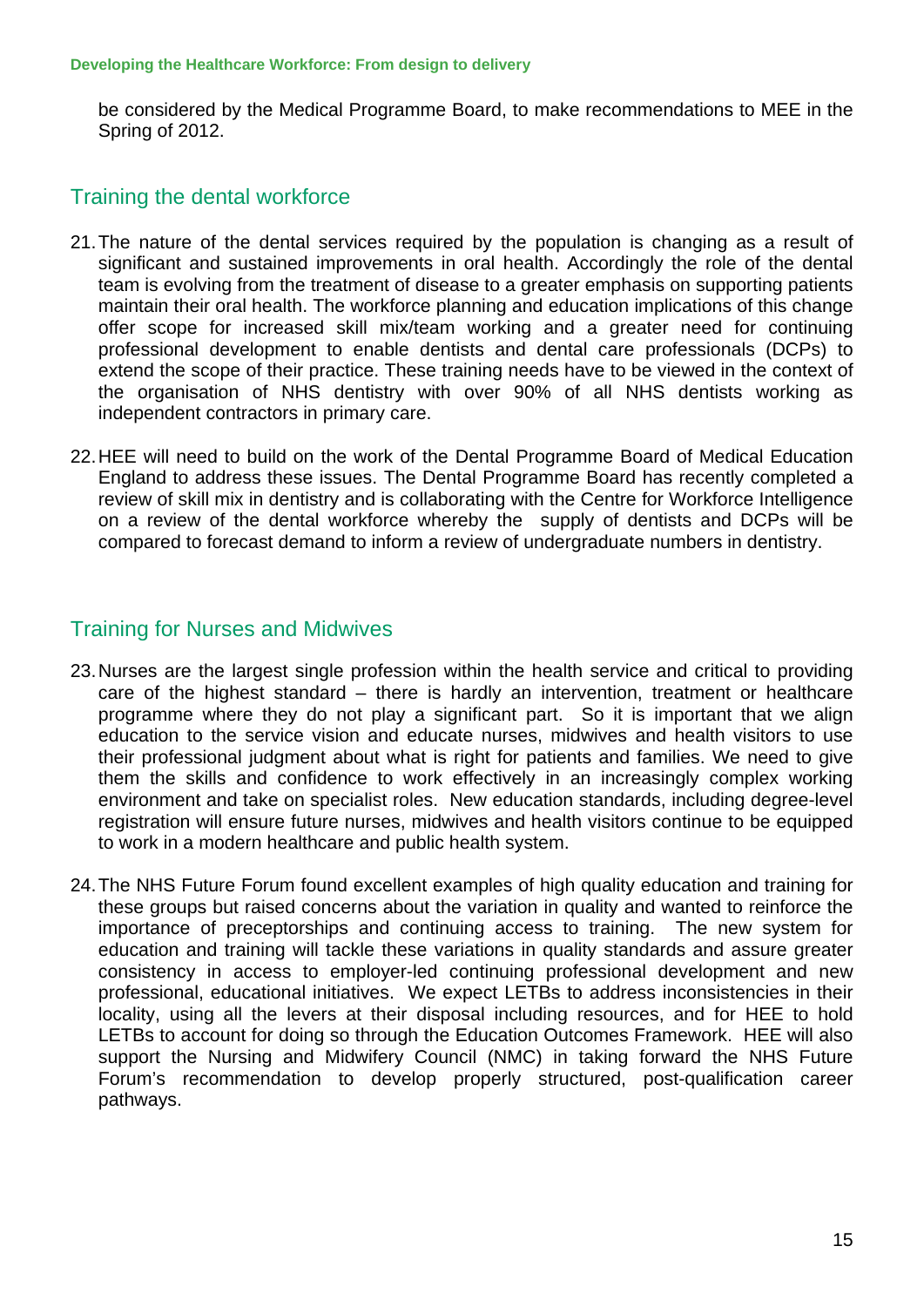# Training for pharmacy

- 25.Pharmacist education and training has been reviewed by the Modernising Pharmacy Careers (MPC) Board. The affordability of proposals for reform of the current four year degree programme and one-year pre-registration training is being considered to determine whether a funding mechanism that is both sustainable and cost neutral across government can be delivered. HEE will play a significant role in the implementation of any agreed reforms to pharmacist pre-registration education and training.
- 26.The MPC Programme Board is completing its initial review to develop flexible career pathways in pharmacy. This covers both pharmacists and pharmacy technicians and takes into consideration the wider pharmacy workforce, including assistants working at Agenda for Change bands 1- 4 in the NHS and equivalent staff in community pharmacy e.g. medicines counter assistants and dispensing assistants. HEE will have the opportunity to take forward their recommendations in a multi-disciplinary context, considering the interaction with nursing, public health and medical career pathways.

## Modernising Scientific Careers

- in the UK with an interest in Science, Technology, Engineering and Mathematics (STEM)<br>subjects. This programme is ensuring that the NHS and public health services have a 27.As recognised in the UK strategy for the Life Sciences published in December 2011, the Modernising Scientific Careers (MSC) programme is ensuring that the NHS attracts, develops and retains some of the best and brightest science graduates and young people specialist scientific workforce that can use its skills more broadly through a clear focus on innovation, research and development. This collaborative approach to development - with professionals, patients, employers, education, industry and other representatives - will continue in the new system with the introduction of comprehensive academic science in health-based programmes from vocational awards to doctoral level qualifications, combined with co-ordinated workplace training.
- 28.The establishment of a lead commissioner has been important in gaining economies of scale which the LETBs and HEE will be able to maintain to sustain the supply of small specialist professions for the health and social care system.

# Developing the Wider Healthcare Team

29.A frequent response to the consultation which was picked up by the NHS Future Forum is the need to invest in the whole healthcare or public health team. We have recognised this wider approach in setting the remit for HEE and in our approach to funding and in drafting the EOF. The NHS Future Forum also welcomed the recent announcement that Skills for Health and Skills for Care would take forward the development of a code of conduct and establish minimum standards for training the wider healthcare team working in support roles. LETBs will provide the forum in which employers can review their investment in this part of the workforce and how this is best supported by central funding.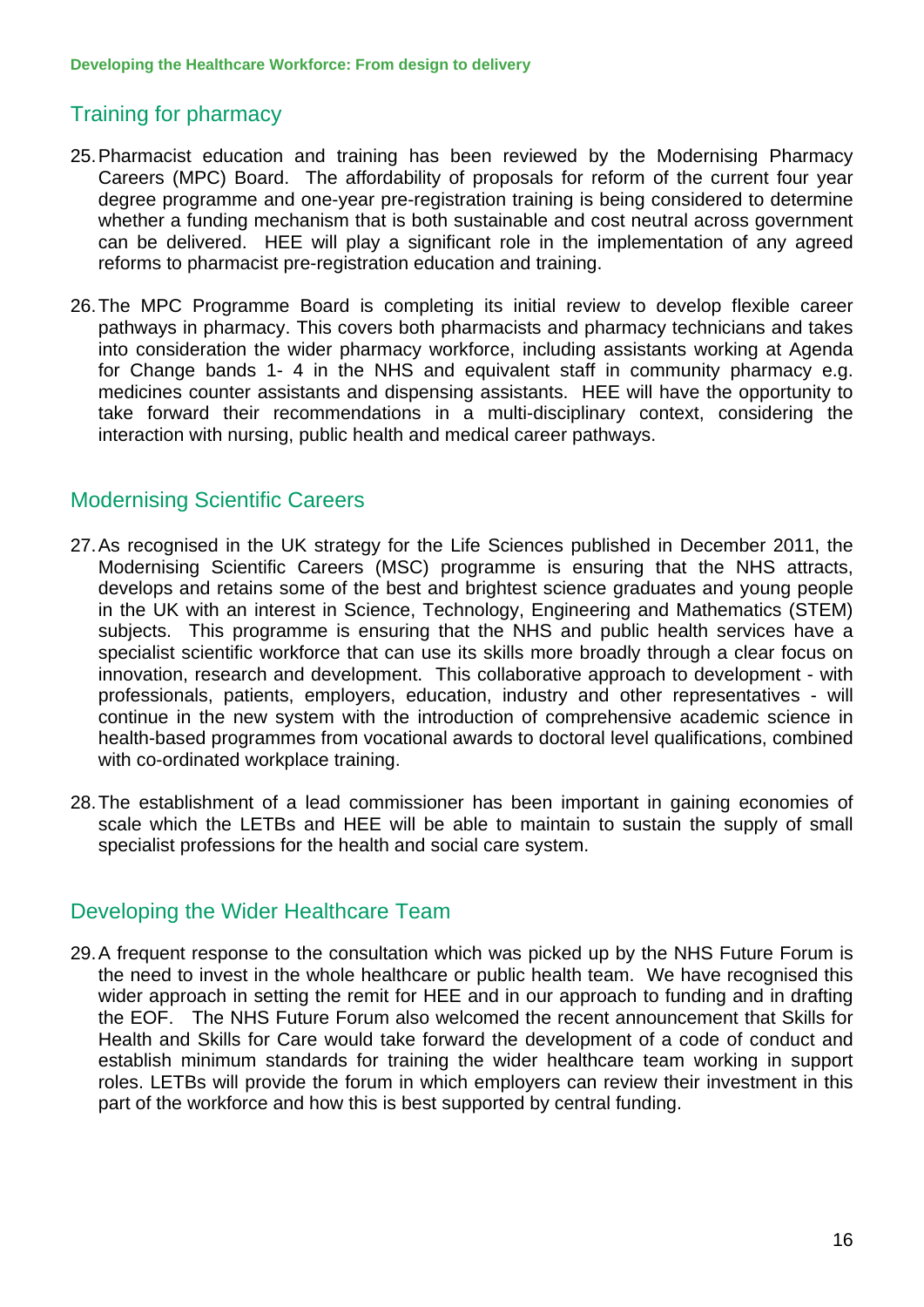# The Public Health Workforce

- 30.The Department of Health will be consulting on a public health workforce strategy. Whilst there will be a focus on public health consultants, the consultation will acknowledge that public health is everyone's business and will include proposals for building capacity and embedding public health skills amongst practitioners, the wider workforces, such as housing officers, and within local communities. It will set out how the public health workforce can access high quality education and training to deliver positive outcomes across the three domains of public health – health protection, health improvement and healthcare public health – and at all levels of the new public health system.
- 31. Workforce planning, education and training for those professional and clinical workforces that will move from the NHS and form part of the new public health system will remain integrated within this new system, informed by the new employers and the public health professional workforce. This will ensure that, regardless of sector or employer, all public health workforces that are currently the responsibility of the NHS education and training system will have continuing oversight through HEE and delivery via LETBs.
- 32.The Department agrees that it is essential that all public health specialists are suitable for the role for which they are appointed. We are exploring options, including the option of compulsory statutory regulation, for assuring the quality of those appointed as public health specialists. Ministers recently asked for further evidence that might support a case for compulsory statutory regulation. We are currently considering this evidence and we will bring forward proposals very shortly.

# Integrated Planning

33.Developments in the role and training of any one staff group or profession can have an impact on the whole healthcare team. Healthcare providers and the LETBs will be wellplaced to understand the interactions and take a holistic view across planning for the whole health workforce. Taking a multi-disciplinary approach to workforce planning will be supported by the Centre for Workforce Intelligence (CfWI) and is an integral part of the remit for LETBs and HEE.

# Allied Health Professional Education and Training

- 34.The 12 allied health professions make a significant contribution to delivering high quality services for patients and the public, from assessment and diagnosis through to rehabilitation and reablement. HEE will look to build on the work of the National Allied Health Professional Advisory Board and Patients' Forum to continue to demonstrate the contribution the AHP workforce makes to leading and transforming patient-led health care services through delivering better health outcomes and improvements in productivity.
- 35.The Future Forum has recognised the need to continue to support newly qualified allied health professionals to make the transition from student to practitioner through preceptorship programmes. They have also recognised the role of continued professional development in identifying the leaders of the future and in delivering the clinical research capacity necessary to ensure a robust academic workforce. With this in mind, the National Allied Health Professional Advisory Board will work with the professional bodies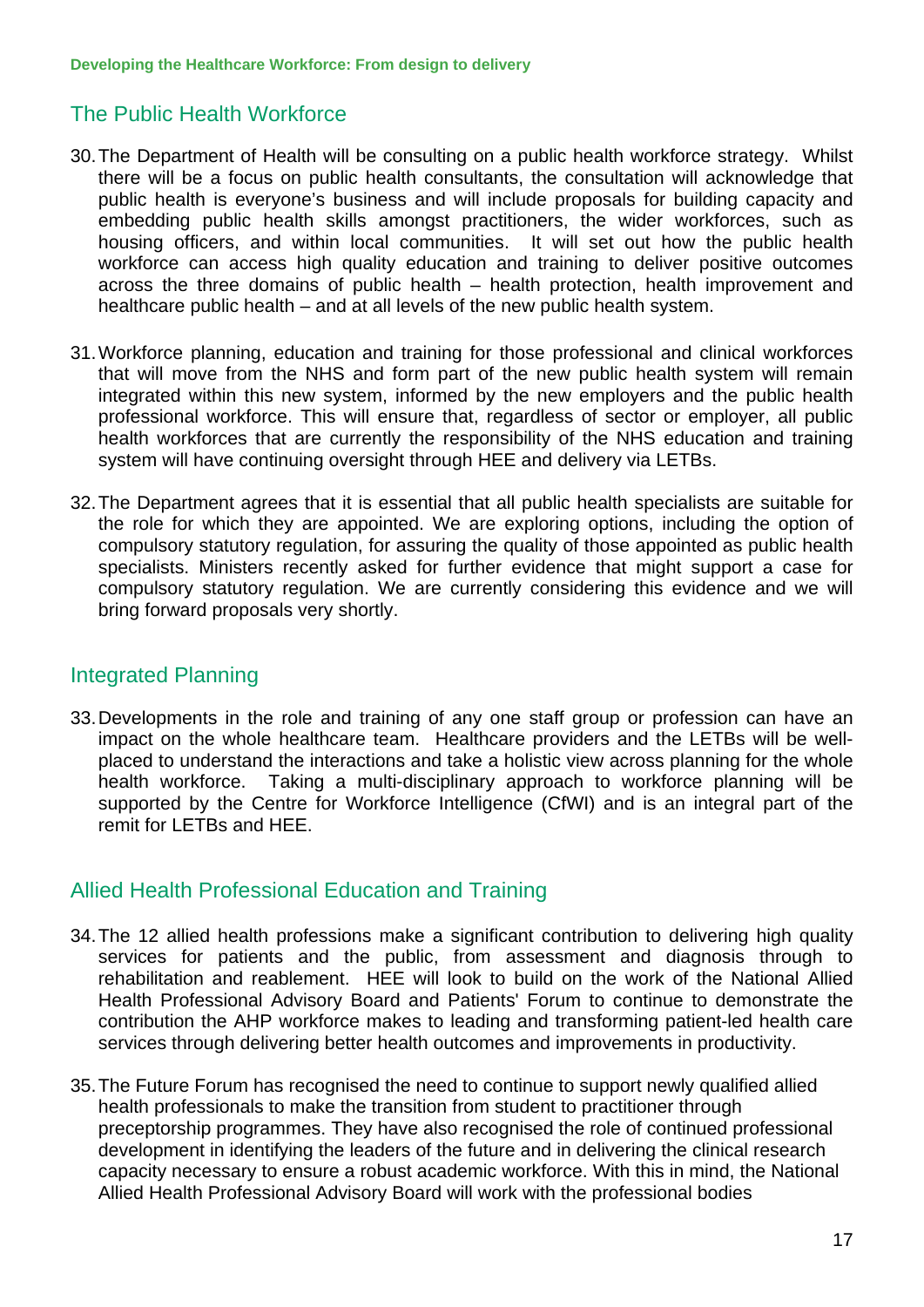representing allied health towards a shared framework for post-qualification learning to meet the needs of patients, employers and professionals alike.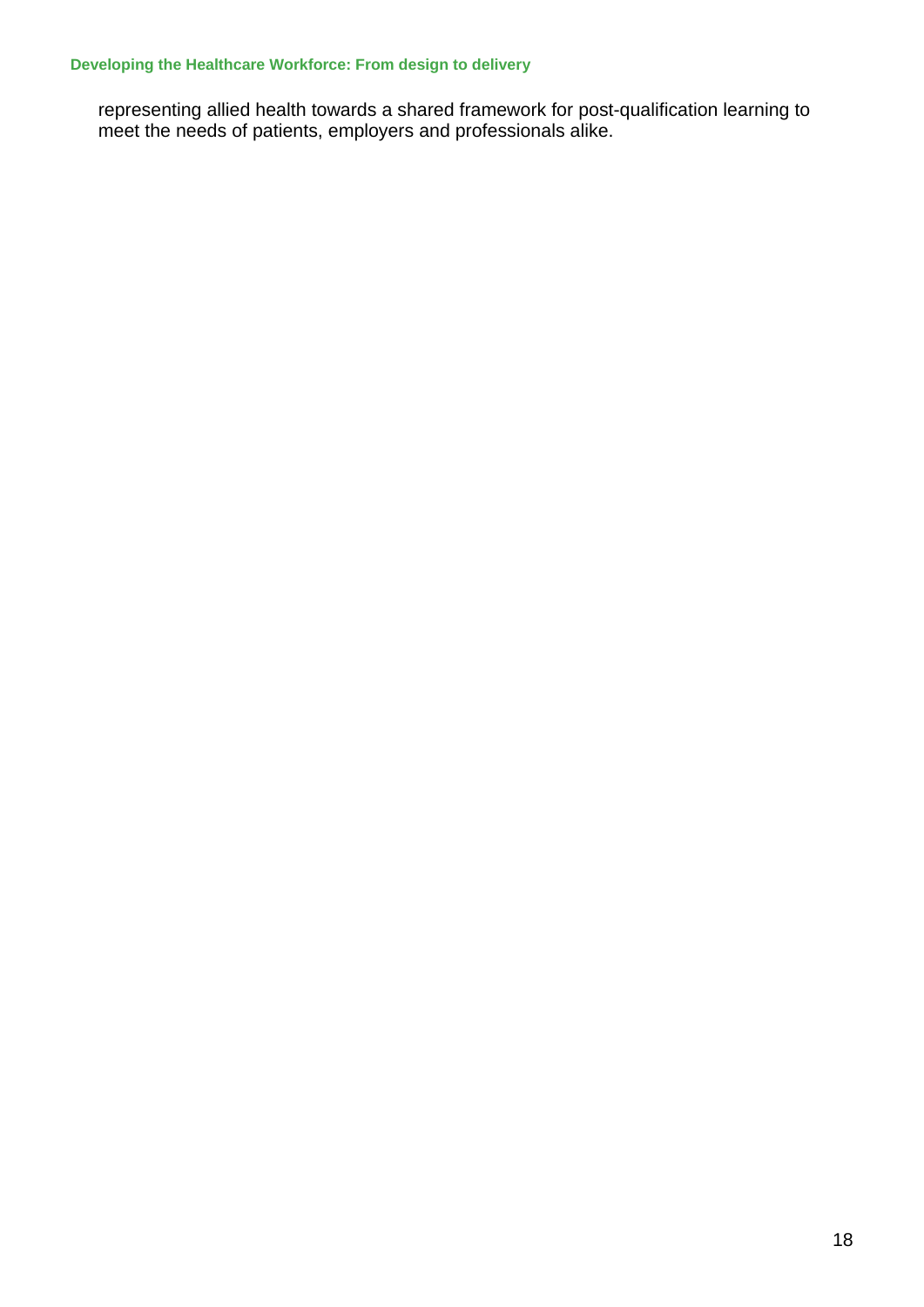# 2. Health Education England

- 36.The NHS Future Forum confirmed that the creation of HEE to provide leadership and oversight to the new education and training system is widely welcomed. There is also general support for HEE's early establishment as an effective organisation, so that it can lead the development of the new arrangements for shaping the health and public health workforce, and form strong partnerships with all the relevant parties. HEE will be established as a Special Health Authority (SpHA) in June 2012, taking on some functions in October 2012 and ready to take on full operational functions from April 2013.
- 37.In due course, we plan to consolidate HEE by establishing it in primary legislation as a Non Departmental Public Body (NDPB). This will enable HEE to operate on a permanent statutory basis at arms-length from the Department of Health, whilst remaining accountable to the Secretary of State. We intend to publish draft clauses for pre-legislative scrutiny in the second Parliamentary session. We then intend to legislate to establish the NDPB as soon as Parliamentary time allows.
- 38.This section sets out:
	- a description of HEE's main functions
	- the approach to governance and the advisory structure,
	- its operating model and key relationships
	- the authorisation and accountability framework for HEE's work with the LETBs.

## Purpose and Functions

39.The purpose of HEE is:

**To ensure that the health workforce has the right skills, behaviours and training, and is available in the right numbers, to support the delivery of excellent healthcare and health improvement.** 

40.The key national functions for HEE are summarised as follows:

- providing national leadership on planning and developing the healthcare and public health workforce;
- authorising and supporting the development of LETBs;
- promoting high quality education and training responsive to the changing needs of patients and local communities. This includes responsibility for ensuring the effective delivery of important national functions such as medical trainee recruitment;
- allocating and accounting for NHS education and training resources and the outcomes achieved;
- ensuring the security of supply of the professionally qualified clinical workforce.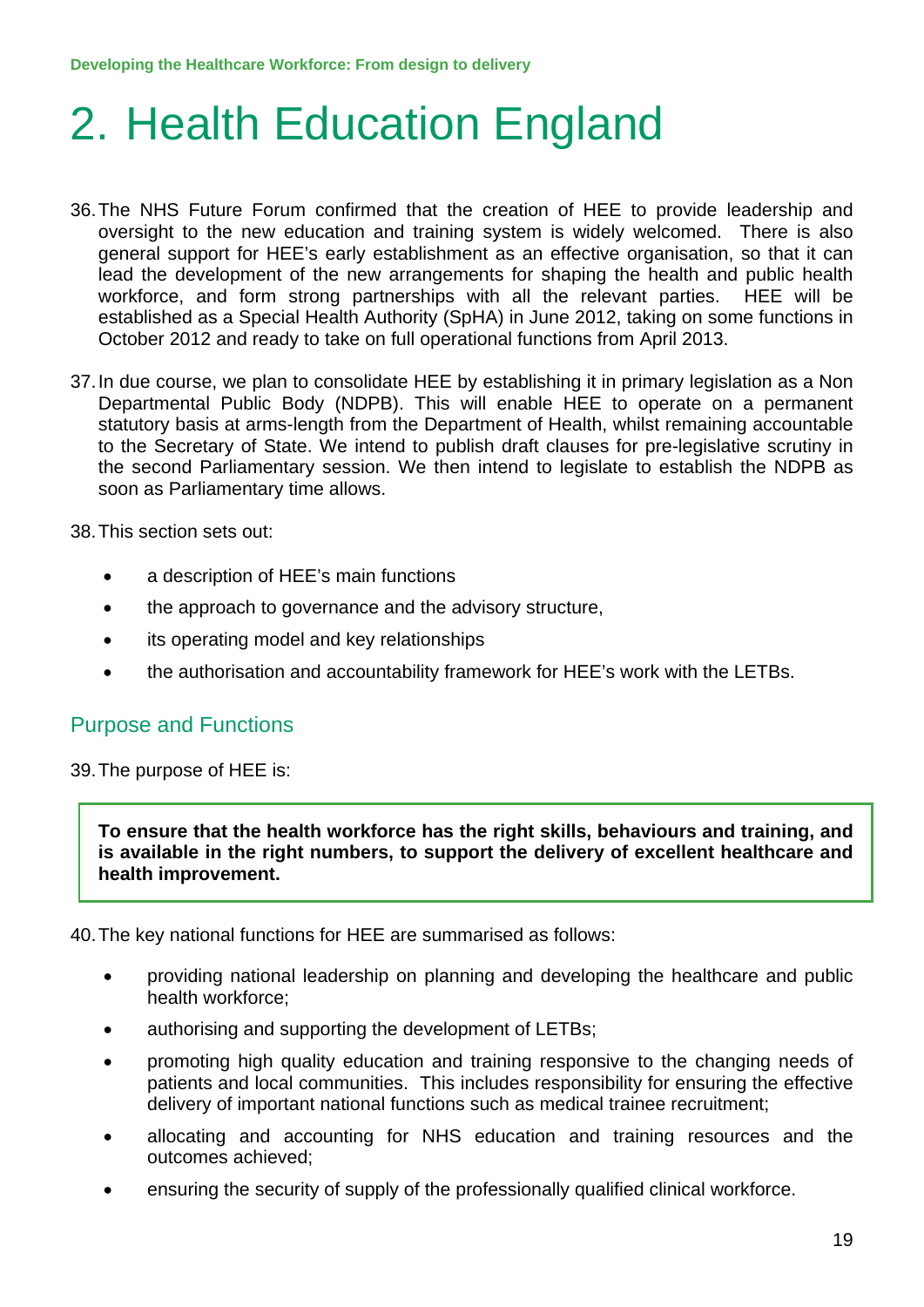- context of a new system in which local freedom and real provider leadership are crucial. 41.In describing the functions of HEE, it is important to state that it is being established in the There needs to be a proper balance of national and local leadership and decision making. As part of its formal agreement with the Department, HEE will be required to support and enable greater local responsibility and accountability for decision making, in order to build a system that is responsive to the needs of employers, the public and the service at local level. Local autonomy will need to reflect HEE's role to ensure value for money, the quality of education and training, and the longer-term sustainability, both nationally and locally, of the supply of healthcare and public health professionals.
- 42.In its national leadership role, HEE will lead on workforce planning nationally and managing funding flows. HEE's task will be to bring together the interests of healthcare providers, patients, commissioners, the education sector, the professions and staff to oversee and shape the development of the public health and healthcare workforce. Its primary focus will be on professionally qualified healthcare and public health staff whose education and training is funded through the £4.9b Multi-professional Education and Training (MPET) budget. HEE will be accountable for securing the best outcomes from this investment to improve the quality and responsiveness of the professional workforce.
- 43.The scope of HEE, in terms of the range of staff covered, includes the key clinical professions who support and provide services in health and public health. The Department will retain responsibility for oversight of the development of the adult social care workforce. The Department and HEE will work together to ensure that workforce development across health, public health and social care is integrated and that social care services have access to the clinical skills they need, sourced from the health workforce. HEE will include representatives from public health and social care in its advisory structure and ensure that LETBs secure similar advice so that workforce development across the three systems is integrated and complementary.
- 44.It is essential that the development and shaping of the professional workforce takes place within the overall context of the whole workforce. The NHS Future Forum reiterated messages from the consultation on the new system of the importance of developing the whole health workforce, through integrated planning and investment in lifelong learning and development, in order to support effective team working. This message was also stressed by stakeholders during the consultation. HEE will therefore take a wider leadership role in relation to the development of the whole health workforce engaged in the delivery of healthcare and public health.
- 45.As the NHS Constitution states, employers have responsibility for investment in the skills and development of the people they employ. HEE's role will be to provide leadership and ensure greater transparency in the investment employers make in their workforce. HEE will also have scope to allocate a limited amount of central funding for LETBs to invest in Continuing Professional Development (CPD) to support innovation and in developing the wider healthcare team, particularly those employed at Agenda for Change bands 1-4 in the NHS and equivalent staff employed as of part of primary care teams in general practice, community pharmacy and other community based employers.
- 46.HEE will also be responsible for certain national education and support functions. These will include oversight of recruitment to some education programmes, including medical recruitment. It will also have responsibility for the development of UK wide commissioning and recruitment arrangements; for example for healthcare scientists as well as for some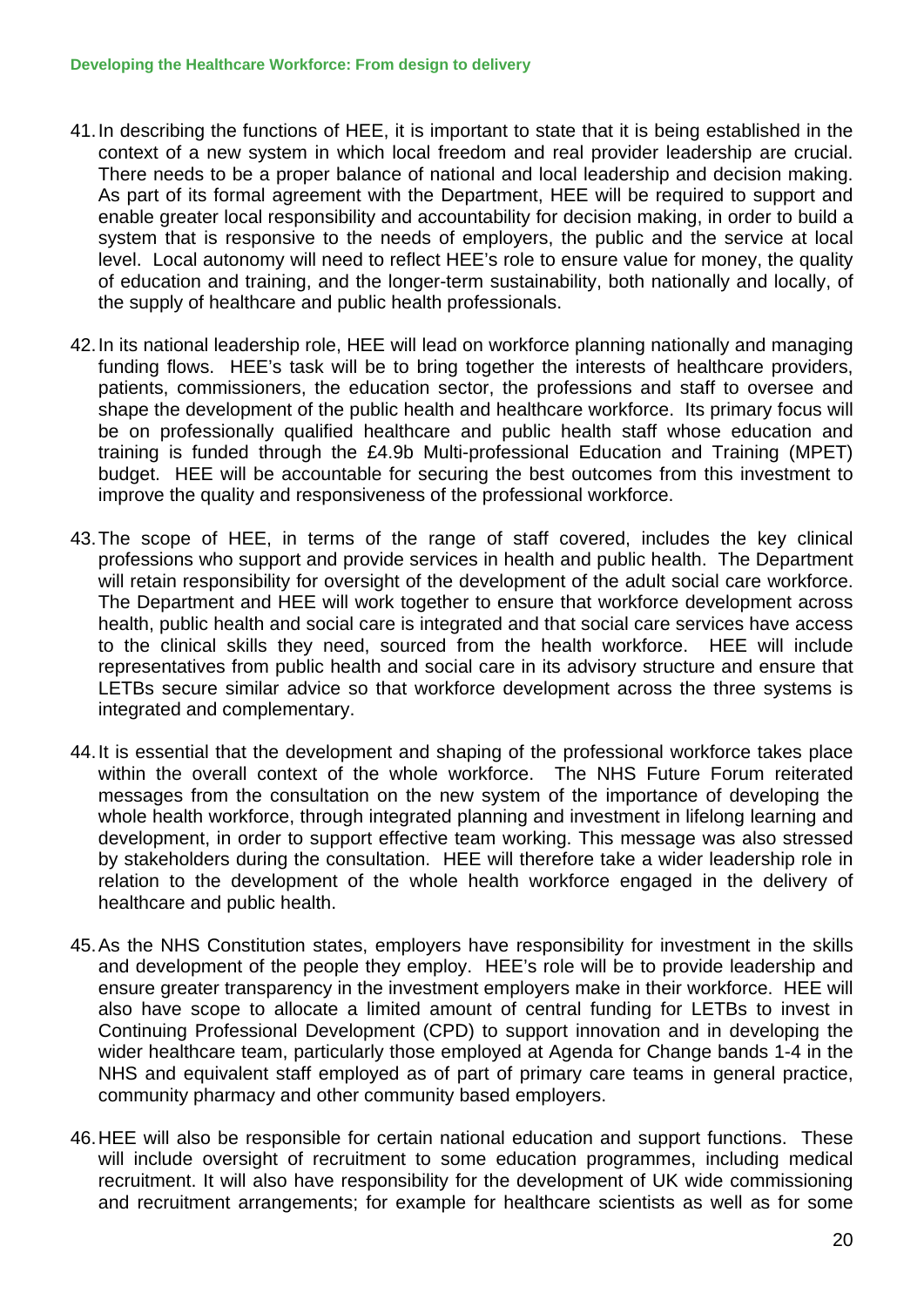other small professions; NHS Careers; and access to national content for e-learning and national commissioning and quality monitoring arrangements for small specialist groups in the workforce. These are all areas that require national oversight and direction and where there is significant support from the professions, employers, staff and students for a national approach. Once the new education and training system is fully established, HEE will be able to consider to what extent they can be devolved.

### Governance and Advisory Structure

- 47.HEE will operate as a SpHA in the first instance, fully operational from April 2013, and accountable to the Secretary of State. HEE will need strong financial systems and governance in place to oversee and account for the investment and allocation of the MPET budget.
- 48.Central to HEE's success will be a strong partnership with employers, through the LETBs. The expertise, leadership and input of the health and public health professions will also be crucial. Equally, commissioners, patients and service users must all have an effective voice in the development of professional education and training and workforce planning. HEE's governance is being developed to reflect this and enable it to carry the confidence of all its stakeholders.
- 49.The HEE Board will be relatively small and constituted in line with usual arrangements for a SpHA with a significant budget. HEE will have a chief executive and a Board chair with at least 5 non-executive members. Their key purpose will be to ensure effective governance, consistent with Nolan Principles; to hold HEE executives to account; and to contribute to the success of HEE's key external relationships. The chair and non-executive members of the HEE Board will be independently appointed on the basis of their expertise and skills and will not be there to represent particular organisations or professions.
- 50.As part of its working relationship with the LETBs, HEE will work with them to jointly create a partnership group at national level that brings LETB representatives together. This will provide a forum for collaborative work to develop joint action and responses to national issues so that there is complete alignment between local focus on workforce development and needs of providers on the one hand and the national overview and activities on the other.
- 51.Building on the progress made by MEE and its Programme Boards, and by the Professional Advisory Boards (PABs), HEE will also set up a similar advisory structure to provide professional input and bring together all the stakeholder groups, including significant membership by providers of NHS and public health funded services. This comprehensive advisory structure will involve representation from the service and education sector, alongside lay and staff representatives, the professional bodies, regulators, educators and service commissioners.
- 52.The experience of working with MEE and the PABs has demonstrated the value that is added by the input of lay representatives and their perspectives on the education and training of the workforce. Alongside the professional advisory structure, it is therefore proposed that a lay/patients forum is created to advise HEE, whose members will provide input to the range of its new advisory structures.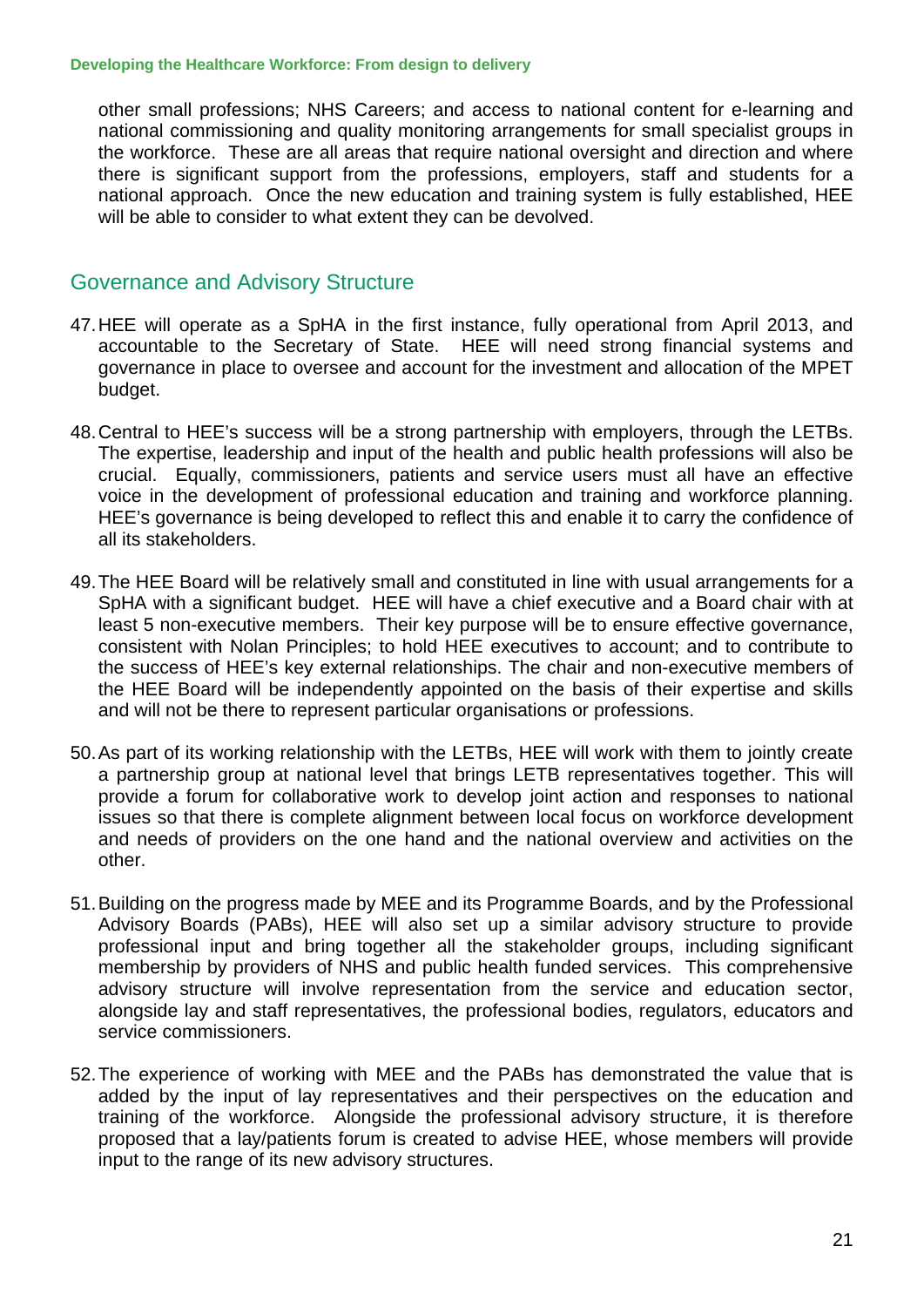

Figure 4: HEE Advisory Structure

53.A new Strategic Advisory Forum will be created to bring all these perspectives together with those of employers and the LETBs, to advise the main board on its strategic operating framework and to develop strategic and multi professional approaches to shaping the workforce to meet service needs. The balance of perspectives reflected through this advisory structure will ensure that the HEE Board has coherent and balanced advice on national workforce development policy, on its work to improve the quality of education and training and delivery within the context of the Education Outcomes Framework, and on all issues that need national leadership and resolution.

# Operating Model and Key Relationships

54.In its national leadership role for education, training and workforce, HEE will work closely with a range of key partners. It will form close partnerships with the NHS Commissioning Board (NHS CB) and Public Health England (PHE) and the National Institute for Health Research (NIHR) to ensure that the education and training system is responsive to their strategic commissioning ambitions. In ensuring strong strategic workforce planning for the medium and longer-term security of supply of the health and public health workforce, it will be supported by the CfWI. It will engage with the public, healthcare service providers, public health providers, the professions, Skills for Health, Skills for Care, and education providers to test the fitness for purpose of the outcomes from education programmes commissioned. Equally it will work closely with the professions, with Local Government and with employers in health, public health and social services to develop integrated, multidisciplinary approaches to workforce development that meet future service needs and to support new care and public health pathways.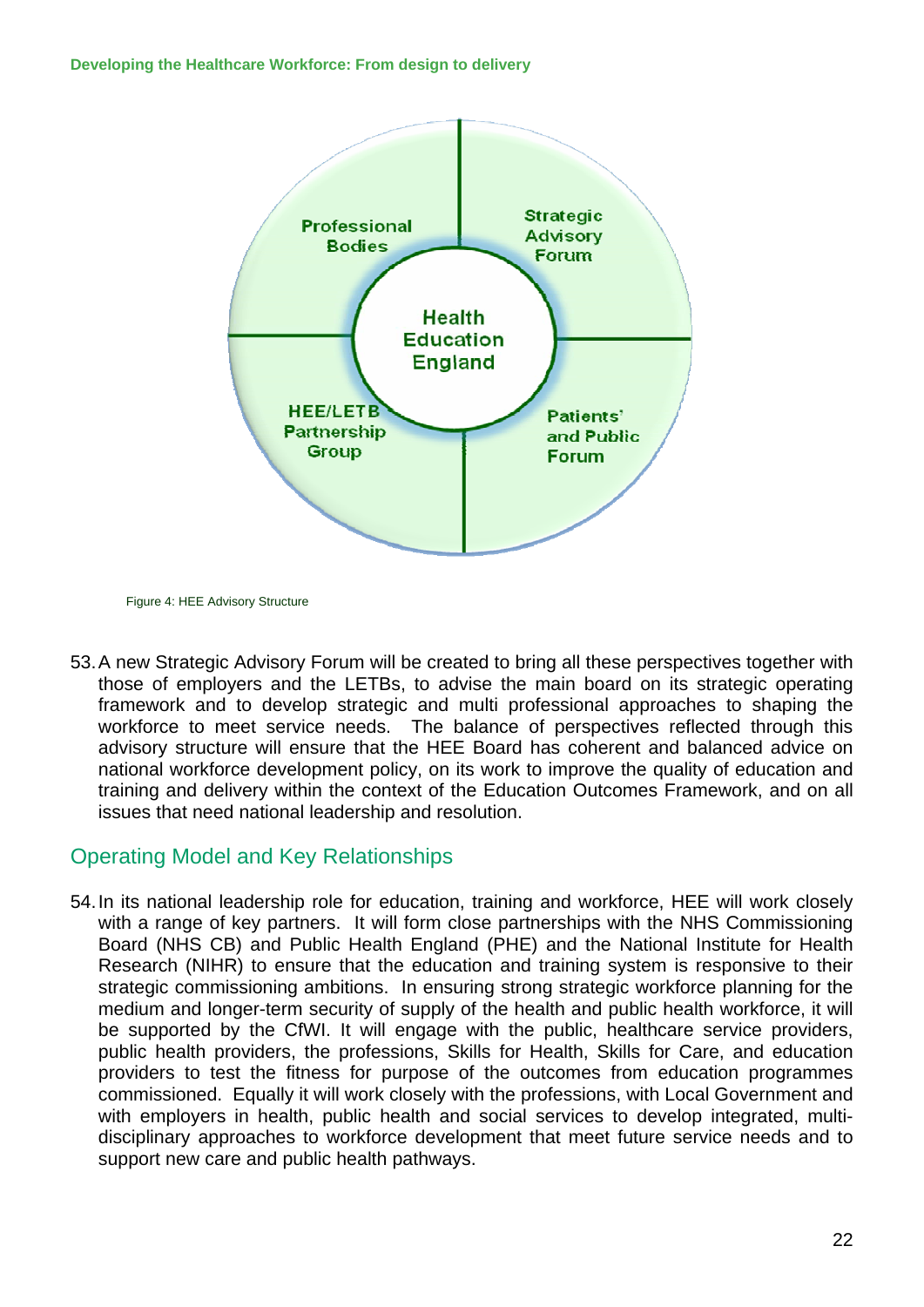# Strategic Education Operating Framework

- 55.A strategic education operating framework will be developed, in consultation with the NHSCB and PHE, and updated annually. This will set out the medium and long-term context for the development of the health and public health workforce, and will provide the framework within which the LETBs will develop their plans. Recognising the need for effective workforce development plans to be locally driven, it will stipulate a limited number of national measurable outcomes for LETBs to deliver in terms of their workforce planning, as well as quality outcomes for education and training. This strategic framework will underpin the relationship and resource allocation arrangements between HEE and individual LETBs and provide system leadership on the wider workforce.
- 56.HEE will provide leadership for quality assurance, including equality assurance, across the system, ensuring that health professionals are educated to be adaptive and capable of ensuring that the NHS is at the cutting edge of healthcare provision. It will work with the professional regulators and other professional bodies on the content and standards of education and training programmes. It will hold the LETBs to account for delivering education and training in line with the Education Outcomes Framework and the quality requirements of regulators and professional bodies.

### National Relationships

- 57.HEE and the LETBs are an integral part of a wider health system. The development of the new framework for education and training is being aligned to wider system reform and the establishment of other organisations. As well as the national and local partnerships discussed above, its success and effectiveness will be dependent on the quality of its working relationships with other key bodies and stakeholders. Key relationships include those with:
	- NHS Commissioning Board (NHSCB)
	- Public Health England (PHE)
	- National patient groups
	- Care Quality Commission (CQC)
	- Monitor
	- National Institute for Health Research (NIHR)
	- Professional regulators
	- The Royal Colleges and other professional bodies
	- The Centre for Workforce Intelligence (CfWI)
	- Local Government and social care providers
	- Equivalent organisations in Wales, Scotland and Northern Ireland (such as NHS Education Scotland)
	- The education and research sectors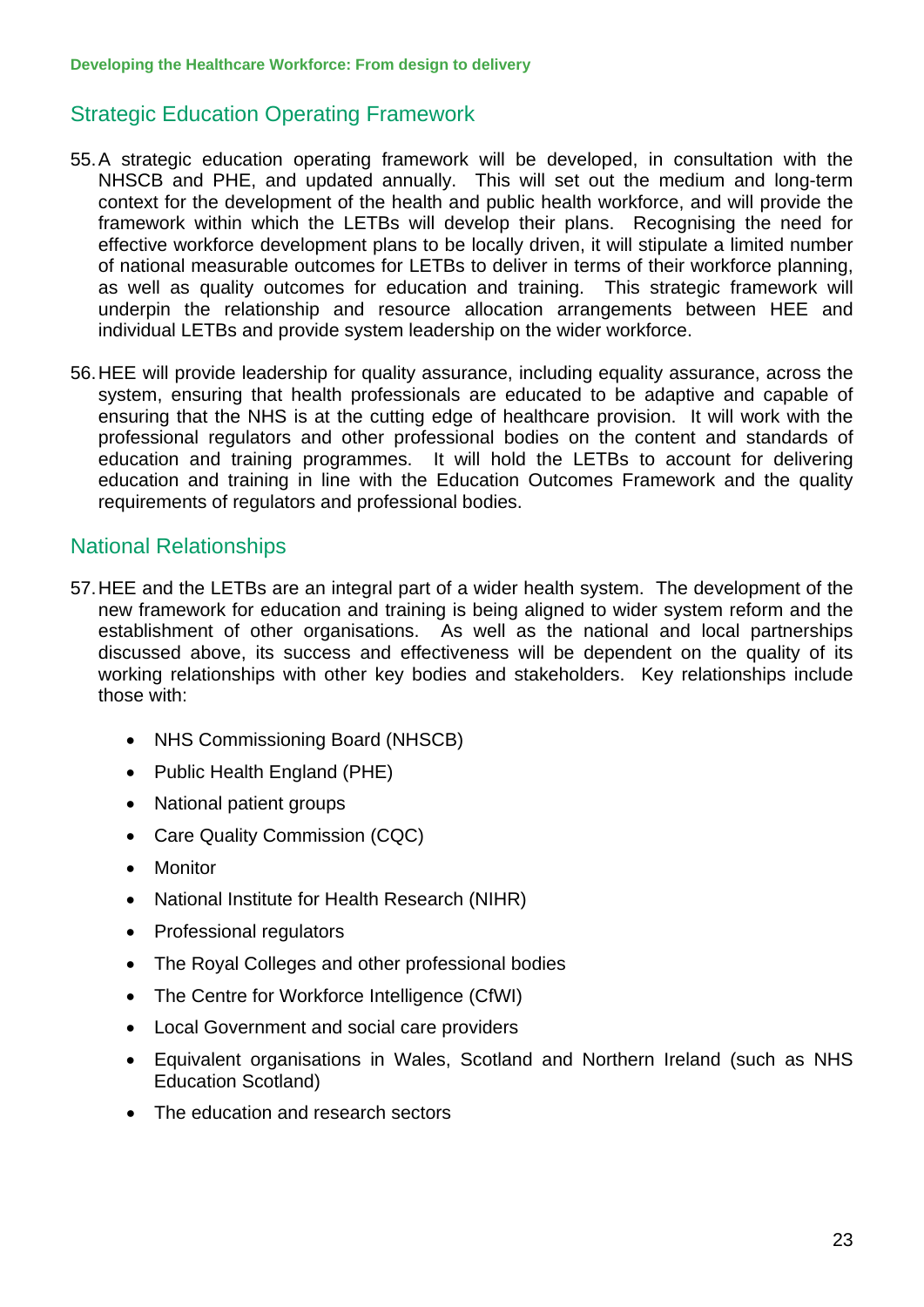- 58.Healthcare professional regulators set standards of professional practice and standards of education and training for professionals. Their purpose is to protect patients and public by ensuring the healthcare professionals are properly trained and observe appropriate standards of professional competence, conduct and ethics. They have an important and independent role in the system and HEE will need to engage with them to develop and align professions standards and standards of education and training to meet the changing needs of services, patients and local communities.
- 59.The relationships with the NHSCB, and PHE and NIHR will be particularly important as HEE will need to ensure that education and training outcomes meet the strategic commissioning intentions of the NHSCB, the public health accountabilities of PHE and future research, innovation and academic needs of NIHR. HEE will work with PHE to understand and support national requirements for public health skills when it sets education and training priorities for the system as a whole and with public health employers and providers at local level through LETBs. HEE will also assure that the new system describes at national and local level the professional public health expert and specialist workforces the new systems need as a whole, and that this is reflected in education commissioning plans. HEE will therefore work with PHE to ensure that relevant public health skills training is included in education programmes and in the development of the wider healthcare workforce.
- 60.It is essential that the investment in education and training supports service re-design, moving more services into community settings and the broader innovation agenda including research. At national level HEE will work with the NHSCB to understand and support national commissioning intentions when it sets education and training priorities for the system. At a local level, it will support LETBs to work closely with their Clinical Commissioning Groups and the Clinical networks and senates.
- 61.Education and training for many professions has a UK wide dimension. The independent regulators are legally responsible for the educational standards for the regulated professions. Changes to professional education and training need to be planned within a UK-wide, and sometimes a European or international context. HEE will work with the professional regulators and the authorities in other parts of the UK to ensure a UK wide approach to education and workforce strategy.

# Relationships with LETBs

- 62.The quality of relationships between LETBs and HEE will be the cornerstone of the new system. HEE will provide the statutory basis for LETBs. HEE will need to develop working relationships with the LETBs that encourage and promote local leadership, build confidence and are based on clear accountability and transparent, evidence-based decision-making.
- 63.HEE will hold the LETBs to account for their investment in education and training and delivery against the Education Outcomes Framework and the national priorities set out in the strategic Education Operating Framework. The workforce education and training commissioning plans and quality objectives set by individual LETBs will be developed locally to reflect local education and training requirements and also agreed with HEE to respond to the key national priorities set out in the strategic education operating framework. With the support of the CfWI, HEE will scrutinize the local skills and development plans of LETBs, to ensure local and national alignment.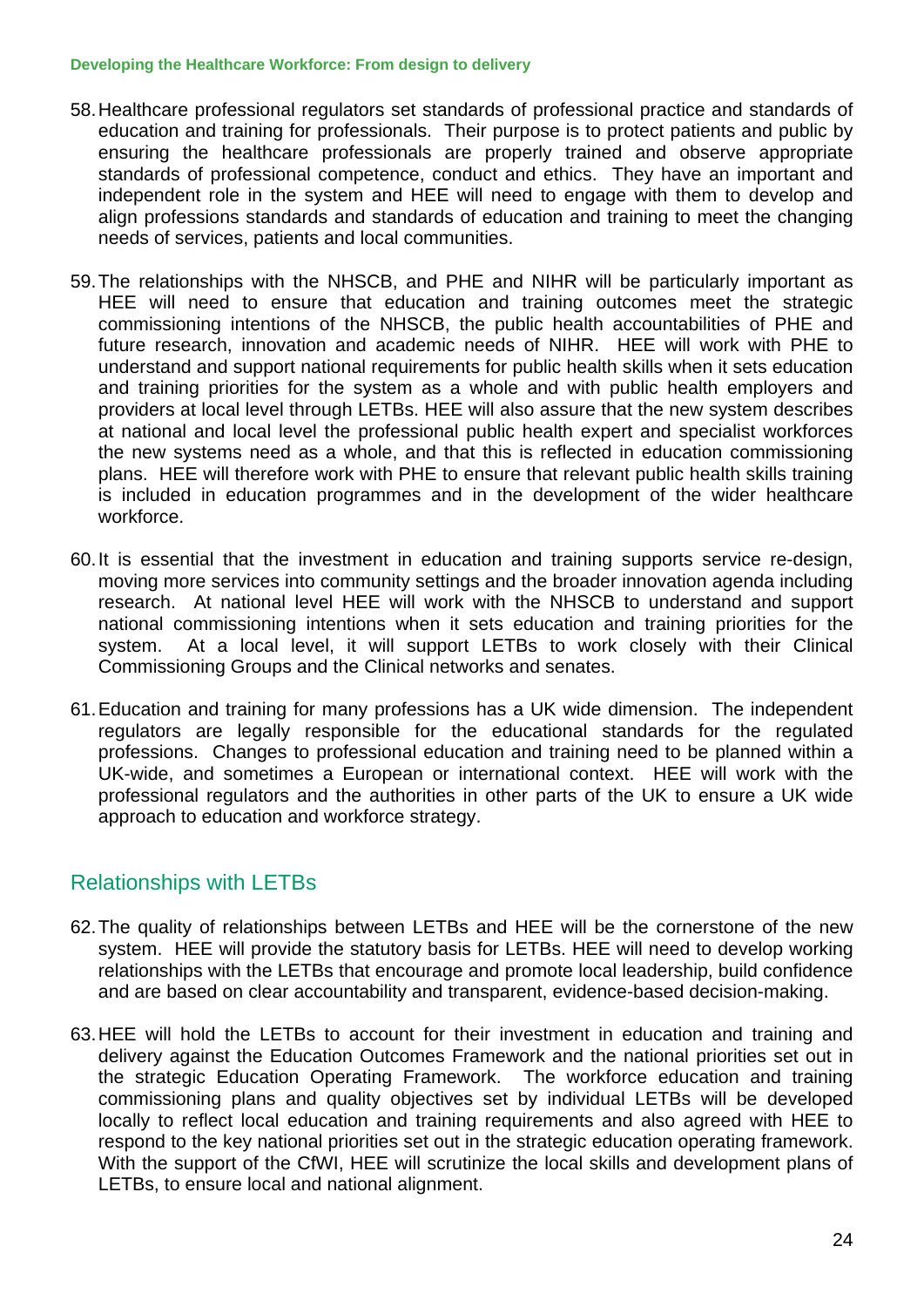- 64.HEE will take a transparent and rules-based approach to the working arrangements with LETBs to promote autonomy and allow providers freedom to innovate, whilst enabling national intervention where there is clear evidence of poor performance and outcomes. HEE will work in partnership with the LETBs collectively to ensure effective action and response to national issues.
- 65.Different stakeholders inevitably have their own views on the precise balance of the relationship between HEE and the partnerships, and hence the balance between local autonomy and national coherence and consistency. It is essential that the LETBs have the autonomy to take ownership for developing a more flexible and responsive workforce. Alongside this, HEE's operating model will provide for sufficient alignment to ensure funding is wisely invested in a way that supports national strategic commissioning intentions, is balanced across the whole workforce, and supports security of supply. For example, LETBs will need to agree plans to address local skills gaps whilst HEE will need to take a national overview to ensure that workforce planning for the smaller professions and subspecialties meets the likely medium and longer term needs of the service.
- 66.As the new system establishes itself, and as LETBs develop their local role and their responsiveness to both local and national workforce issues, the expectation is that HEE will need to intervene directly only where,
	- there is evidence that public money is not being used effectively
	- there are concerns about the quality of education and training which are not being adequately addressed by the LETB
	- there is evidence that local plans and delivery look likely to lead to a shortfall in an important part of the professional workforce, or
	- where there are concerns about patient safety.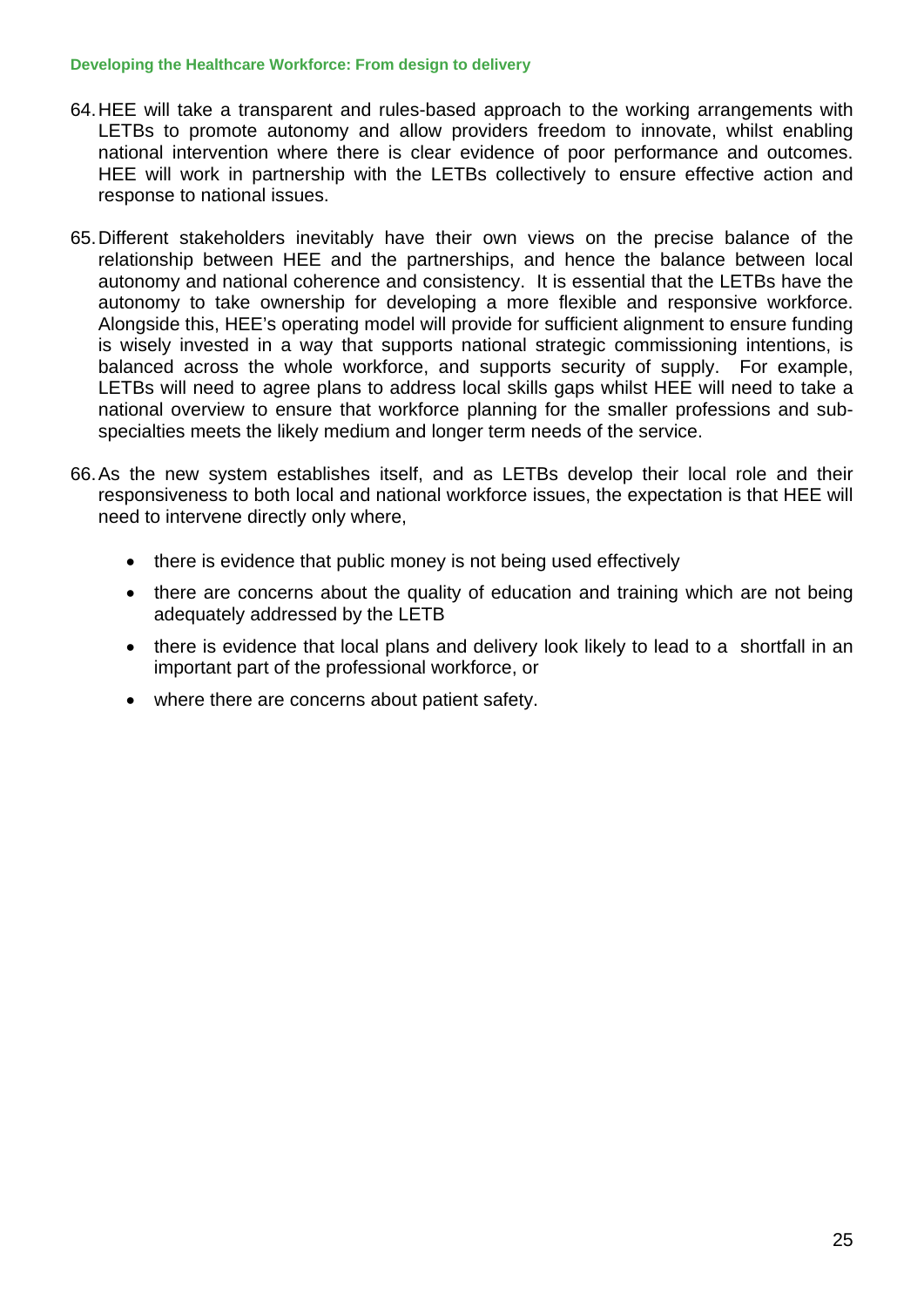|  | Health Education England's relationships with other bodies |
|--|------------------------------------------------------------|
|  |                                                            |

| <b>NHS</b><br><b>Commissioning</b><br><b>Board</b>               | HEE will work with the NHS CB to ensure that its strategic framework for education,<br>training and workforce planning reflects service commissioning priorities, and that<br>workforce development implications of innovation and changes in the pattern and nature of<br>services are identified and addressed in a timely and effective manner.                                                                                                                                                                 |
|------------------------------------------------------------------|--------------------------------------------------------------------------------------------------------------------------------------------------------------------------------------------------------------------------------------------------------------------------------------------------------------------------------------------------------------------------------------------------------------------------------------------------------------------------------------------------------------------|
| <b>Public Health</b><br><b>England</b>                           | HEE will work with PHE to ensure the strategic framework for education, training and<br>workforce planning reflects public health system priorities. This will ensure appropriate<br>investment in education and training in relevant public health skills and the continued<br>supply of the public health experts and professional specialists the system needs as a<br>whole.                                                                                                                                   |
|                                                                  | HEE will work with NIHR to ensure that education and training plans are informed by future<br>research, innovation and academic workforce needs and will support LETBs to ensure that<br>local training programmes are positioned to deliver a rapid uptake of effective and<br>evidence based innovation.                                                                                                                                                                                                         |
| <b>Monitor</b>                                                   | HEE will be involved in the development and setting of education and training tariffs. This<br>will include working with Monitor and the Department to ensure that processes reflect the<br>wider roles and responsibilities for the development and setting of service tariffs.                                                                                                                                                                                                                                   |
| <b>Care Quality</b><br><b>Commission</b>                         | HEE will be responsible for the quality assurance framework around education and training<br>commissioning and will work with CQC to ensure that education and training outcomes<br>support the delivery of service quality outcomes. CQC will ensure standards are being met<br>and share specific intelligence with HEE on staffing standards and competencies.                                                                                                                                                  |
| <b>Centre for</b><br><b>Workforce</b><br>Intelligence            | The Centre for Workforce Intelligence will provide authoritative and objective advice on<br>workforce planning to the education and training system and support HEE in providing<br>national oversight and leadership on workforce planning and commissioning education and<br>training. They will also support and advise local provider-led partnerships in the delivery of<br>their workforce plans and provide information to DH/HEE to inform resource allocation.                                            |
| <b>NHS Information</b><br><b>Centre</b>                          | The NHS Information Centre will support HEE in providing national oversight and<br>leadership on workforce planning and commissioning education and training through the<br>collection, analysis and provision of workforce data.                                                                                                                                                                                                                                                                                  |
| <b>Professional</b><br><b>Regulators</b>                         | HEE will develop strong working relationships with the professions and the independent<br>professional regulators in order to promote quality in education and training and<br>responsiveness to innovation and changing service models.                                                                                                                                                                                                                                                                           |
| <b>Professional</b><br><b>Bodies</b>                             | HEE will develop strong working relationships with the bodies representing the professions<br>and engaged in the development of education and training in order to promote quality in<br>education and training and responsiveness to innovation and changing service models.                                                                                                                                                                                                                                      |
| <b>Local Education</b><br>and Training<br><b>Boards</b>          | HEE will develop constructive working partnerships with LETBs. It will allocate MPET<br>funding and hold LETBs to account for their investment in education and training against<br>the Education Outcomes Framework and national priorities set out in the strategic<br><b>Education Operating framework.</b>                                                                                                                                                                                                     |
| <b>Higher Education</b><br><b>Funding Council</b><br>for England | HEE and HEFCE are responsible for planning and funding all higher education for the<br>health sector and the key health professions. The relationship between these two bodies<br>will develop as HEE takes on its full national leadership role and as HEFCE adapts in<br>response to higher education reform. HEE, HEFCE, higher education institutions and<br>LETBs will need to share information and deliver a joined-up approach to managing the<br>risk associated with the investment in health education. |
| <b>Sector Skills</b><br><b>Councils</b>                          | HEE will work with Sector Skills Councils, particularly Skills for Health and Skills for Care<br>who are working closely to develop competencies across the health and social care<br>workforce and to support the development of the wider healthcare and public health teams.                                                                                                                                                                                                                                    |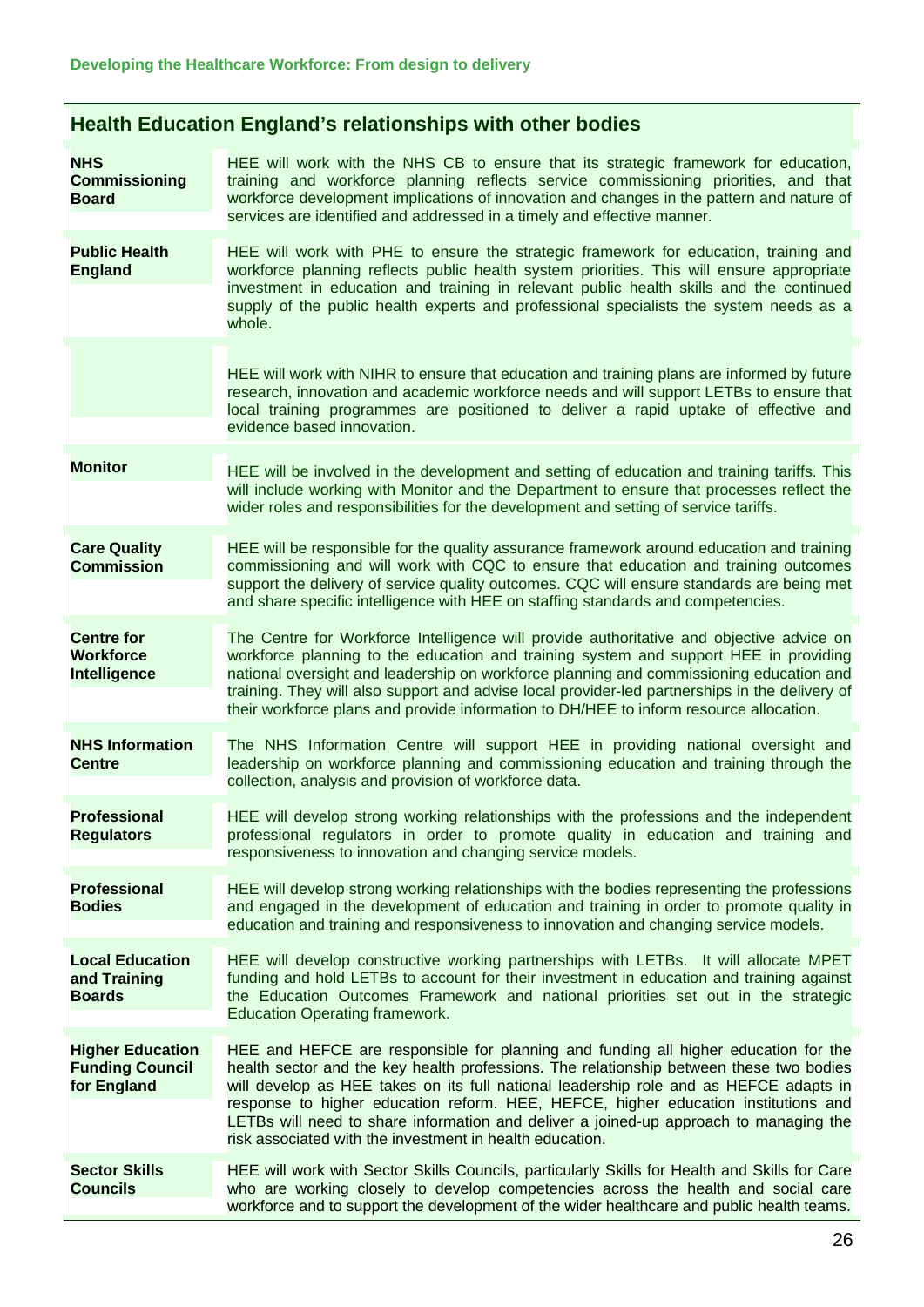# Authorisation and Accountability Framework

- 67.The NHS Future Forum found strong support for common terms of reference for LETBs to ensure consistency across the country. HEE will be responsible for developing a unified authorisation and accountability framework and managing a robust and consistent process to set up LETBs meeting the authorisation criteria, so that they are able to act with autonomy and take decisions locally. The authorisation process will provide assurance to the range of stakeholders across the education and training system that the key building blocks for an effective approach to workforce planning, education and training will be in place.
- 68.In order to be fully established, LETBs will need to provide evidence to demonstrate the following:
	- Collaborative leadership for education and training;
	- Meaningful partnerships and engagement, particularly with the education sector and local government;
	- Proper constitutional and governance arrangements to manage competing interests, and allow secure exchange of commercially sensitive workforce information;
	- Fair representation of local healthcare and public health employers, across sectors and including community and primary care employers, and private, voluntary and independent sector employers;
	- Mechanisms for working with clinical networks, clinical senates and Academic Health Science Networks, local Health and Wellbeing Boards and to involve patients and local communities;
	- Financial control, capacity and capability;
	- **Effective education and training commissioning;**
	- Capability and capacity for workforce strategy and planning;
	- Clinical and professional focus on safety, public protection and quality;
	- Controls within running cost to ensure value for money;
	- Multi-professional approach to workforce planning, quality improvement, education and training; and
	- Effective communication throughout the local workforce/constituency.
- commitment, capability and capacity. HEE will support those who wish to progress quickly. 69.The relationship between HEE and LETBs will be developmental, at a pace dictated by local provider leadership. Local freedoms will be linked to evidence that demonstrates The authorisation process for LETBs will be robust to ensure capability and provider commitment, with transitional arrangements for those areas that are not ready.
- 70.Determining the detailed authorisation criteria, the accountability framework for allocating MPET funding and establishing the authorisation process will be critical actions for HEE in its first year.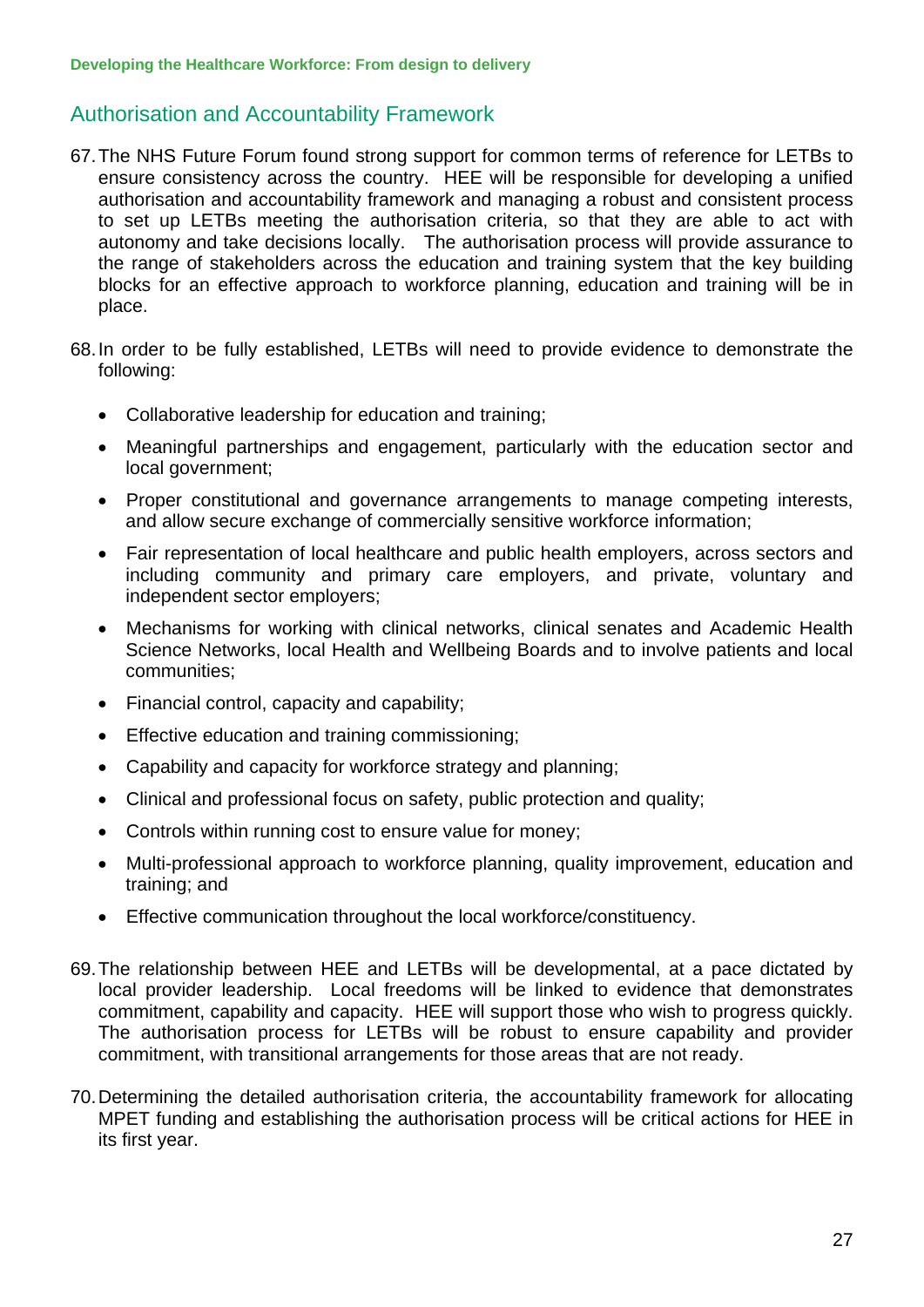# 3. Local Education and Training Boards

# **Introduction**

- 71.The wider system reforms will liberate providers and clinicians to secure the quality and innovation needed to improve health outcomes. We have listened to those who responded to the consultation and to the advice of the NHS Future Forum in developing provider-led education and training arrangements. Local Education and Training Boards will be established so that healthcare and public health providers can shape the education and development of the people they employ, working together with those who provide education and invest in research.
- 72.This section sets out:
	- Purpose and core functions of LETBs:
	- The governance and advisory structure;
	- The duties on LETBs and employers to cooperate in workforce planning;
	- The accountability for quality and post graduate deanery functions; and
	- Partnership working and key relationships.

## Purpose and core functions of Local Education and Training Boards

73.The purpose of LETBs is to:

- Identify and agree local priorities for education and training to ensure security of supply of the skills and people providing health and public health services;
- Plan and commission education and training on behalf of the local health community in the interests of sustainable, high quality service provision and health improvement;
- Be a forum for developing the whole health and public health workforce.

74.The core functions of a LETB are to:

- Bring together all healthcare and public health employers providing NHS funded services with education providers, the professions, local government and the research sector, to develop a skills and development strategy for the local health workforce that meets employer requirements and responds to the plans of commissioners;
- Consult with patients, local communities, and staff to ensure the local skills and development strategy is responsive to their views;
- Aggregate workforce data and plans for the local health economy and share with the CfWI to improve local workforce planning;
- Account for education and training funding allocated by HEE;
- Commission education and training to deliver the local skills and development strategy and national priorities set out in the Education Operating Framework;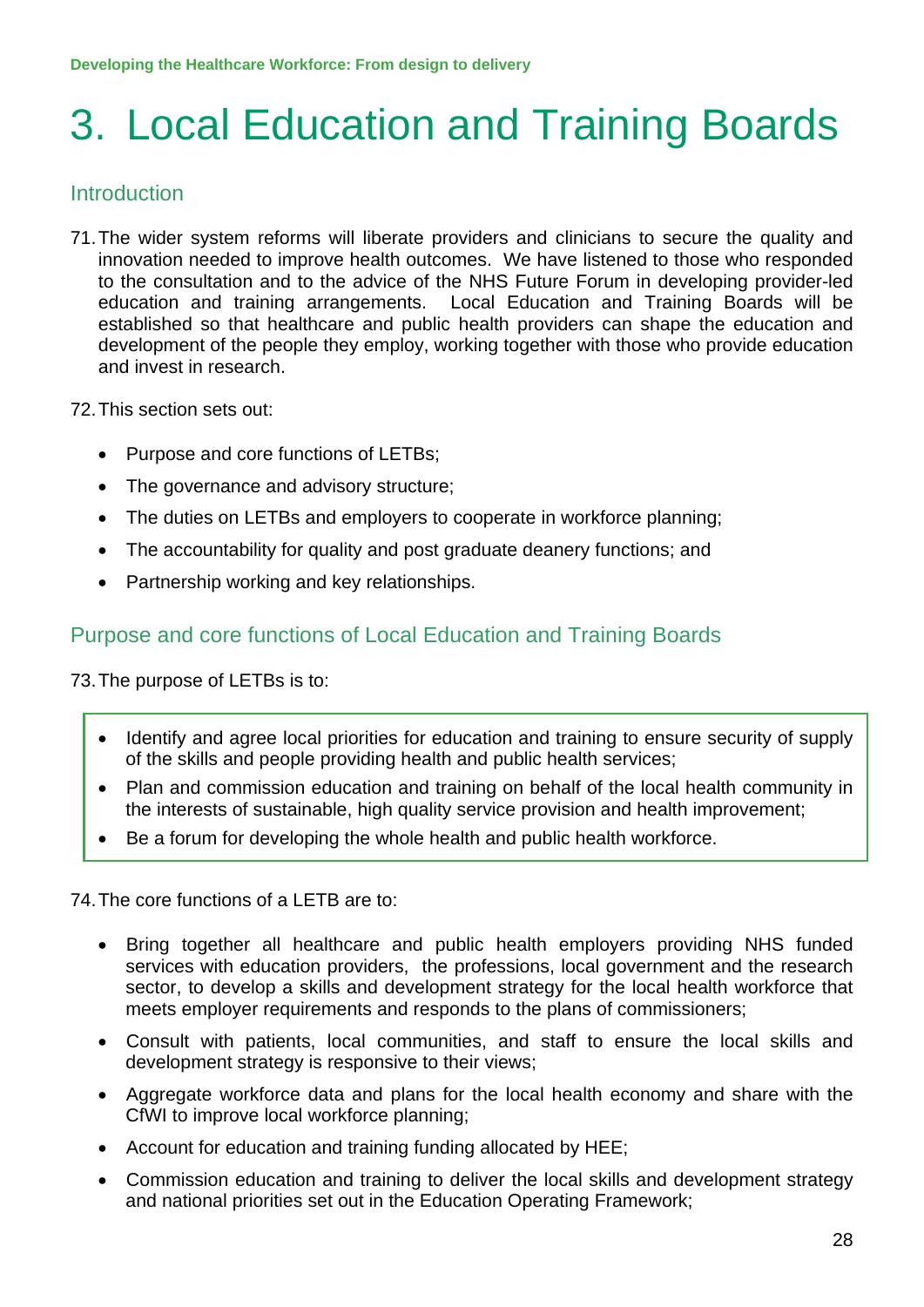- Ensure value for money throughout the commissioning of education and training and for running costs;
- Secure the quality of education and training programmes in accordance with the requirements of professional regulators and the Education Outcomes Framework;
- Take a multi-professional approach in planning and developing the healthcare and public health workforce and in commissioning education and training;
- Support access to continuing professional development and employer-led systems for the whole health and public health workforce;
- Work in partnership with universities, clinical academics, other education providers and those investing in research and innovation;
- Work with local authorities and health and well-being boards in taking a joined-up approach across the local health, public health and social care workforce;
- Work with HEE to develop national strategy and priorities.
- 75.Through the LETB, healthcare and public health providers will be able to give a clear articulation of the impact of future service needs on the workforce: what new skills need to be developed and how the shape of the workforce should change. This in turn will drive the education and training they commission for both the current and future workforce. Through the LETB, providers can ensure service planning; financial planning and workforce planning will be better integrated. Starting with a clear understanding of the service models best able to improve health outcomes, healthcare providers will be able to identify the specific competencies and skills needed at each stage of the patient journey and develop people they employ to provide these.
- 76.The LETBs will be the vehicle for providers, educators and clinicians to work with HEE to improve the quality of education and training outcomes across the system. Through HEE, healthcare and public health providers will have a strong and immediate input into the development of national strategies and priorities so that education and training is more responsive and can adapt more quickly to new ways of working and new models of service. Equally HEE will be in a position to support local initiatives undertaken by LETBs.
- 77.The new arrangements give healthcare and public health providers the opportunity to work together to undertake a range of workforce development activities that may be more cost effective than being undertaken by each provider independently.
- 78.The core functions of LETBs can be extended to meet local workforce priorities and offer employers flexibility to shape their workforce and respond quickly to translate research and innovation into service improvements. LETBs will need to work with HEE to provide nationally co-ordinated leadership for planning and commissioning for small specialist professions. Healthcare and public health employers may decide that they wish the LETB to undertake other functions. This will include how they build alliances with Health Innovation and Education Clusters (HIECs), Academic Health Science Centres (AHSC) and Academic Health Science Networks (AHSNs) to promote research and innovation, benchmarking and co-ordinating approaches to improve workforce productivity. The development of additional functions will be for local determination based on local need.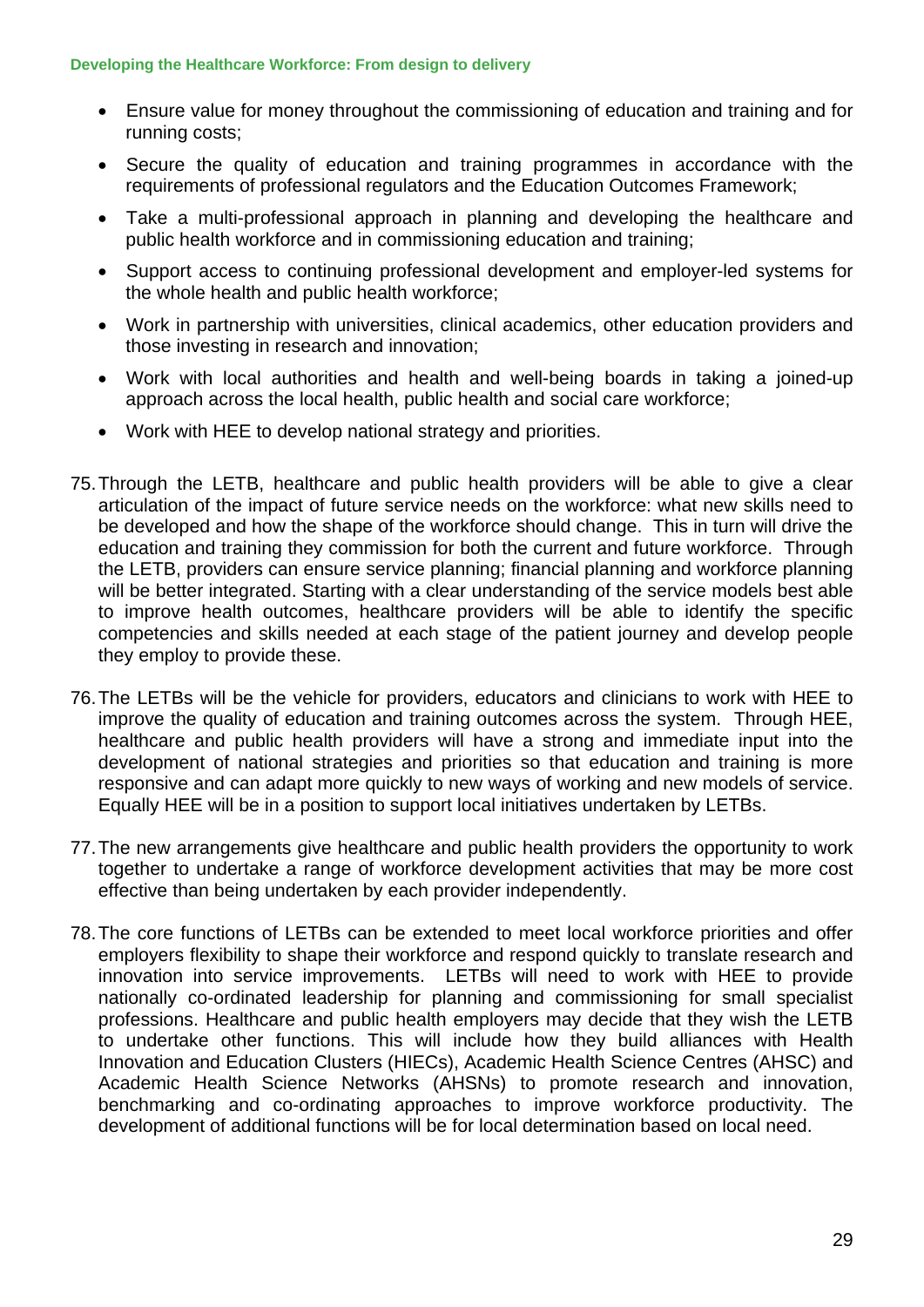### Governance and Advisory Structure

- 79. The governance arrangements for LETBs need to be practical, aligned with the wider reforms and secure support from the range of stakeholders, staff and students affected. The NHS Future Forum recommends the governance should reinforce collaborative, provider-led arrangements that operate in true partnership with local government and with the education and research sectors, taking into account the development of AHSNs. The arrangements should provide fair representation across the range of healthcare and public health employers, including acute, mental health and community services, primary care and local government. The NHS Future Forum also recommended that LETBs should remain part of the NHS underpinned by NHS values.
- 80.The financial accountabilities must be robust for handling significant education and training funds and the competing interests that LETBs will need to manage. The LETBs need to operate on sufficient scale to offer a safe transition for the enduring workforce functions of SHAs, including the deaneries, to provide value for money and to ensure no monopoly interests dominate. This is a matter for local decision, but we suggest a scale of enterprise not too dissimilar to the range of current deaneries, taking account of the need to operate efficiently and within the cap set for running costs.
- 81.The NHS Future Forum found clear support for common terms of reference for LETBs to ensure consistency across the country, balanced with sufficient flexibility to ensure local decision-making. The NHS Future Forum said earlier that the immediate priority is to ensure a safe and phased transition. In their most recent report they concluded that a simple, hosting arrangement through HEE would provide stability whilst the evolving, local healthcare and public health system matures. Such an arrangement would give LETBs a secure NHS base, integrated where needed with HEIs, with freedom to make decisions for developing the local healthcare and public health workforce and the time to build their capacity and capability. We agree that this approach provides the safe and phased transition that the consultation and the NHS Future Forum strongly recommended, whilst allowing providers time to build local leadership ready to take on full responsibilities at a sensible pace.
- 82. We will establish the legal form for LETBs when we set up HEE. HEE will have clearly autonomy, subject to following the national strategic direction of HEE. We will provide for specified local duties and a requirement to delegate those duties to LETBs; the relationship between HEE and the LETBs will be clearly defined to give LETBs considerable local LETBs to set up a formal, decision-making Board accountable to HEE that derives its membership from the full range of healthcare and public health providers so that all types of healthcare provider are fairly and proportionately represented. The Board will include representation from local education providers and will agree with Local Government and AHSNs the role for LETBs in developing the local public health workforce and research workforce. The Board will have an independent chair and will set up local advisory arrangements to reflect the breadth of local interests and ensure that its decisions are informed by clinicians and clinical networks. The Board will work with and be advised by academic health science systems so that local decisions are informed by the latest research and thinking about innovation and entrepreneurship.
- 83.There will be a simple approach to employment so that HEE will host LETB staff. The LETB Board will determine the executive structure it needs to carry out the functions described above and how these functions are best provided to meet the authorisation criteria. The LETB Board will determine the scope and scale of operational teams that they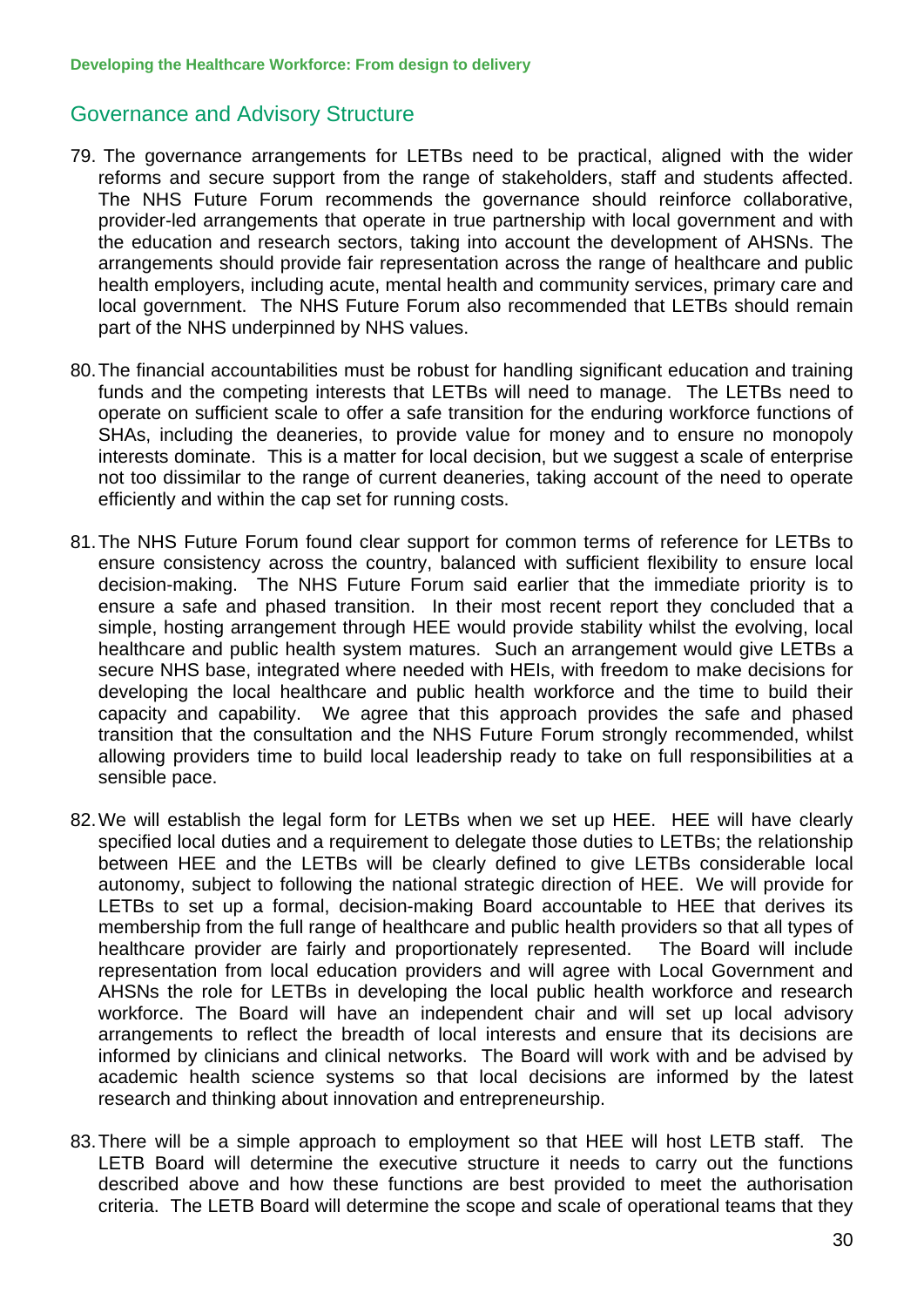want to be directly employed by HEE on their behalf to provide services, and those services they wish to commission and be delivered externally. The Board will be accountable to its members for delivery against the Education Outcomes Framework and the national priorities set out in the strategic Education Operating Framework. HEE will hold the Board to account for their investment in education and training, assessed against the Education Outcomes Framework and delivery against national priorities. The executive structure and operational arrangements will ensure enduring deanery functions and should take account of the developing AHSNs to ensure the synergies in embedding research and innovation can be realised. We will consider what further guidance would be useful to enable this approach.

# Duties on Providers

- 84.In the consultation we set out proposals for three duties on all providers of NHS funded services;
	- To consult on workforce plans
	- To provide data about the current workforce and future workforce needs, and
	- To cooperate in planning the healthcare workforce and in the planning and provision of professional education and training
- 85.There was strong support for such duties and they will be provided for in the new education and training system. LETBs will be expected to consult on their skills and development strategies so that patients, local communities, staff and service commissioners and education providers will be able to input their views about how LETBs plan to develop the local healthcare and public health workforce. The provisions set out in the current Health and Social Care Bill for the provision of relevant data and information will include a requirement on providers to make available workforce and workforce planning data so that LETBs, the Information Centre and the Centre for Workforce Intelligence have access to the data and information needed for effective workforce planning. These requirements are subject to the enactment of the Bill.
- 86.The LETBs provide the vehicle through which all healthcare and public health providers of NHS and public health funded services will be able to discharge their duty to cooperate in the planning and provision of education and training. This duty builds on the existing duties on NHS healthcare providers and the pledges in the NHS Constitution to provide all staff working in NHS funded services with personal development and access to training for their jobs. It is a requirement in the national standard contract for the provision of NHS services. We intend to consolidate these provisions in future legislation.

## Ensuring a Stable and Phased Transition

87.SHA clusters have been jointly working with local providers to plan for a stable and phased transition of SHA enduring functions and teams to the LETBs. SHA clusters are accountable for the planning and commissioning of education and training until they cease to exist in March 2013. SHAs will establish by April 2012 Local Education and Training sub-committees with the characteristics of LETBs described, so that provider-led arrangements can be put in place ready to operate in the new education and training system from April 2013.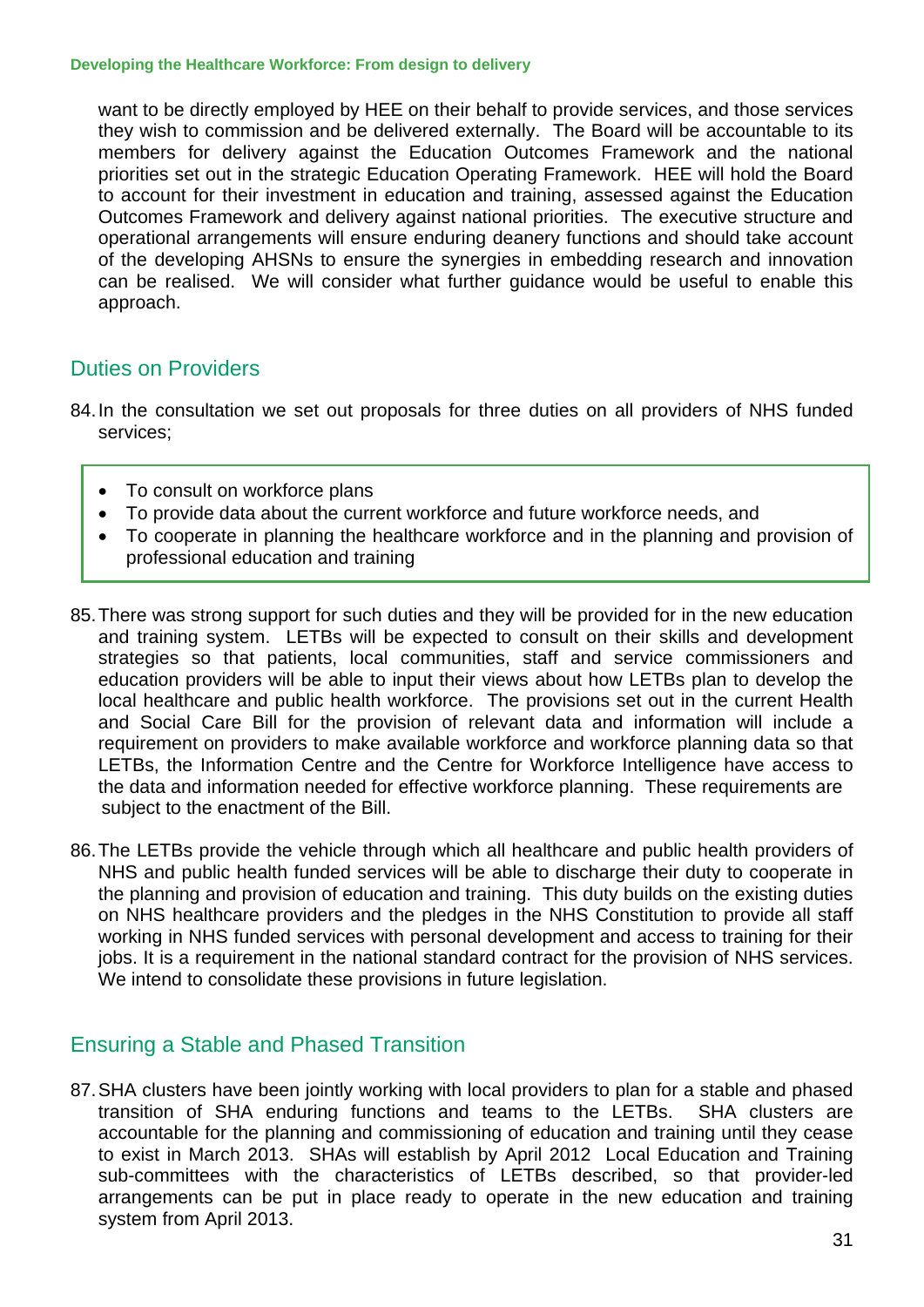- 88.The Local Education and Training SHA cluster sub-committees will be set up as precursor LETBs from April 2013. Their scope and level of independence will depend on their progress in building commitment, capacity and capability to meet the authorisation criteria which HEE publish. As described above the relationship between LETBs and HEE will be a developmental one and LETBs will be able to determine the pace at which they wish to progress, taking account of wider system reforms and local priorities. We will keep under review the extent to which the arrangements do enable greater employer accountability for decision-making, and thereby the development of a workforce which is more flexible and responsive to public, patient and service needs.
- 89.The principles of the Human Resources Transition Framework agreed to underpin the wider system reforms will apply to those staff in SHA clusters who are engaged in education and training functions that will be taken on by LETBs. Working through their Education and Training sub-committees, SHA clusters will put in place transparent processes to ensure staff are treated consistently and fairly, and in accordance with the Public Sector Equality Duty. This will support LETBs to retain the skills of staff currently working on workforce planning and education and training in the SHAs, including the deaneries.
- 90.During transition SHA workforce staff, including the deans and deaneries and those undertaking a national education and commissioning role, will continue to provide operational management for education and training and continuity for the work they do. This will include responsibility for recruitment to medical, and some other education programmes, contract and quality management, and planning for education commissioning in 2013/14. LETBs will need to put in place robust financial governance and develop arrangements for management of financial and operational risk. They will need strong contract management processes to take on management of the SHA contracts with higher education institutions as well as those with healthcare and other providers contracted for provision of education and training. Standard model contracts will be provided for LETBs to use.
- 91.LETBs will be distinct, inclusive bodies with employees drawn from a wide variety of professions, experiences and sections of society. LETBs will need to demonstrate how they value and actively promote diversity and equality both in widening access to education and training programmes and in the way they conduct their business.

## Management costs for LETBs

- 92.LETBs and HEE will be subject to the same finance and business rules as other NHS organisations. At present, the running costs of those parts of the SHAs, including the postgraduate deaneries that are involved in delivering the education and training system, are funded from the central education and training budget. These costs can be broadly broken down into two areas – the quality assurance of educational programmes and trainee support, and the commissioning and funding of the programmes and placements, including some of the recruitment processes.
- 93.The quality assurance of programmes is directly linked to the delivery of the programmes and the costs associated with this cannot be reduced without having a significant impact on the quality and output of training. The commissioning and funding functions are part of the overall NHS management costs and, as such, are subject to the same efficiency requirements as the rest of the system. The *Operating Framework for the NHS in England 2012/13* set an expectation that running costs in 2014/15 will be, on average, one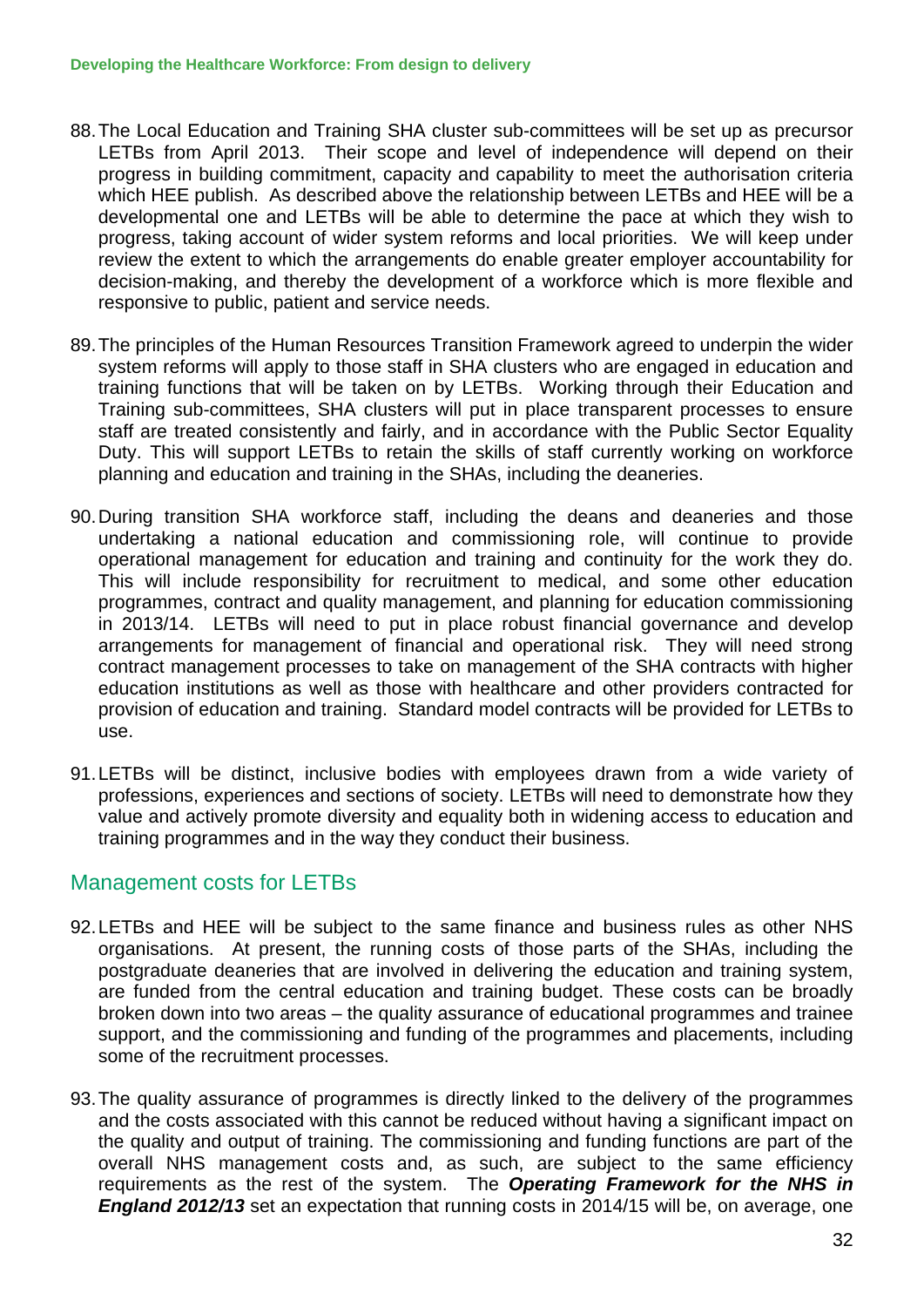third lower than running costs in 2010/11. The Department will work with SHAs to agree an appropriate level at which to cap the management costs of LETBs. LETBs will have the flexibility to re-invest any savings on management costs in education and training.

### Accountability for Quality

- 94.To ensure patients and the public are served by a workforce that has the skills and knowledge to provide safe and effective services, care and treatment at all times, we are committed to ensuring high quality education and training. The independent professional regulators are responsible for setting the standards required for education and training and for confirming those standards are met through a quality assurance framework. The Education Outcomes Framework sets the expected quality outcomes and HEE has a specific remit to promote high quality education and training. It is the LETBs that hold the means to ensure quality is delivered.
- 95.Local education providers, universities, colleges and employers, will remain directly responsible for the provision and quality control of education at local level. This framework will be maintained in the new system, with the LETBs assuming responsibility for the quality management role. Issues may arise of actual, or perceived, competing interests. It is expected that these will mostly be resolved by the LETB itself, but the system will need to include checks and balances that should prevent any one interest dominating. Clearly the authorisation criteria, the scale of the enterprise, the locally agreed governance arrangements and access to evidence based metrics will all act as safeguards, and in difficult circumstances the LETB will need to take advice from the relevant regulator and from HEE.
- 96.LETBs will need robust quality management systems and must be able to hold local education providers to account for the quality of education provided at individual provider level. To assess the quality of education provided LETBs will need to ensure that they obtain the relevant quality metrics to be able to demonstrate that the quality assurance processes and desired educational outcomes are being met. Every LETB will need to appoint a Director of Education and Quality, or equivalent position, to be accountable to the Board for the effective quality management of education and training programmes commissioned or provided by the LETB. The Director of Education and Quality may also be the Postgraduate Medical Dean. Whether or not the post is held by a doctor, appropriate arrangements will be put in place within the LETB for the full range of health professions to ensure appropriate professional accountability to the relevant professional regulator.
- 97.The requirements to meet quality standards will be set out in the authorisation process between HEE and LETBs and in the contracts with education and training providers. The LETBs, in partnership with HEIs will need to account to the relevant regulators and other professional bodies for the quality management of the education and training they fund and they will be accountable to HEE for the delivery of the quality outcomes set out in the Education Outcomes Framework.
- 98.For postgraduate medical education programmes, the function of Postgraduate Medical Dean is key in ensuring the graduate medical workforce gains the necessary knowledge, skills, behaviours and expertise to provide safe and effective patient care or public health. This function is essential to the delivery of training programmes and, because of the interdependence of training with service, to the continuity of safe care for patients. It is important to ensure that trainees have a good learning experience within the training environment. There must be a Senior Responsible Officer (SRO) role for junior doctors.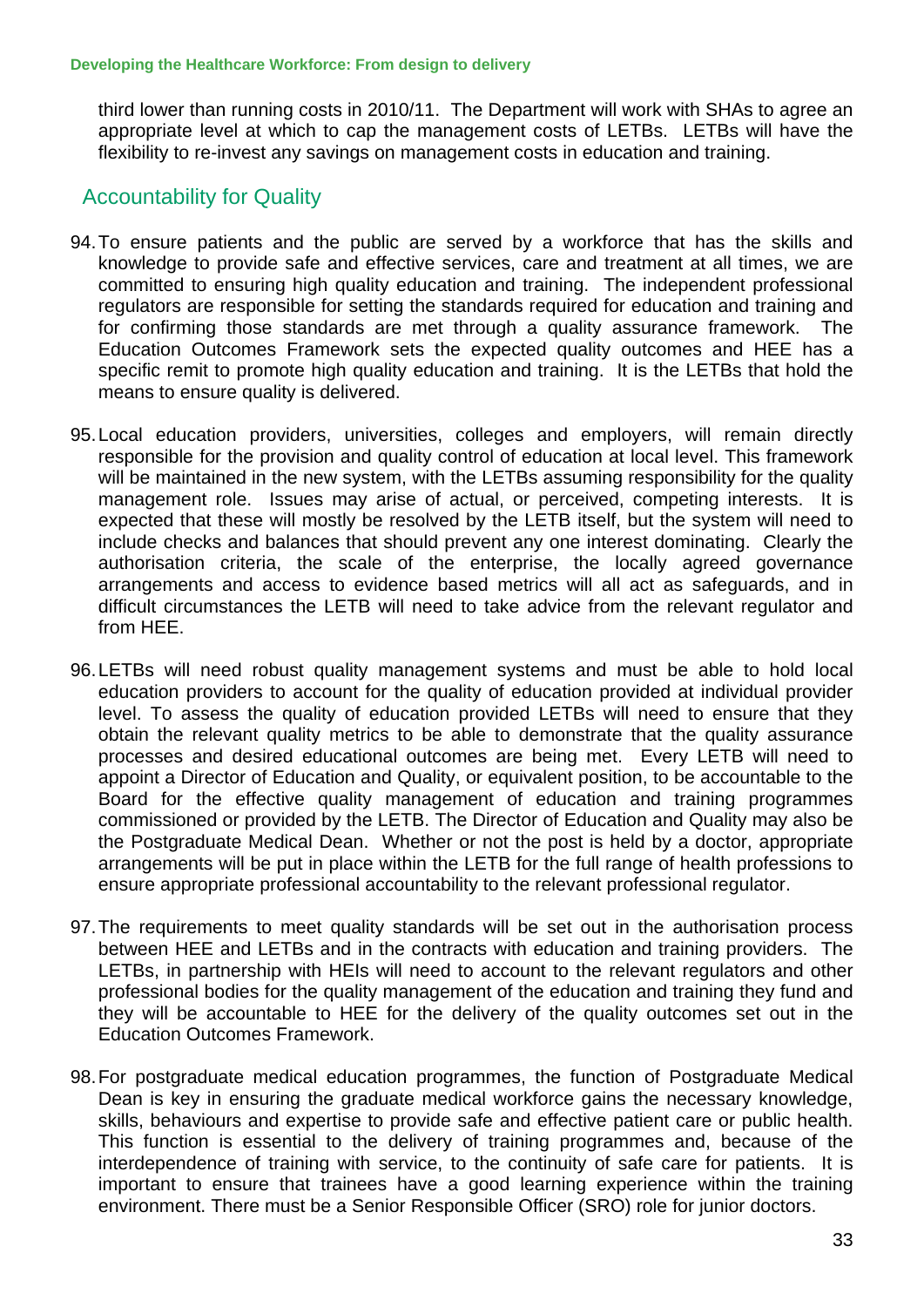99.The Director of Education and Quality (and SRO for junior doctors if two separate roles), will be accountable to HEE for professional education leadership. LETBs will be expected to ensure robust and effective arrangements for professional leadership for all health professions including nursing and midwifery, pharmacy, healthcare science, the allied health professions and, with PHE and the local public health services, for public health clinicians and scientists. Structures will need to be sufficiently flexible to adapt to emerging findings from the ongoing reviews of education and training and to support greater flexibilities and development of the whole healthcare team and across multi-disciplinary career pathways.



Figure 5: Local Education and Training Board – Accountability for Quality

# Partnership working and key relationships

100. Each LETB should develop a multi-professional approach, which will provide the appropriate professional leadership and focus on the quality of education and training being commissioned. Providers will be the primary leaders within the LETBs but they will also need to work closely with HEIs and other education providers to have wide access to educational expertise from the education sector, clinical academics, medical schools and deans. Providers will need to develop strong partnership working across the local community of healthcare, public health and social care providers so that there is a workforce to deliver integrated care pathways, and enable the sharing of innovation and examples of good educational practice.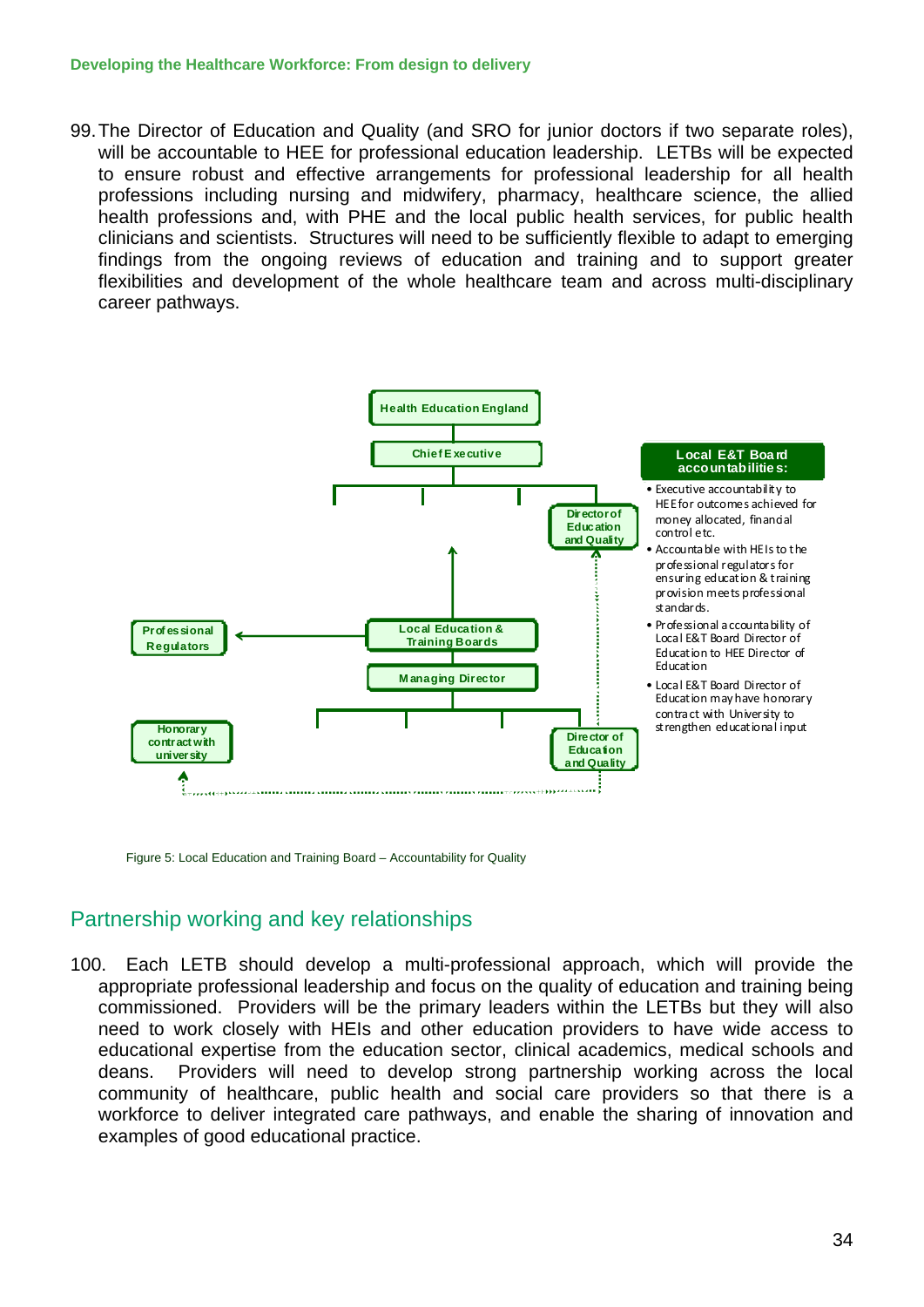- will the appointment of an independent chair. 101. LETBs will need to be constituted in a way that supports the principles of partnership working, so that all providers are engaged to work together effectively in an open and transparent way. The Board constitution will need to set out the governance for managing competing interests. Greater levels of transparency on quality and cost together with evidenced metrics will help manage any perceived conflicts of interest, as
- development plan. From this the LETB will produce their annual commissioning plan.<br>The LETB commissioning plan will form the basis of the agreement between HEE and the 102. LETBs will need to develop good working relationships with commissioners so that they understand and can respond quickly to the strategic commissioning ambitions of local commissioning groups and Health and Wellbeing Boards through their skills and LETB. The CfWI will work with LETBs to help them improve workforce planning and provide feedback to ensure that local commissioning plans are comprehensive, wellinformed and coherent at a national level. Commissioning plans will be subject to challenge and scrutiny by the CfWI and HEE. LETBs may take on specific leadership roles for particular professional groups, such as the smaller professions and commissioning specialist skills, in agreement with HEE.

## Partnering for innovation

- 103. Innovation in workforce design and technology, in addition to the demographics of the existing workforce, should influence the workforce plans. A balance of service and academically driven, education and training will help ensure a health and care workforce is developed to understand why and how research supports continuously improving outcomes for patients. LETBs will be key partners in promoting and ensuring integration of innovation and leading practice in both training and service delivery in line with the precepts set out in the recent report *Innovation, Health and Wealth.* Further work is needed on the best alignment and mechanisms for collaboration with the Academic Health Science Networks as they evolve. Existing structures can facilitate this interface during transition; these include, but are not limited to:
	- National Institute for Health Research
	- Academic Health Science Centres and Systems
	- Clinical Networks, Clinical Senates and Clinical Research Networks
	- Health, Innovation and Education Clusters
- 104. As relationships mature, it is expected LETBs will be well placed to influence the wider enterprise and skills agenda, and, working with the NHS Leadership Academy and local government, to sponsor a universally applied approach to talent management and ensure a robust pipeline of future leaders committed to innovation and health improvement.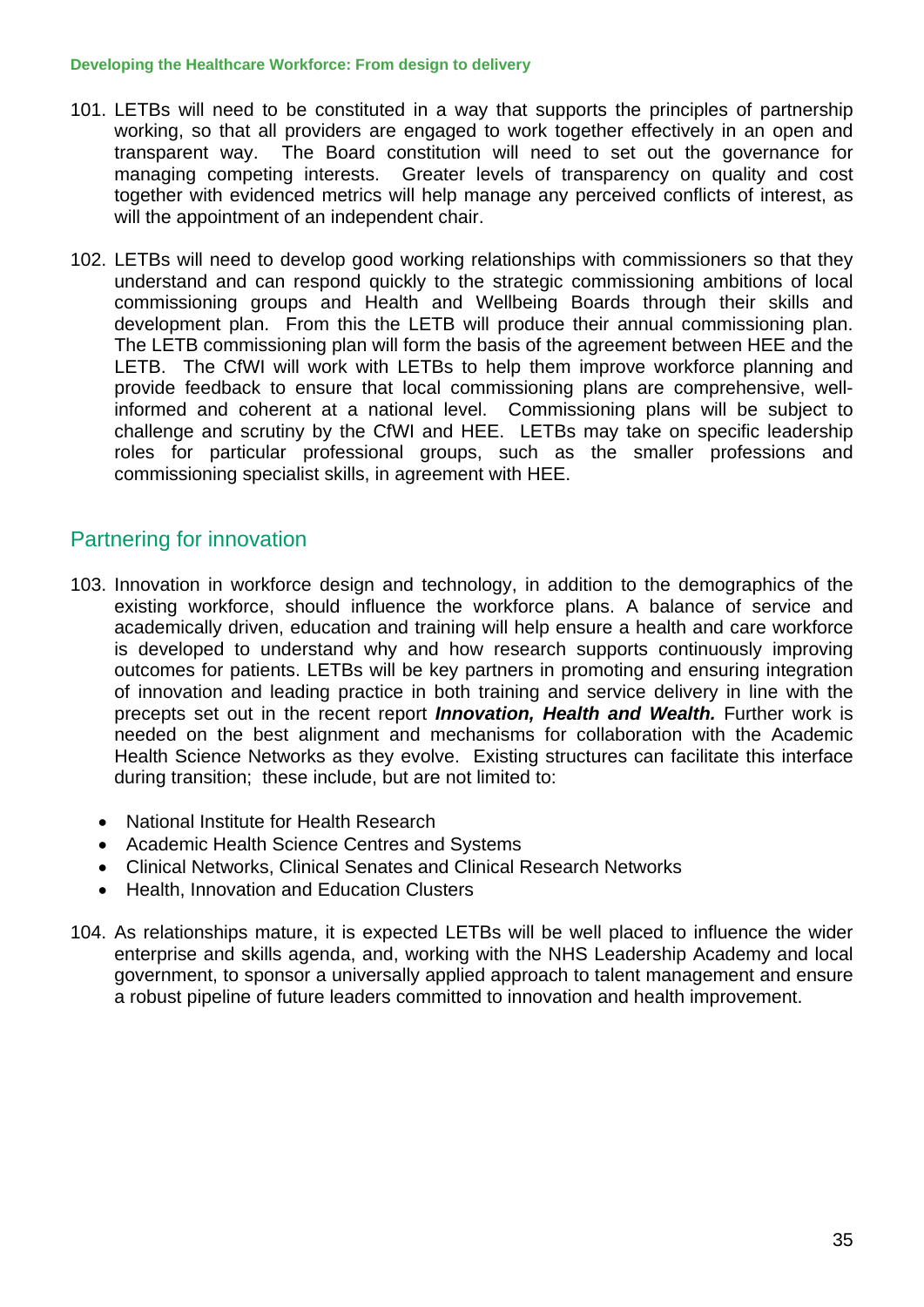## Continuing professional development

- 105. Most of the workforce of tomorrow are already trained and employed in delivering services. Their continuing personal and professional development is their responsibility and also a responsibility of their employers. This is already supported through the NHS Constitution and is underpinned by the CQC standards, performance assessment, appraisal and revalidation. We agree with the NHS Future Forum that the formation of the LETBs is an opportunity to embed the principles set out in the NHS Constitution and maximise opportunities for continuing professional development across disciplines.
- 106. LETBs provide the forum for securing the development of the whole health workforce and have a role in ensuring employers remain committed to continuing professional development. LETBs will have scope to direct a limited amount of central funding to the development of the wider healthcare team and continuing professional development to support innovation. They will be able to challenge employers who limit their investment in continuing development of their workforce.
- 107. LETBs will be able to support providers of NHS services meet their obligation under the NHS Constitution to ensure that users of NHS services are provided with a professional standard of care, by appropriately qualified and experienced staff and to meet the CQC standards to ensure there are sufficient, appropriately trained staff and to support their learning and development needs.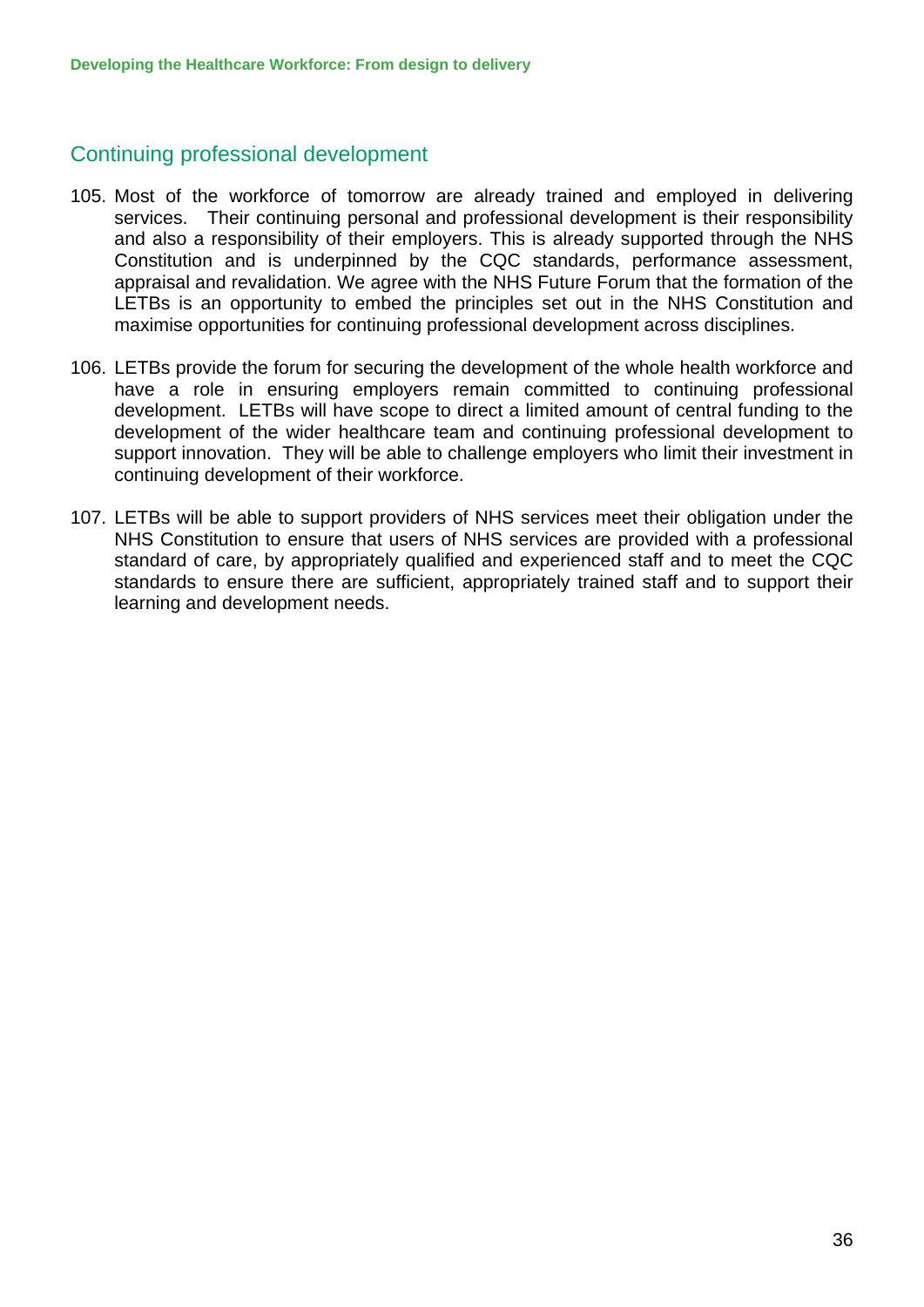# 4. Health Interface with Education and Research

- 108. Health and education are closely linked and the continuing success of the healthcare and public health system is dependent on their partnership with higher and further education. Without high quality education the health service could not operate. Conversely, the health sector funds many education programmes where most of the students will use their new skills in the health service or public health system. Added to this many educators, working often in close partnership with the health service, also undertake excellent, cutting-edge research that underpins continuing improvements in health in the UK and across the world.
- 109. Taken together, the mutual dependence between health and education means a strong working relationship at all levels of the system is essential. It is crucial that education, health and research work well together and interact in ways that drive the quality of the workforce and ultimately, better healthcare outcomes and health improvement. We need stronger partnerships with scientific and academic communities as outlined in *Innovation, Health and Wealth.*
- 110. The health and education sectors are both undergoing large-scale reforms to ensure that they can continue to offer high quality services that improve and adapt in a changing world. Throughout this transformation it is important to maintain sustainable working relationships at all levels building on principles for an effective interface:
	- Building an effective continuum of education and professional skills development
	- No surprises open engagement and good communications
	- Promoting constructive behaviours and partnership working within a robust contracting regime
	- Managing in partnership risks associated with future funding decisions to avoid adverse impact on students
	- Taking a multi-professional approach to education commissioning and quality
	- Embedding widening participation
	- Developing research capacity and capability across all professional groups

## Key areas of interaction

- 111. The relationship between health, education and research takes place in many different places and at different levels of the system. All of these relationships are important to the effective delivery of education outcomes to support the healthcare and public health system. The Health and Education National Strategic Exchange (HENSE) brings together the key national bodies to provide national strategic oversight across the health, research and education sectors.
- 112. HENSE will be re-formed to reflect the changing nature of roles and responsibilities at a national level across all clinical and public health professions. It will continue to provide the forum where the strategic interests of the health, education and research sectors are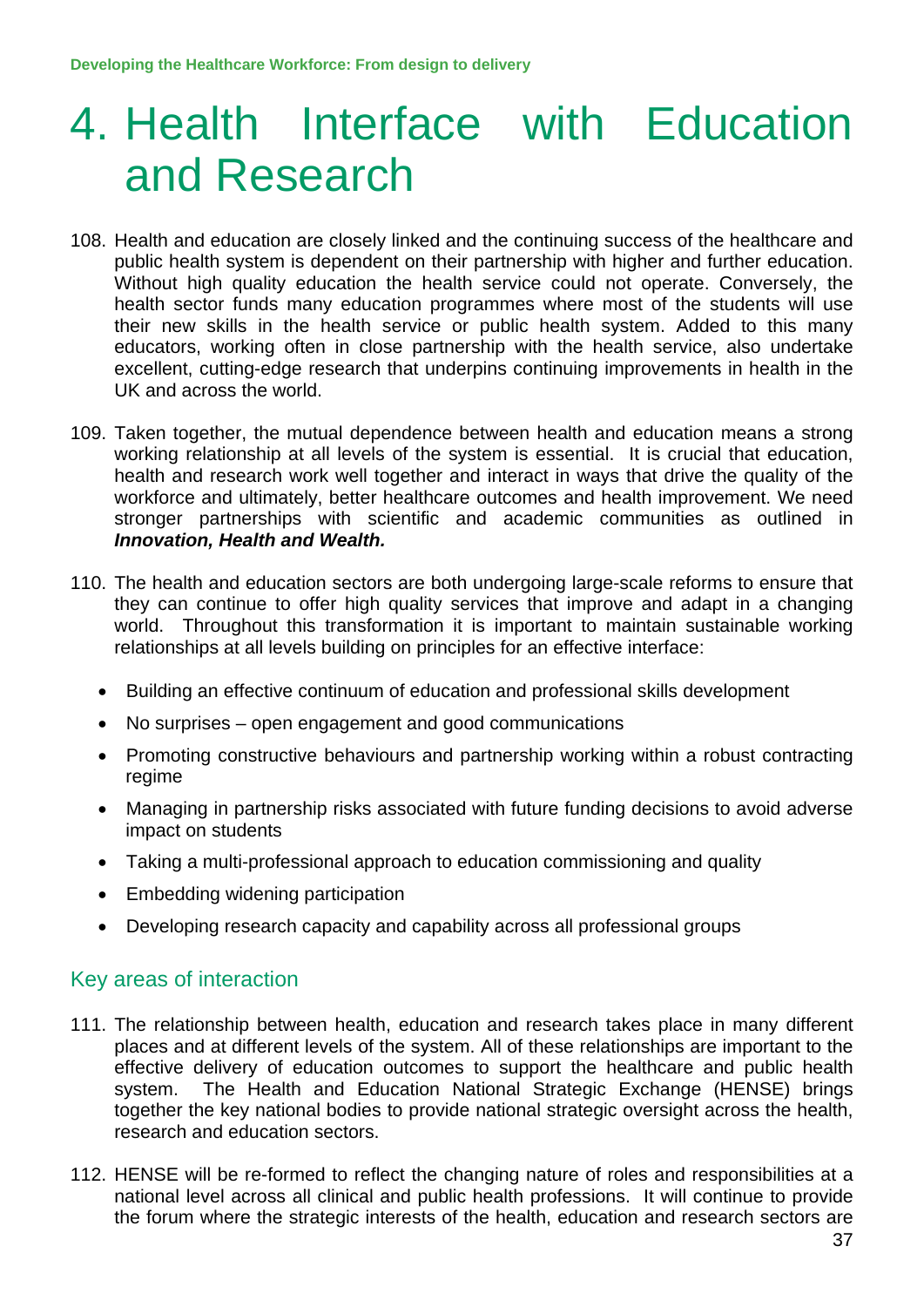brought together to provide strategic oversight and promote partnership working. The HENSE protocol to underpin partnership working will be revised and renewed to take account of changes across the higher education and health sectors and to include all relevant professions whose education is supported with funding from both sectors and where some co-ordination of student numbers and placements is required.

- 113. HENSE will continue to have oversight of the review of medical and dental undergraduate training places jointly chaired by Sir Bruce Keogh and Sir Graeme Catto. The review is due to report in late 2012 when HEE will be in place to take forward the recommendations in partnership with the Higher Education Funding Council for England (HEFCE).
- 114. The relationship between HEE and the HEFCE will be key. Between them, they are responsible for national planning and funding all higher education for the health sector and the key health, public health and life science professions. The relationship between these two bodies will develop as HEE takes on its full national leadership role and as HEFCE adapts in response to higher education reform. An important aspect will be joint support for widening access to health education under-graduate programmes. Fair access to the professions remains high on the Government's agenda and there will be real benefits in working together with other stakeholders to improve access to the health professions.
- 115. HEE, HEFCE, higher education institutions and LETBs will need to share information and deliver a joined-up approach to managing the risk associated with the investment in health education. All these parties have an interest in supporting the review being led by the Higher Education Statistical Authority to streamline information processes, ensure greater consistency and better value for money.
- 116. At a local level, LETBs will work in partnership with providers of education to jointly plan and deliver education programmes and placements. With a close working relationship, the needs of the healthcare and public health system will be met more effectively and the quality of education outcomes improved. The NHS Future Forum has made a strong case for improving selection against NHS values and creating a culture which make more systematic use of feedback from employers, students and patients and explore interprofessional training opportunities.
- 117. Ensuring these partnerships are in place in the new system will be a key part of the authorisation process for LETBs and a requirement of the ongoing agreement between HEE and the LETBs.
- 118. The commissioning of education programmes by LETBs will be underpinned by an updated national contracting infrastructure. We expect to update the national standard contract to keep it relevant to the reformed system. For example, in responding to the recommendations of the NHS Future Forum to develop a system that improves selection and rewards high quality education.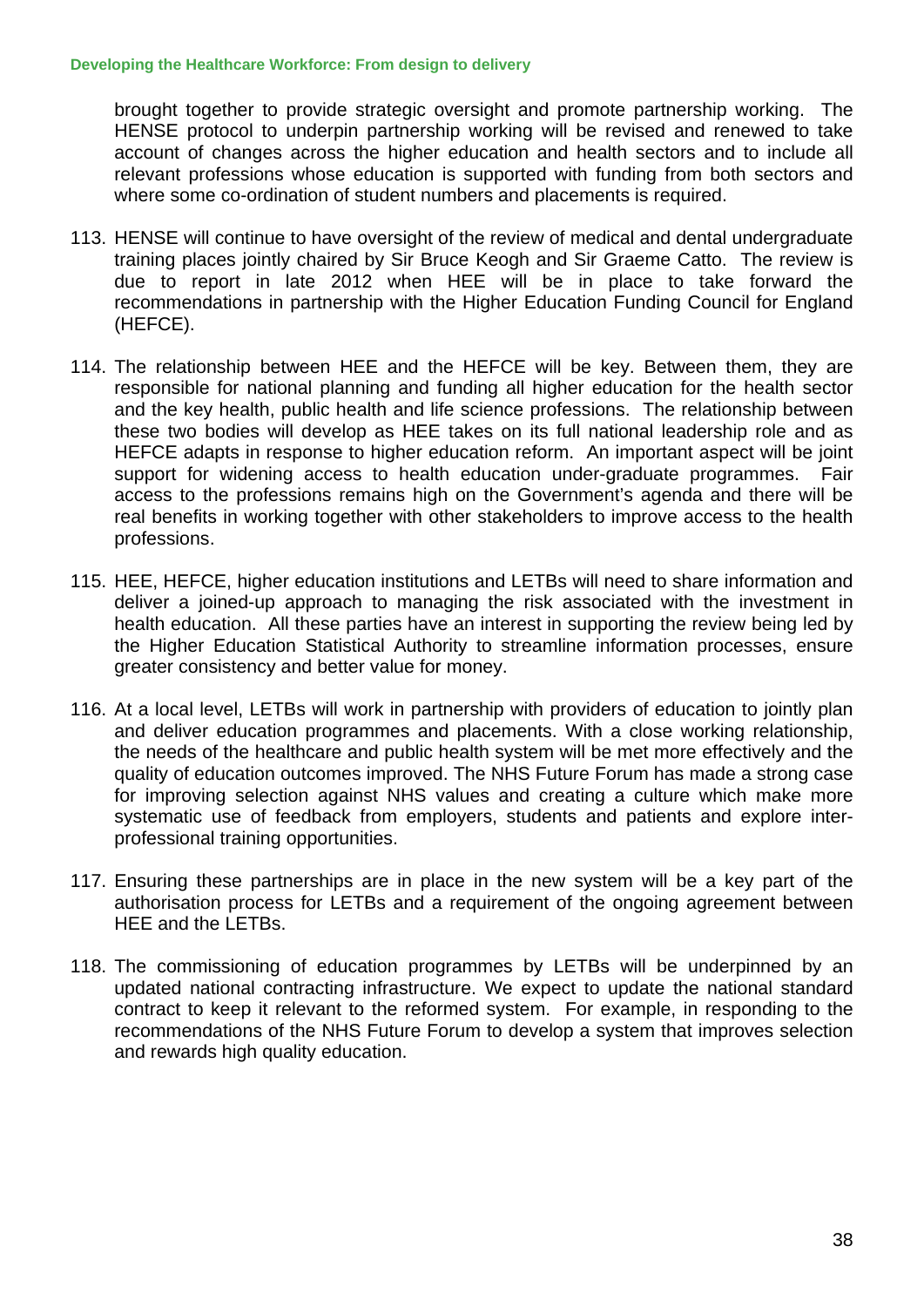# Research and Innovation

- 119. The NHS report: *Innovation, Health and Wealth: Accelerating adoption and diffusion in the NHS* sets a clear aim to improve the spread of innovation through the NHS in order to improve dramatically the quality of care, deliver productivity savings and support the role of the NHS as a major investor and wealth creator in the UK.
- 120. Education and training is an important factor in translating new developments and technologies into practice. The innovation report identifies two ways in which the education and training system can assist the spread of innovation, through involvement in Academic Health Science Networks (AHSNs) and in the development of curricula and continuing professional development.
- 121. AHSNs are to be introduced as formal partnerships between health sciences, academic healthcare and other NHS provider organisations, working closely with industry. Their primary purpose will be to exploit the potential for high quality care and innovation through the integration of clinical, research and educational functions across primary, secondary and tertiary care. With the emergence of the new public health system, LETBs and AHSNs will be encouraged to extend their partnerships to include this dimension.
- 122. The education system clearly has a central part to play in AHSNs and many organisations will be members of both AHSNs and LETBs. As LETBs and AHSNs are formed it will be essential that the relationship between them is close and can evolve to realise the ambition for a NHS defined by its commitment to innovation and the rapid diffusion of transformative ideas and practice.
- 123. The second key area where the education and training system can encourage the spread of innovation is by hardwiring innovation into the curricula of courses and CPD requirements for NHS and public health staff. Both research and non-research staff need to understand the importance of translating new developments in new frontline care and services. HEE will provide a forum for the discussion of curricula, ensuring the views of AHSNs, regulators, healthcare and public health providers and other bodies in the NHS and local government are included. Relevant competency and CPD frameworks will be adapted to address innovation.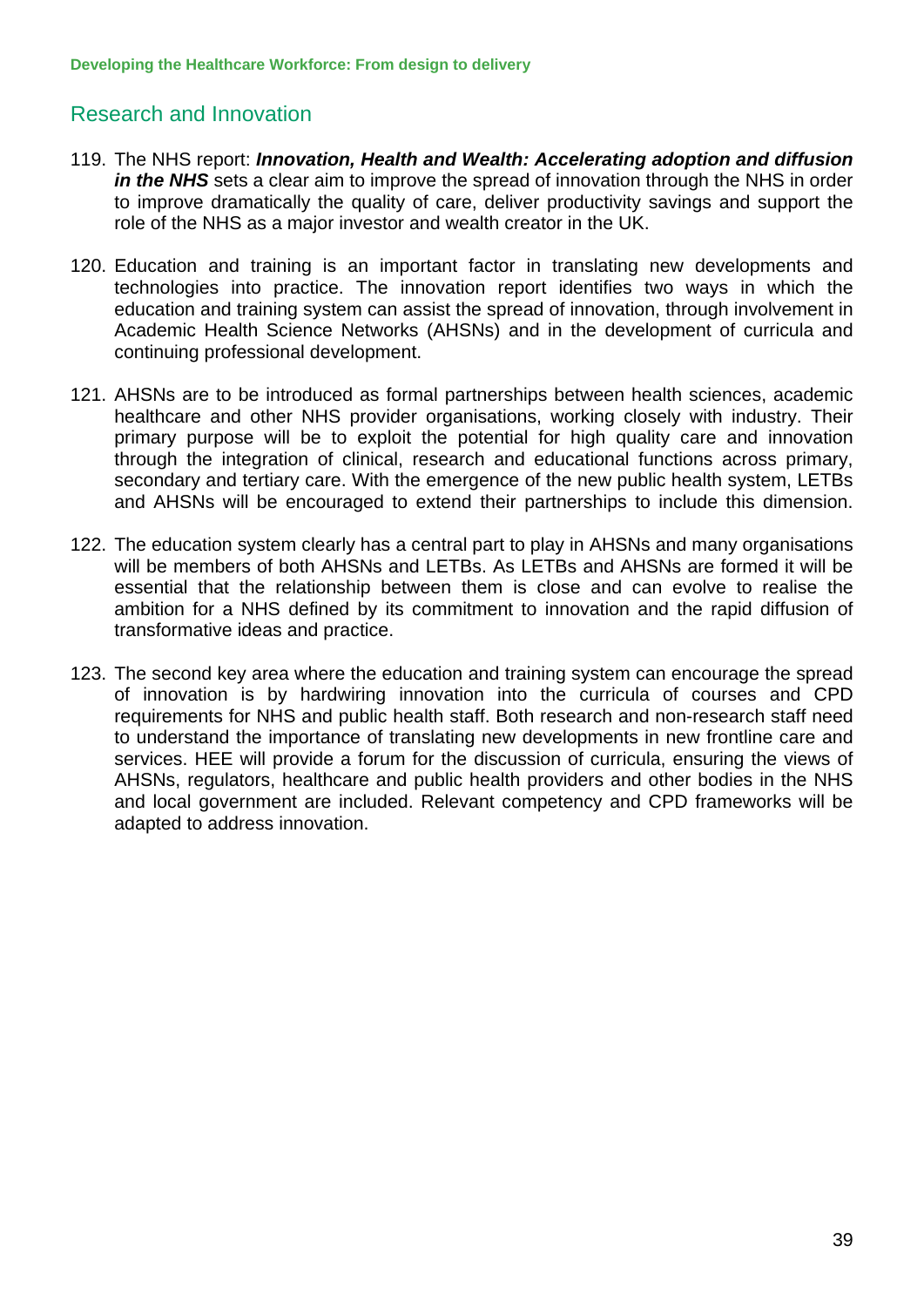# 5. Funding Flows

- 124. There is significant public investment in England in educating and training new healthcare and public health professionals in order to secure the skills needed to provide health and public health services. In 2011-12, the central investment in education and training (the Multi-Professional Education and Training budget – MPET) is £4.9 billion. *Liberating the NHS: Developing the Healthcare Workforce***,** proposed funding mechanisms that would provide incentives and allow responsibility for education and training decisions to be in the right place, to be transparent, and to drive quality and value for money.
- 125. Respondents to the consultation and the NHS Future Forum signalled broad support for the proposals, although there were some areas where alternative approaches were proposed. We have taken on board these views, working with a range of stakeholders, to reach the decisions set out in this section.
- 126. This section sets out the decisions that have been taken and the next steps in the following areas;
	- The scope of the central education and training budget
	- The distribution of education and training funding to LETBs
	- Moving to a tariff-based system for education and training
	- Raising the education and training budget through a levy on providers.

## Scope of the central education and training budget

- 127. *Liberating the NHS: Developing the Healthcare Workforce* proposed that, in the future, the MPET budget should be confined to funding education and training for the next generation of clinical and professional staff only, and that providers should be clearly responsible for funding the development of their existing workforce. The predominant view amongst stakeholders was that an inflexible system of central funding, which only covered the training of new staff, would not engage employers and would potentially stifle workforce innovation.
- 128. In future, MPET funding will be predominantly provided to support the next generation of clinical and professional staff with flexibility for the LETBs to invest in innovative approaches to education and training for the existing workforce. We will develop proposals on the level of flexibility LETBs will have to fund such innovation without compromising the responsibility of employers to develop their own staff.
- 129. HEE will be responsible for developing a more transparent allocations policy for distributing funding to LETBs. A number of principles have been identified which HEE will refine and use to underpin the allocations policy.
- 130. Future allocation methodology should;
	- Recognise existing patterns of training;
	- Not be unnecessarily disruptive;
	- Be transparent and clearly based on rules;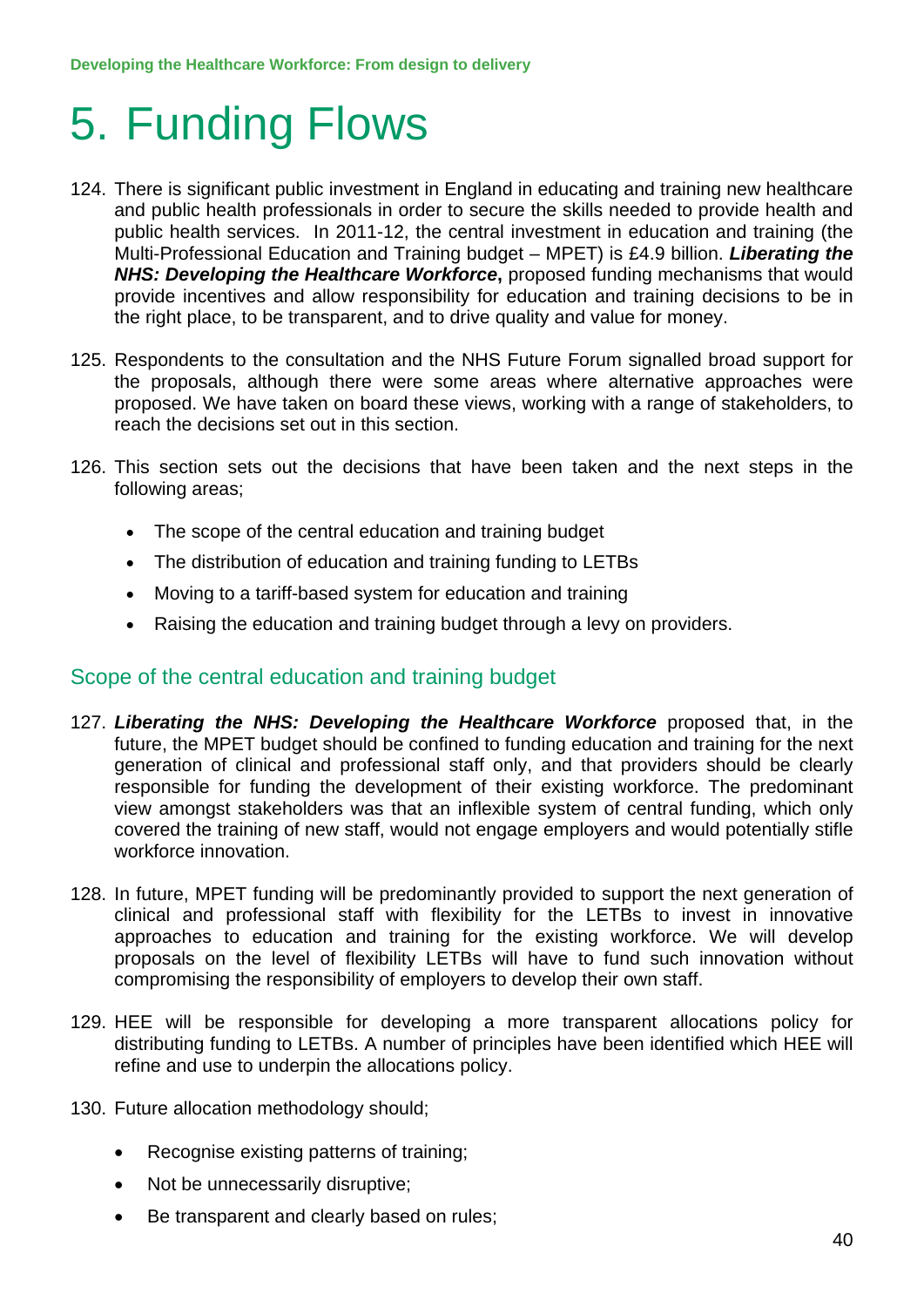- Be equitable in allowing access to a trained workforce in the NHS across England;
- Ensure economies of scale in commissioning where this is appropriate, for example for small specialist groups
- Support high quality education and training:
- Support the education and research interface.

### Moving to a tariff-based system for education and training

- 131. Current funding for clinical education and training is based on local agreements between SHAs and providers. This results in inequities in the funding of similar placements across the country. In particular, the distribution of funding for clinical placements varies widely across clinical placement providers, is not related to volume or quality of training provided, and does not cover all clinical professions.
- 132. Moving to a tariff-based system would enable a national approach to the funding of all clinical placements (both medical and non-medical) and postgraduate medical programmes to support a level playing field between providers.
- 133. The consultation response provided support for the introduction of such a system and particularly welcomed the introduction of a clinical placement rate for non-medical trainees to support the delivery of quality placements. The NHS Future Forum welcomed the proposal for transparent funding mechanisms.
- 134. We already have a benchmark price as a national tariff paid to higher education for the tuition costs of most NHS-funded pre-registration education programmes. This approach has been effective in delivering high quality, value-for-money programmes. In the future, HEE will be responsible for negotiating the national benchmark price with education representatives.
- 135. We have been working with stakeholders, including some of those who are likely to be most affected by the introduction of tariffs, to develop proposals for tariffs for non-medical education and training and undergraduate clinical placements for medical students in secondary care, and to consider the safest way to implement them without causing unnecessary destabilisation.
- 136. The Government is committed to the principle of tariffs for education and training as the foundation to a transparent funding regime. We will introduce the tariffs for non-medical education and training and undergraduate clinical placements for medical students in the hospital sector from April 2013, phased over a number of years. The Department will work with SHAs and service providers during 2012-13 to develop transition plans.
- 137. We are also working with stakeholders to develop proposals for tariffs for postgraduate medical training programmes and primary care medical education and training. We will continue to work with stakeholders to develop tariffs for postgraduate medical training programmes and primary care medical education and training and consider an appropriate pace of transition, taking into account the financial impact of the other tariffs.
- 138. In order to have a robust mechanism for setting future education and training tariffs, and to reduce the amount of cross subsidisation, we plan to set the education and training tariffs alongside the service tariffs in future. Although this is an important part of the new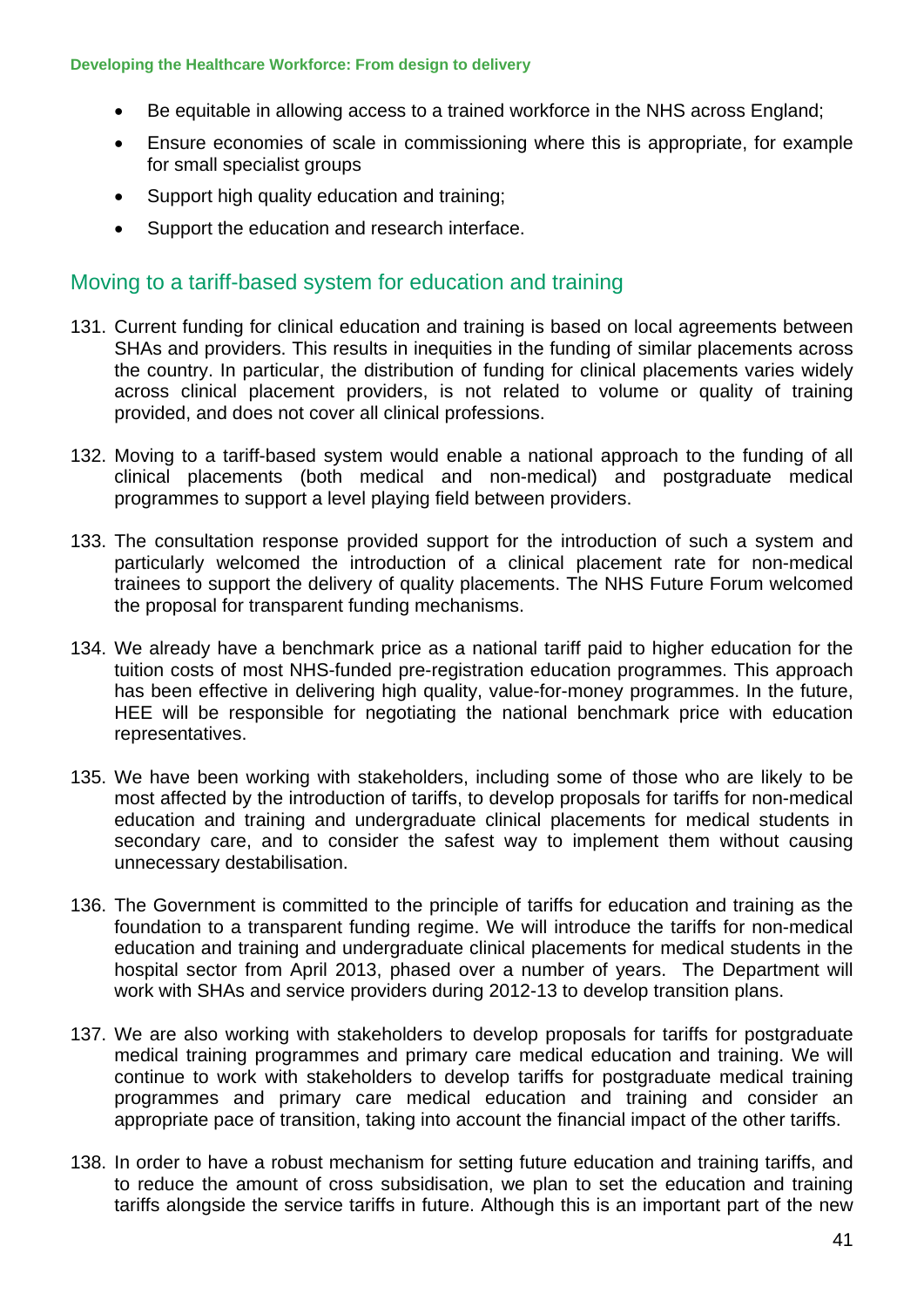funding arrangements, it will take time to develop and embed the changes. We will therefore work with stakeholders to revise the reference costing methodology to identify the costs of delivering education and training alongside service costing. Until the tariffs can be based on the revised costings, we will seek to minimise the impact of the changes to education and training income to allow providers to plan accordingly.

### Raising the education and training budget through a levy on providers

- 139. Current funding arrangements are based on top-slicing the NHS budget to fund training and development. This is a simple and effective method of funding education and training, however, the contribution and benefits for individual providers are not transparent. *Liberating the NHS: Developing the Healthcare Workforce*, proposed that transparency could be achieved by replacing the current MPET budget with a levy on providers.
- 140. Respondents to the consultation raised a number of concerns about the practicalities associated with the introduction of a levy. The NHS Future Forum considered the proposed levy on all providers employing NHS trained staff to be a good idea, but one with potential side effects.
- 141. Given the size of such a change and the range of views received, we will undertake further work and consult widely on how such a levy could be designed, and the possible impact it would have, before we produce firm proposals for formal consultation and possible legislation.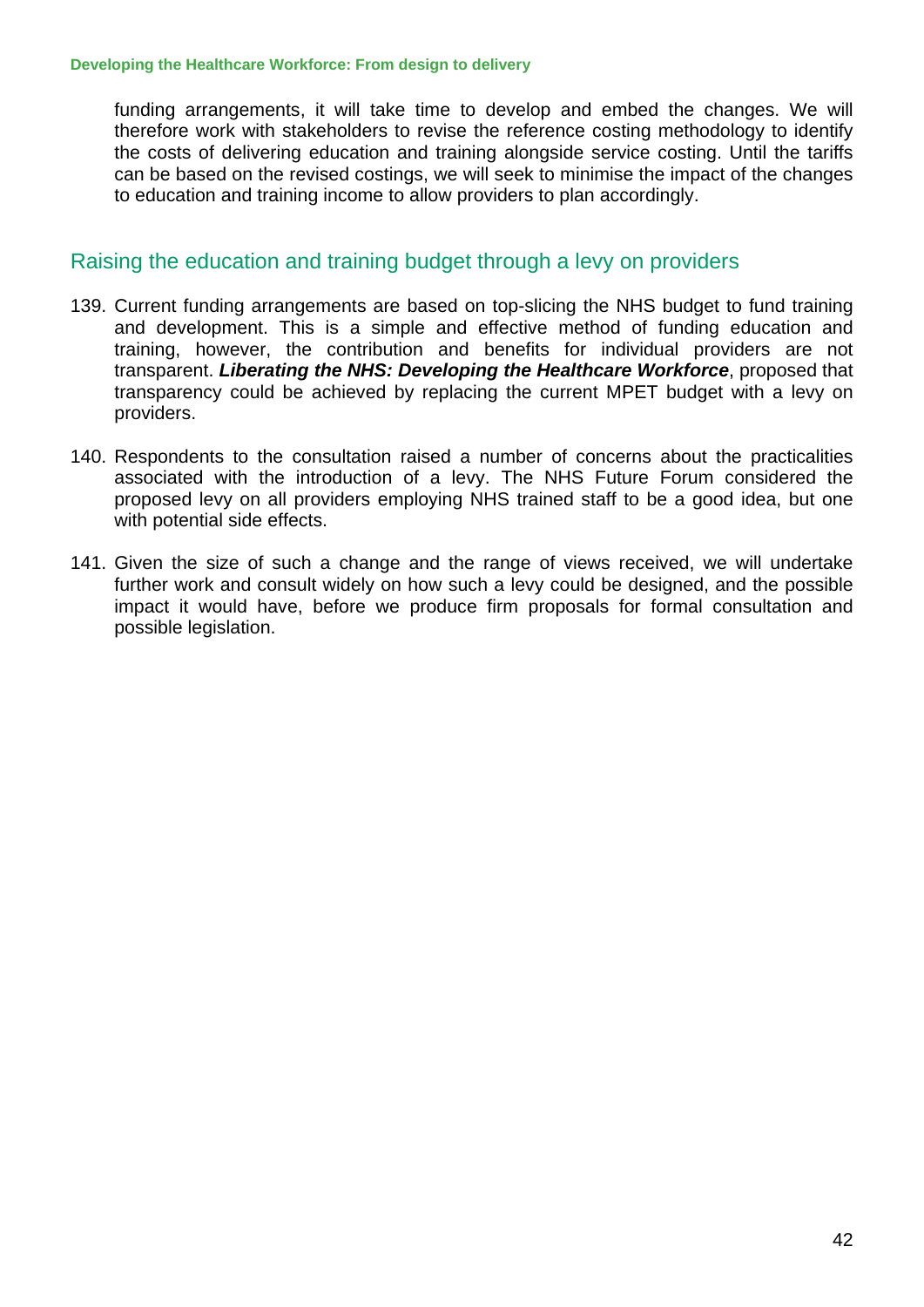# 6. Improving Workforce Information and Planning

- 142. The reform of education and training will require changes to the workforce information landscape to support new organisations in undertaking workforce planning and education and training commissioning.
- 143. Currently, workforce information is collected to serve a number of purposes at national, regional and local levels. Understanding the size and shape of the current and future workforce is essential to support national policy development and informs discussions about securing resources, affordability, and pressures on the NHS budget.
- 144. In the new system there will be a range of users of workforce information:
	- The Department will require information to support public accountability;
	- HEE will use workforce information to plan and allocate investment in education and training;
	- LETBs will need information from local organisations providing NHS and public health services and from higher education to enable them to develop a robust education commissioning plan.
- 145. The Centre for Workforce Intelligence (CfWI) will play a key role in using workforce information to provide expert advice and support on workforce planning at a national and local level. This will include providing support to HEE in providing national oversight and leadership on workforce planning and commissioning education and training. They will also support and advise LETBs in the delivery of their workforce plans and provide information to the Department and HEE to inform resource allocation.
- 146. To carry out its role effectively, the CfWI will need access to timely and accurate workforce information. The Department will work closely with HEE and the LETBs to ensure that the CfWI's work programme will support them to deliver their objectives.
- 147. The main source of workforce information is the Electronic Staff Record (ESR) which provides information on directly employed staff groups within hospital and community health services. In addition to the ESR, workforce information is also drawn from a range of other local and national sources including:
	- Skills for Health and Skills for Care and other sector skills councils
	- Professional regulators
	- $\bullet$  COC
	- **Monitor**
	- Royal Colleges and professional bodies
	- Postgraduate Deaneries
	- Universities and medical schools and schools for other professional groups
	- Higher Education Statistics Agency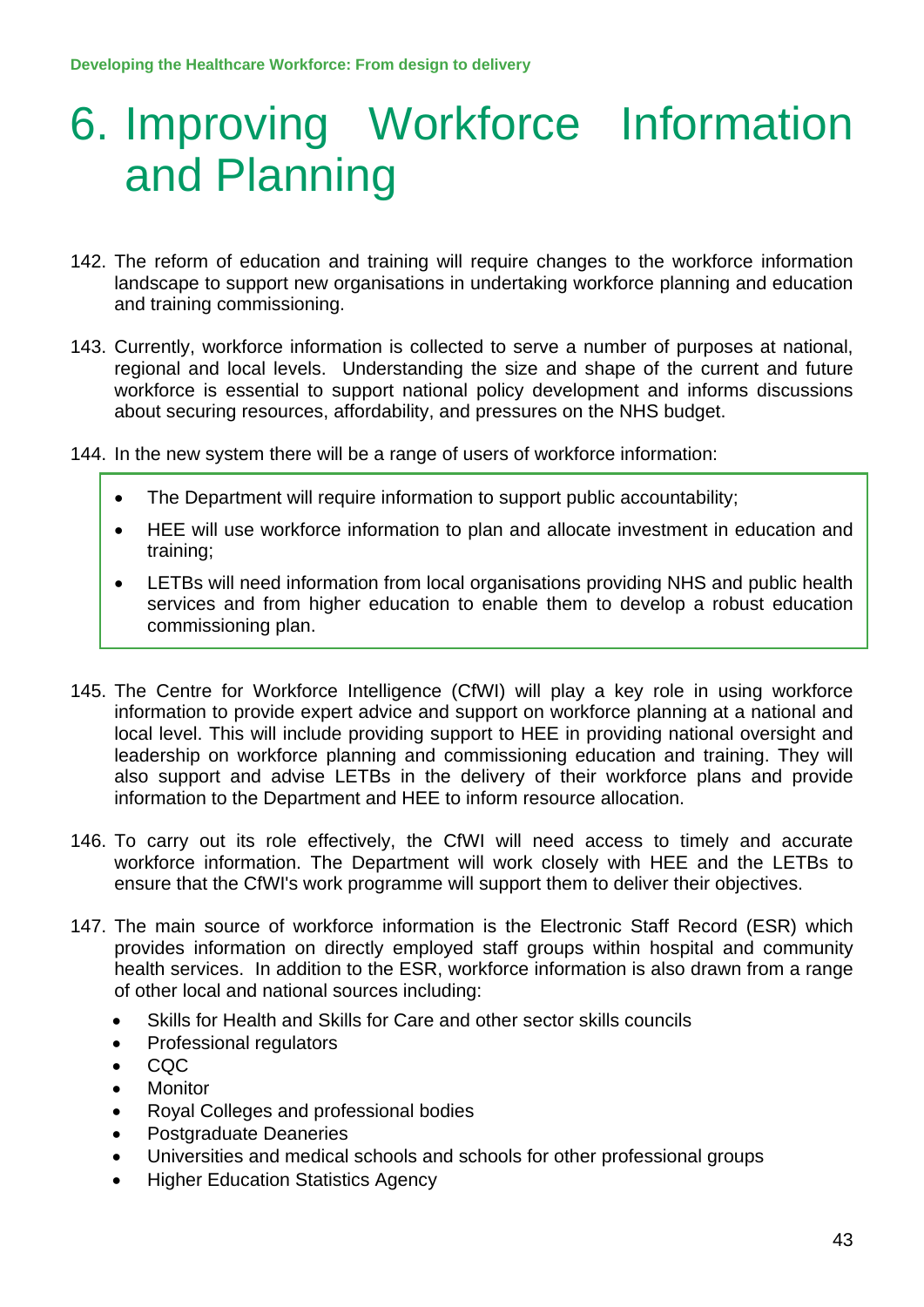- 148. As part of the changes to workforce planning and education and training commissioning the Department is reviewing future requirements for workforce information including who will use it and how it should be collected to minimise the burden on those providing and collecting workforce information. This will provide more detailed proposals for the necessary architecture to enable accurate, comprehensive and timely reporting of workforce information.
- 149. The primary providers of information about the current and future workforce are healthcare and public health system employers. The current Health and Social Care Bill includes provisions which allow the Secretary of State (SofS) to direct the NHS Information Centre for Health and Social Care to collect information that is necessary or expedient to have in the interests of the health service in England. This will cover all providers of NHS funded services and will be sufficient to enable directions to be given to require the provision of workforce data.
- 150. We intend to continue the use of ESR as the main source of workforce information and work is currently underway to re-procure a system. However, with an increasingly diverse range of healthcare and public health providers there is no guarantee that all providers will use ESR in the future. Therefore we will also need to put in place a system to allow the collection of workforce information from all providers of NHS and public health funded services.
- 151. ESR would enable automated supply of current workforce information. For healthcare and public health providers that do not use ESR, a minimum data set will be developed to enable the capture of workforce information. This would provide a consistent set of data to underpin workforce planning and education and training commissioning at a local, sub national and national level, by understanding the current workforce and planning for future demand. We will work with key stakeholders to ensure proposals being developed are proportionate and consider how a *de minimis* limit might be applied. Details will be published in due course as proposals are developed.
- 152. We will work with the public health system, local government and the CfWI to consider how to secure a relevant minimum data set of workforce information about the public health workforce, so that LETBs and HEE are informed about the current and planned workforce across public health services and their needs are taken into account in workforce and education commissioning plans.
- 153. A high level overview of the workforce planning process and flow of information through the education and training system shows the interaction of key stakeholders.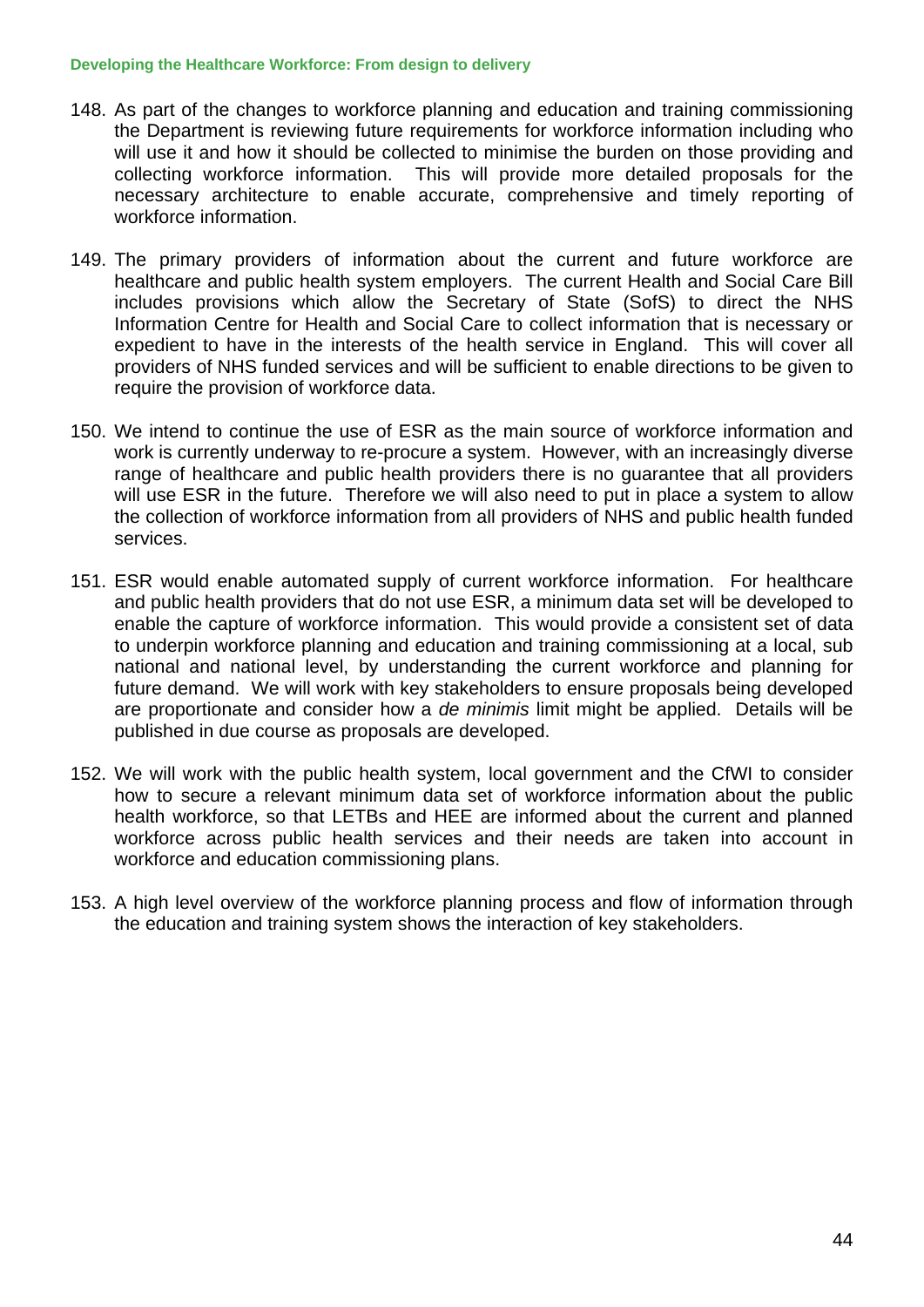

Figure 6: Workforce Planning Process and Information Flow

154. Further work will be undertaken to publish a more detailed view of the planning information flows in the new education and training system, identifying the key roles and relationships and how these will need to be developed to ensure appropriate engagement at all levels. The work will also gain insight into the individual needs of organisations at different levels in the system.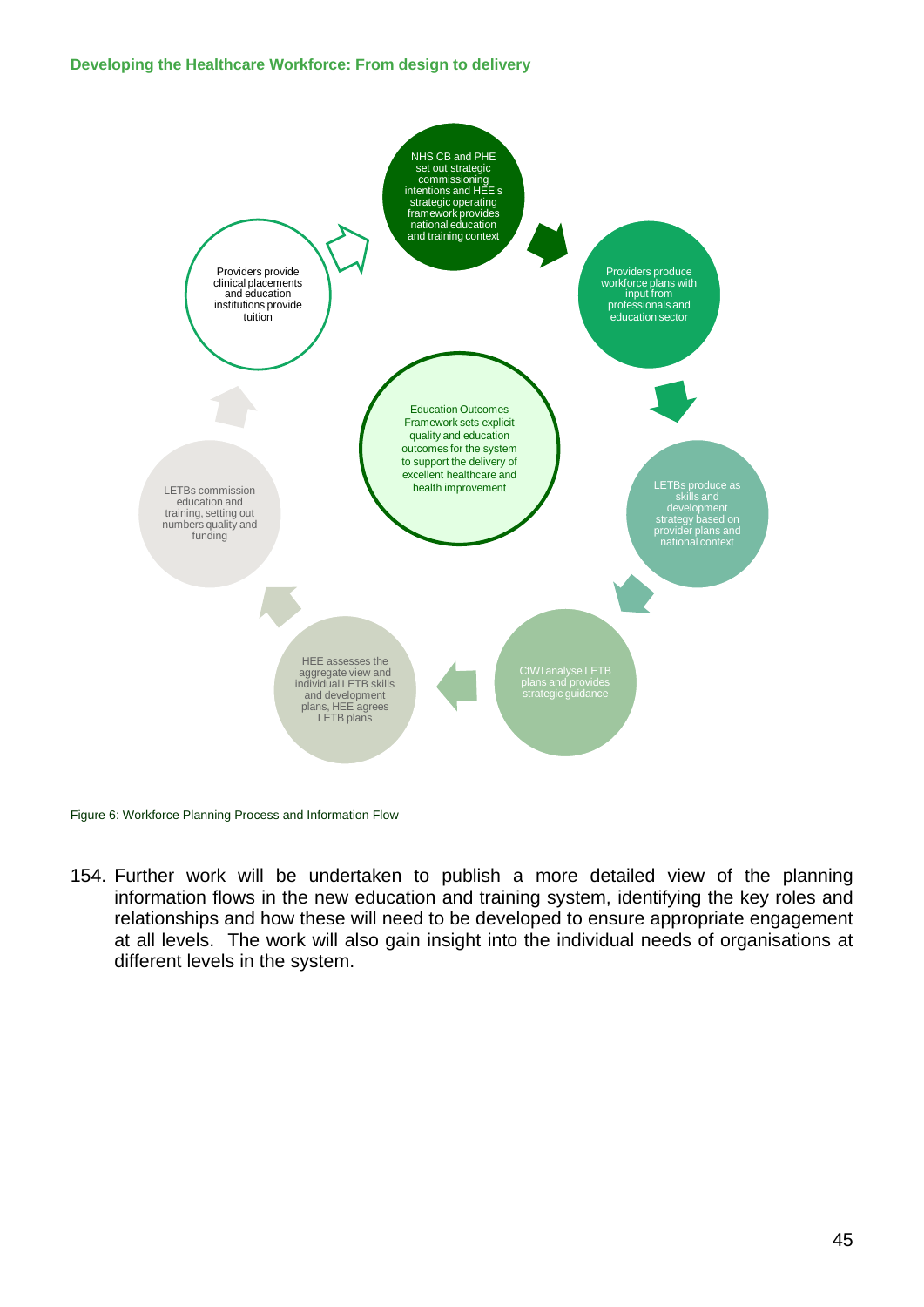# 7. Transition Plan

- 155. Given the importance of education and training and the competing pressures across the wider system, it is vital that we ensure a safe and stable transition and a pace of change that is led by local priorities and capacity. We are taking a deliberate and cautious approach so that we can secure continuity and a safe transfer of essential skills and staff from SHA clusters and protect individuals currently undertaking training.
- 156. SHA clusters remain accountable for education and training until 31 March 2013 and, with support from HEE, will build local provider-led arrangements ready to take on SHA responsibilities, including the accountability for medical training and recruitment. We will provide for greater delegation at a pace employers are confident to lead. Local Education and Training SHA cluster sub-committees will be established by April 2012.
- 157. HEE will be established as a SpHA in June 2012, with a view to commencing operations from October 2012, taking on full functionality by April 2013. The early priority will be recruit the senior team, build organisational capacity and work with LETBs and SHAs to develop the authorisation process and accountability framework.



158. The timeline for transition is shown below:

Figure 7: Transition Plan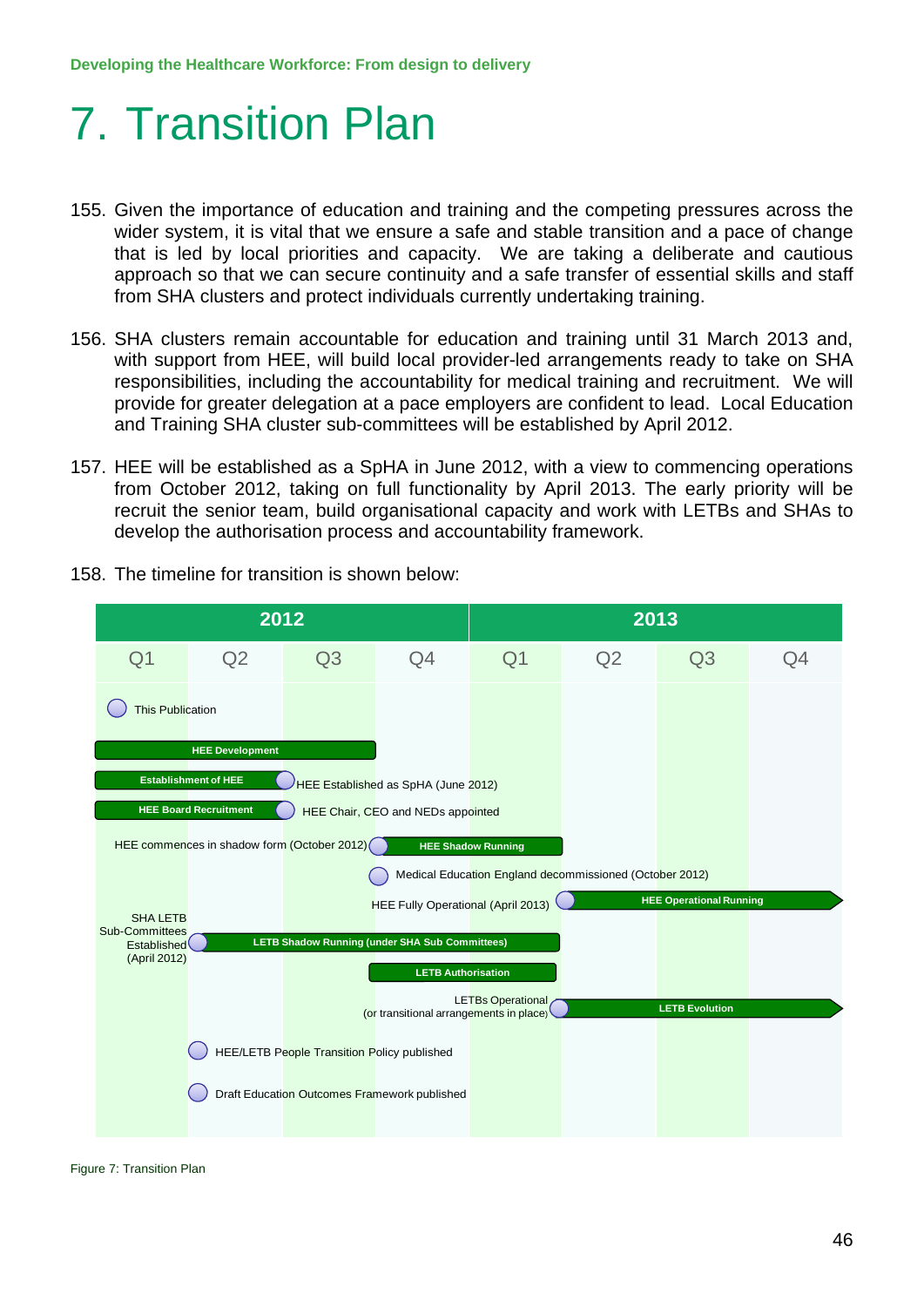# Annex A: Glossary

| <b>Academic Health</b><br><b>Science Centres</b><br>(AHSCs)           | Academic Health Science Centres are partnerships whose<br>core mission is to bring together world-class research,<br>teaching and patient care in order to speed up the process of<br>translating developments in research into benefits for patients,<br>both in the NHS and across the world.                                                                                                                                                                  |
|-----------------------------------------------------------------------|------------------------------------------------------------------------------------------------------------------------------------------------------------------------------------------------------------------------------------------------------------------------------------------------------------------------------------------------------------------------------------------------------------------------------------------------------------------|
| <b>Academic Health</b><br><b>Science Networks</b><br>(AHSNs)          | The NHS Chief Executive and the Chief Medical Officer will<br>work with the NHS and industry to designate these networks<br>with the first to go live during 2012/13. AHSNs will support<br>Academic Health Science Centres and build on their models<br>of accelerating adoption and diffusion, and will present a<br>unique opportunity to align education, clinical research,<br>informatics, innovation, training and education, and healthcare<br>delivery. |
| <b>Authorisation and</b><br><b>Accountability</b><br><b>Framework</b> | HEE will be responsible for developing a unified authorisation<br>and accountability framework and managing a robust and<br>consistent process to set up LETBs meeting the authorisation<br>criteria, so that they are able to act with autonomy and take<br>decisions locally.                                                                                                                                                                                  |
| <b>Care Quality</b><br><b>Commission (CQC)</b>                        | CQC is the independent regulator of health and adult social<br>care services in England. It also protects people detained<br>under the Mental Health Act.<br>www.cqc.org.uk                                                                                                                                                                                                                                                                                      |
| <b>Centre for</b><br><b>Workforce</b><br><b>Intelligence (CfWI)</b>   | The CfWI provides objective analysis and evidence for the<br>planning and development of the workforce at both national<br>and local levels.<br>www.cfwi.org.uk                                                                                                                                                                                                                                                                                                  |
| <b>Clinical</b><br><b>Commissioning</b><br><b>Groups</b>              | GP practices will work with other healthcare professionals, in<br>partnership with local communities and local authorities to<br>commission local healthcare services.<br>A map of clinical commissioning groups is available at:<br>http://www.binleysonline.com/clinicalcommissioninggroups                                                                                                                                                                    |
| <b>Clinical Networks</b>                                              | Clinical networks are organisations used to deliver locally<br>integrated services that are of consistently high quality. They<br>are made up of clinicians and ensure that there is greater<br>collaboration between services regionally whilst retaining<br>strong local clinical and public engagement.                                                                                                                                                       |
| <b>Clinical Research</b><br><b>Network</b>                            | The Clinical Research Network is part of the National Institute<br>for Health Research - the research arm of the National Health<br>Service in England. The Clinical Research Network provides                                                                                                                                                                                                                                                                   |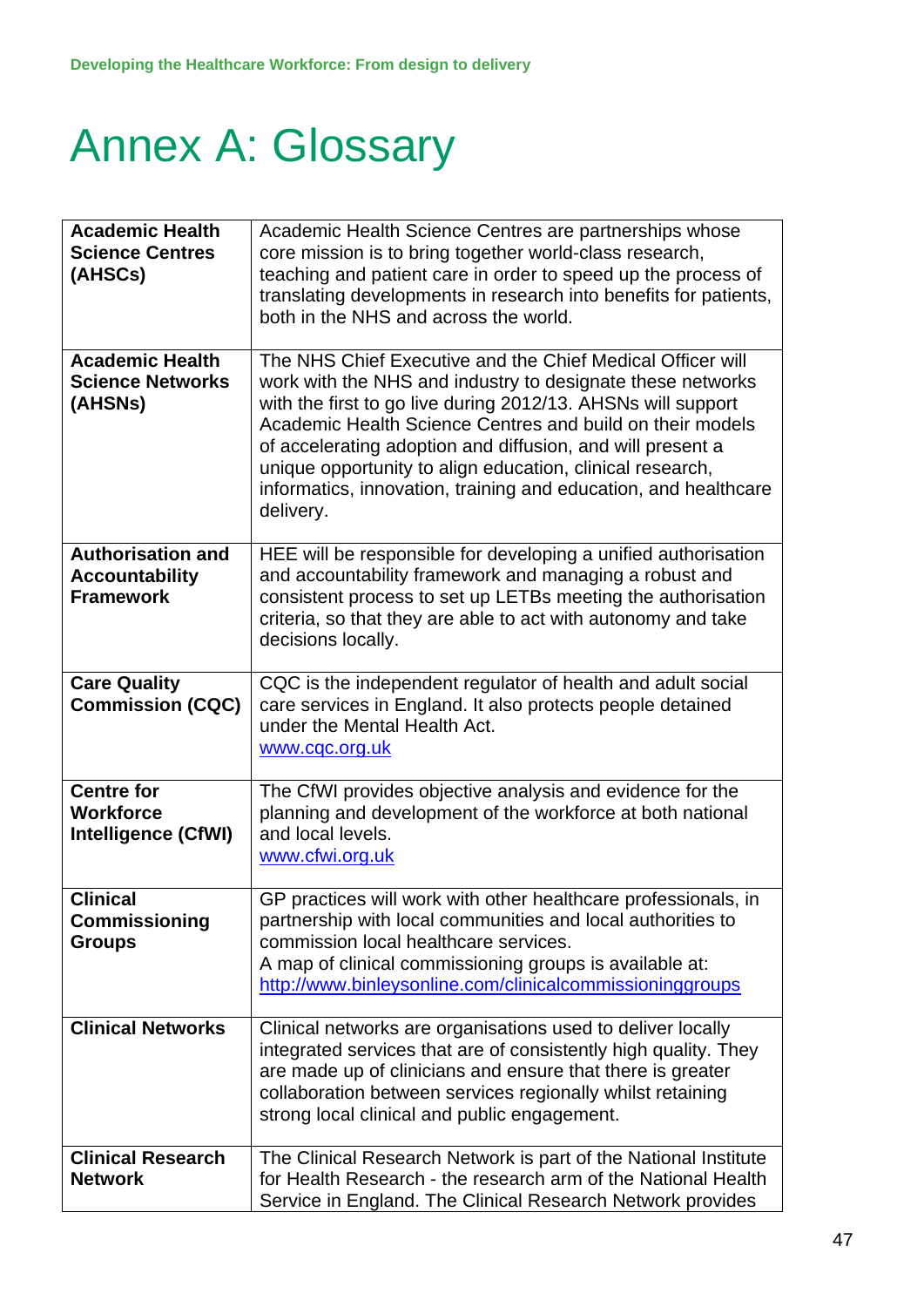|                                                                                               | researchers with the practical support they need to make<br>clinical studies happen in the NHS, so that more research<br>takes place across England, and more patients can take part.<br>More information at www.crncc.nihr.ac.uk                                                                                                                                                                                                                                                                                                      |
|-----------------------------------------------------------------------------------------------|----------------------------------------------------------------------------------------------------------------------------------------------------------------------------------------------------------------------------------------------------------------------------------------------------------------------------------------------------------------------------------------------------------------------------------------------------------------------------------------------------------------------------------------|
| <b>Clinical Senates</b>                                                                       | New clinical senates will be established to provide advice to<br>Clinical Commissioning Groups, which they will be expected<br>to follow.                                                                                                                                                                                                                                                                                                                                                                                              |
| <b>Council for</b>                                                                            | The Council for Healthcare Regulatory Excellence (CHRE) is                                                                                                                                                                                                                                                                                                                                                                                                                                                                             |
| <b>Healthcare</b><br><b>Regulatory</b>                                                        | an<br>independent organisation that is accountable to Parliament. Its                                                                                                                                                                                                                                                                                                                                                                                                                                                                  |
| <b>Excellence (CHRE)</b>                                                                      | main job is to promote the health, safety and well-being of<br>patients and other members of the public in England, Northern<br>Ireland, Scotland and Wales.                                                                                                                                                                                                                                                                                                                                                                           |
| <b>Education</b><br><b>Commissioning for</b><br><b>Quality (ECQ)</b>                          | ECQ is an enhanced, comprehensive education<br>commissioning system for non-medical and medical staff to<br>supports world-class education commissioning.                                                                                                                                                                                                                                                                                                                                                                              |
| <b>Education</b><br><b>Outcomes</b><br><b>Framework (EOF)</b>                                 | The EOF is the high level strategic workforce planning,<br>education and training framework, providing a clear line of<br>sight and improvement to patient outcomes (NHS and Public<br>Health Outcomes frameworks), addressing variation in<br>standards and ensuring excellence in innovation. The EOF<br>sets out the key domains that will be used as a basis for DH to<br>hold HEE to account for the outcomes it secures through the<br>LETBs and its oversight of the commissioning of health<br>education and training services |
| <b>Health and</b><br><b>Education National</b><br><b>Strategic</b><br><b>Exchange (HENSE)</b> | HENSE is where senior leaders in health and education<br>including the Department of Health, Department of Business,<br>Innovation and Skills (BIS), NHS Employers and HEFCE meet<br>together.                                                                                                                                                                                                                                                                                                                                         |
| <b>Health Education</b><br><b>England (HEE)</b>                                               | HEE will provide national leadership and oversight on<br>planning and development of the healthcare workforce. It will<br>act as a forum for the interests of healthcare providers, staff,<br>professionals and patients.                                                                                                                                                                                                                                                                                                              |
| <b>Health Innovation</b><br>and Education<br><b>Clusters (HIECs)</b>                          | Formal partnerships between the NHS and the higher<br>education sector, industry and other private and public sector<br>organisations. They are responsible for speeding up the<br>adoption and diffusion of best practice, research and<br>development and innovation in healthcare through education<br>and training.                                                                                                                                                                                                                |
| <b>Healthcare</b><br><b>Professional</b><br><b>Regulators</b>                                 | Healthcare Professional Regulators' purpose is to protect the<br>public by keeping a register of health professionals who meet<br>standards for their training, professional skills, behaviour and<br>health:                                                                                                                                                                                                                                                                                                                          |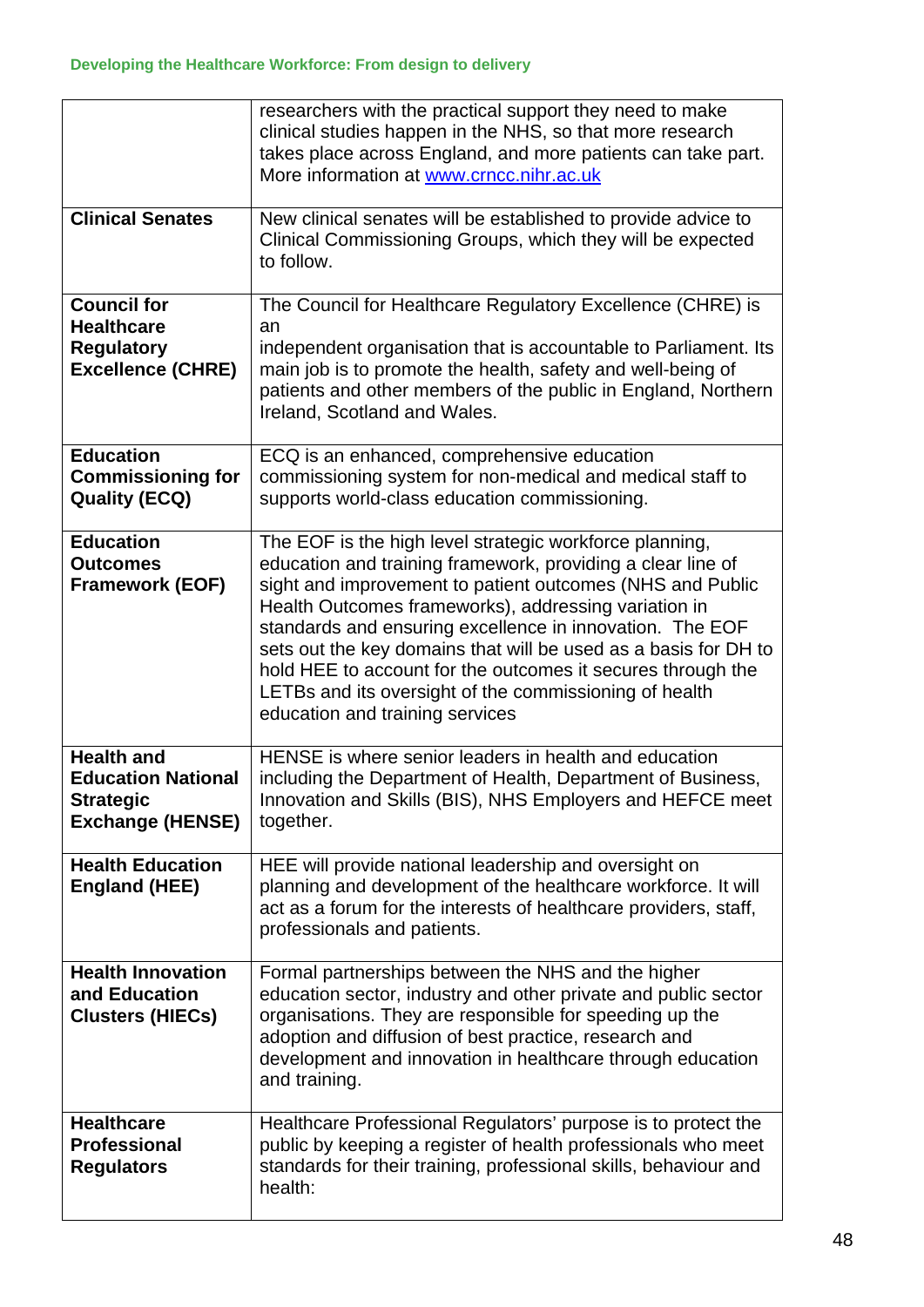|                                                                             | General Chiropractic Council (GCC) www.gcc-uk.org<br>General Dental Council (GDC) www.gdc-uk.org<br>General Medical Council (GMC) www.gmc-uk.org<br>General Optical Council (GOC) www.optical.org<br>General Osteopathic Council (GOsC) www.osteopathy.org.uk<br>Health Professions Council (HPC) www.hpc-uk.org<br>Nursing and Midwifery Council (NMC) www.nmc-uk.org<br><b>General Pharmaceutical Council (GPhC)</b><br>www.pharmacyregulation.org                                                                                                                                               |
|-----------------------------------------------------------------------------|----------------------------------------------------------------------------------------------------------------------------------------------------------------------------------------------------------------------------------------------------------------------------------------------------------------------------------------------------------------------------------------------------------------------------------------------------------------------------------------------------------------------------------------------------------------------------------------------------|
| <b>Healthcare service</b><br>providers                                      | They are any organisation that provides healthcare services to<br>the public and patients. The majority, but not all are funded by<br>the NHS. They include NHS providers, private and voluntary<br>third sector providers which are wholly or partly funded by the<br>NHS and independently funded private service providers.<br>They are central to planning and developing the healthcare<br>workforce. They are responsible for ensuring their workforce is<br>equipped with the right skills in the long and short term. These<br>decisions will inform education and training commissioning. |
| <b>Higher Education</b><br><b>Funding Council</b><br>for England<br>(HEFCE) | Working in partnership, the Higher Education Funding Council<br>for England (HEFCE) promotes and funds high-quality, cost-<br>effective teaching and research, meeting the diverse needs of<br>students, the economy and society.<br>http://www.hefce.ac.uk/                                                                                                                                                                                                                                                                                                                                       |
| <b>Higher Education</b><br><b>Institutions</b>                              | Higher Education Institutions such as universities, academies,<br>colleges, vocational schools will work with education providers<br>to tailor education and training programmes to ensure<br>students have the appropriate competences required to<br>receive academic awards and meet the requirements of their<br>healthcare roles.                                                                                                                                                                                                                                                             |
| <b>Higher Education</b><br><b>Statistics Agency</b><br>(HESA)               | The Higher Education Statistics Agency (HESA) is the official<br>agency for the collection, analysis and dissemination of<br>quantitative information about higher education<br>http://www.hesa.ac.uk/                                                                                                                                                                                                                                                                                                                                                                                             |
| <b>Human Resources</b><br><b>Transition</b><br><b>Framework</b>             | The HR Transition Framework provides the overarching<br>guiding standards for the Department, NHS and Arm's Length<br>Bodies (ALBs) relating to the movement of employees to the<br>new or changed bodies proposed in the Health and Social<br>Care Bill 2011.                                                                                                                                                                                                                                                                                                                                     |
| <b>Local Education</b><br>and Training<br><b>Boards (LETBs)</b>             | They will be accountable for allocating training and funding<br>received from HEE. They will coordinate workforce data and<br>workforce plans for the local health economy in response to<br>CCGs strategic commissioning plans.                                                                                                                                                                                                                                                                                                                                                                   |
| <b>Medical Education</b><br><b>England</b>                                  | MEE provides independent expert advice on education and<br>training and workforce planning for doctors, dentists,<br>healthcare scientists and pharmacists.                                                                                                                                                                                                                                                                                                                                                                                                                                        |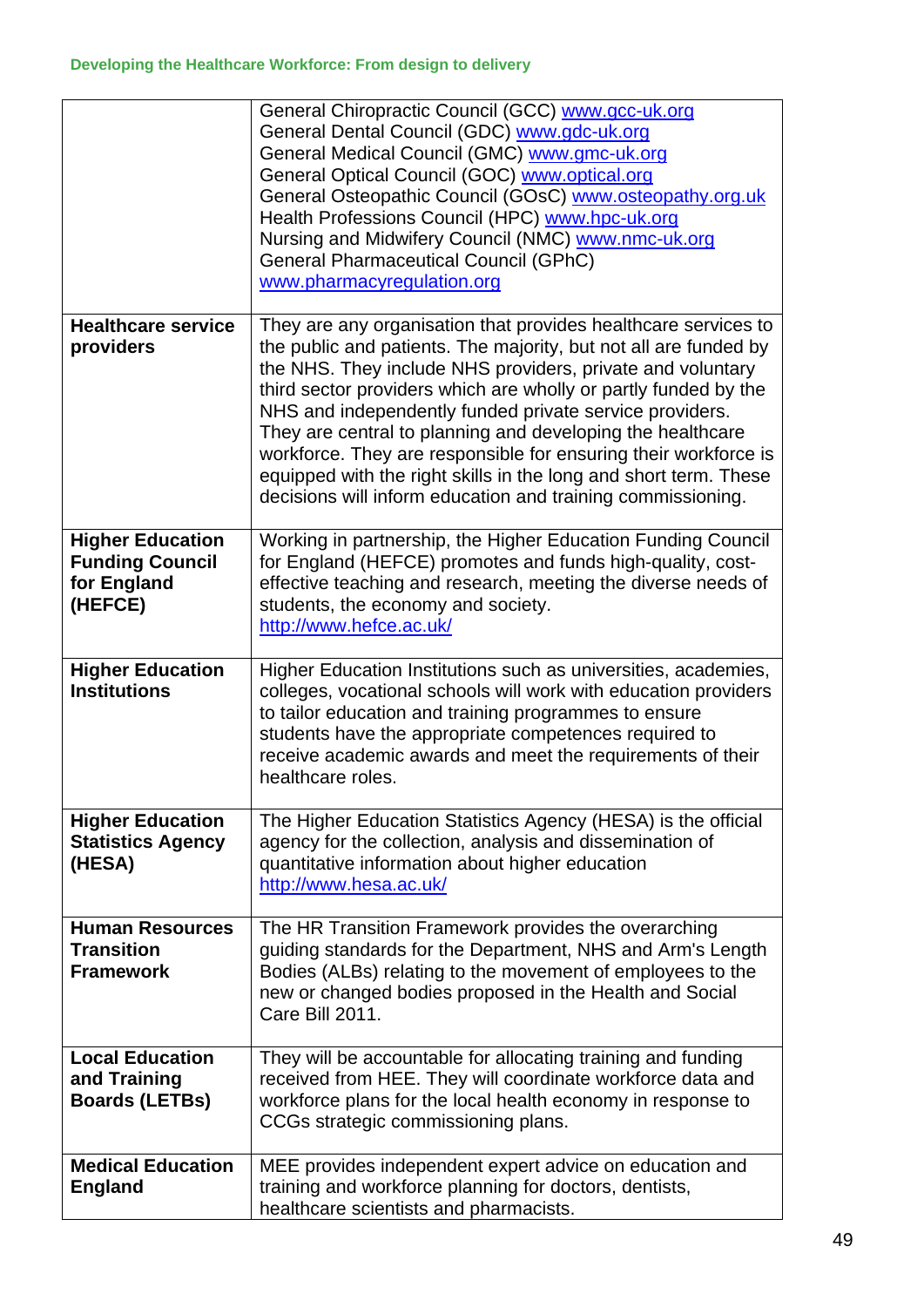|                                                                               | http://www.mee.nhs.uk/                                                                                                                                                                                                                                                                                                                                                                                 |
|-------------------------------------------------------------------------------|--------------------------------------------------------------------------------------------------------------------------------------------------------------------------------------------------------------------------------------------------------------------------------------------------------------------------------------------------------------------------------------------------------|
| <b>Medical Royal</b><br><b>Colleges</b>                                       | Medical Royal Colleges develop curricula for postgraduate<br>medical training and set assessments and examinations in<br>line with the standards of the regulator to ensure fitness to<br>practise.<br>The Academy of Medical Royal Colleges brings together the                                                                                                                                       |
|                                                                               | medical Royal Colleges.                                                                                                                                                                                                                                                                                                                                                                                |
| <b>Modernising</b><br><b>Pharmacy Careers</b><br>(MPC) Board                  | The MPC Programme Board provides advice to Medical<br>Education England (MEE) and the Department of Health (DH),<br>on pharmacy education, training and national workforce<br>planning.                                                                                                                                                                                                                |
| <b>Monitor</b>                                                                | Monitor is the independent economic regulator of healthcare.<br>It will promote effective and efficient providers of healthcare,<br>promote competition, regulate prices and safeguard continuity<br>of services.<br>www.monitor-nhsft.gov.uk                                                                                                                                                          |
| <b>Multi-professional</b><br><b>Education &amp;</b><br><b>Training (MPET)</b> | MPET is the Multi Professional Education & Training (MPET)<br>budget that is issued annually to SHAs.                                                                                                                                                                                                                                                                                                  |
| <b>National Allied</b><br><b>Health</b><br><b>Professional</b>                | The National Allied Health Professional Advisory Board (AHP-<br>PAB) provides professional oversight and expertise to the                                                                                                                                                                                                                                                                              |
| <b>Advisory Board</b><br>(AHP-PAB)                                            | Department of Health, informed by patients and external<br>partners, to influence decisions about the planning and<br>development for the allied health professions and secure the<br>workforce necessary to improve the quality of care.                                                                                                                                                              |
| <b>National Quality</b><br>Board (NQB)                                        | The NQB is a multi-stakeholder board established to<br>strengthen leadership and ensure alignment on quality<br>throughout the NHS. Its key aims are to deliver high quality<br>care for patients through advising on quality improvements<br>and overseeing the development tools and system leavers to<br>support quality improvement.<br>www.dh.gov.uk/en/Healthcare/NationalQualityBoard/index.htm |
| <b>NHS</b>                                                                    | The NHS Commissioning Board Special Health Authority,                                                                                                                                                                                                                                                                                                                                                  |
| <b>Commissioning</b><br><b>Board</b>                                          | established on 31 October 2011, plays a key role in the<br>Government's vision to modernise the health service and<br>secure the best possible outcomes for patients. It will lead on<br>the achievement of health outcomes, allocate and account for<br>NHS resources, lead on quality improvement and promoting<br>patient involvement and choice.                                                   |
| <b>NHS Constitution</b>                                                       | The NHS Constitution for England is a formal constitution<br>which, lays down the objectives of the National Health Service<br>(NHS), the rights and responsibilities of the various parties<br>involved in health care in England, (patients, staff, trust<br>boards) and the guiding principles which govern the service                                                                             |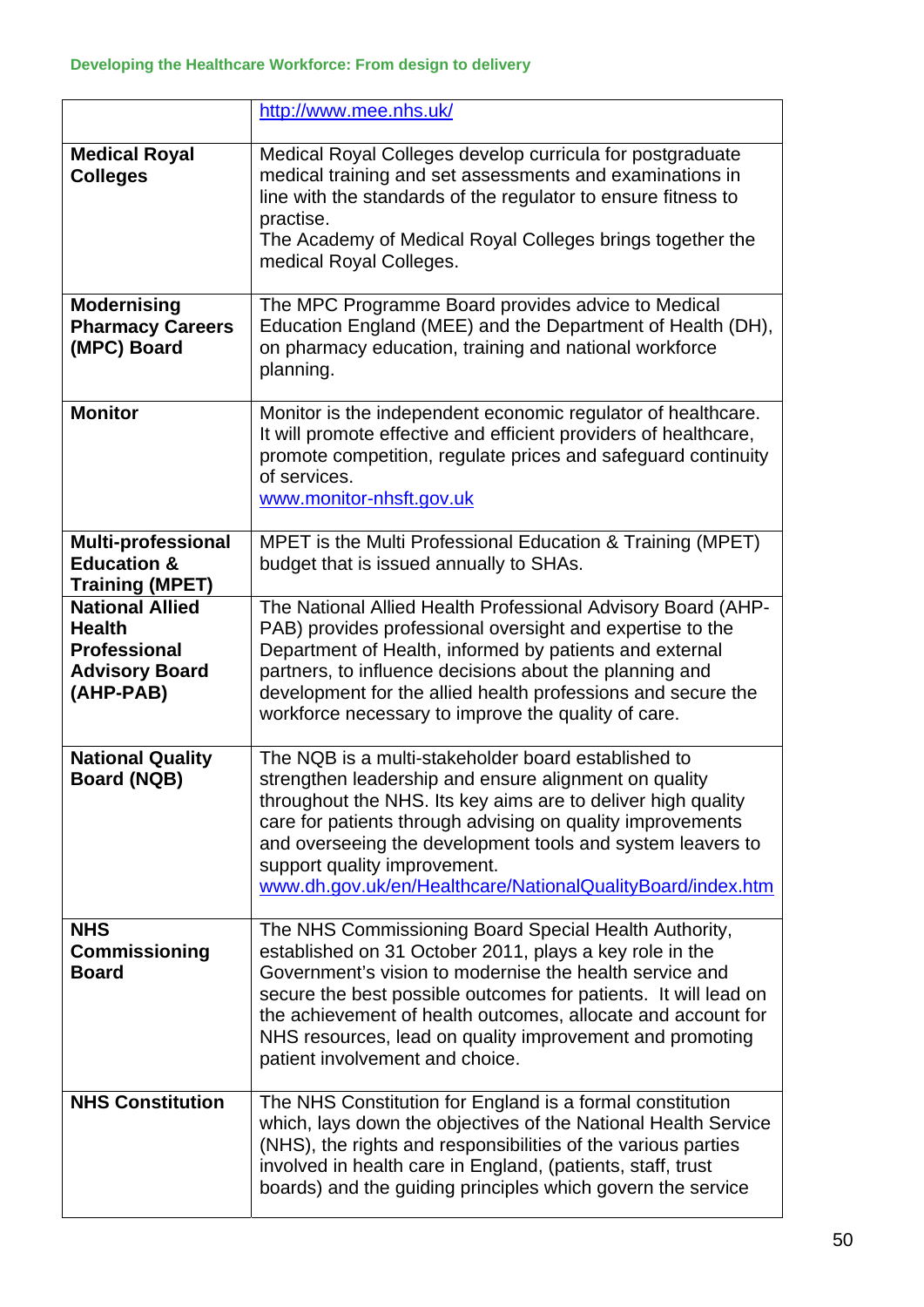| <b>NHS Future Forum</b><br><b>NHS Information</b><br><b>Centre</b>                              | The NHS Future Forum was established as an independent<br>advisory panel to drive engagement around the listening<br>exercise for the Health and Social Care Bill. The NHS Future<br>Forum has published key recommendations to Government<br>on the future for NHS modernisation.<br>The NHS Information Centre is England's central, authoritative<br>source of health and social care information for frontline                                                                                                                                                                                                                                                                                                                                   |
|-------------------------------------------------------------------------------------------------|------------------------------------------------------------------------------------------------------------------------------------------------------------------------------------------------------------------------------------------------------------------------------------------------------------------------------------------------------------------------------------------------------------------------------------------------------------------------------------------------------------------------------------------------------------------------------------------------------------------------------------------------------------------------------------------------------------------------------------------------------|
|                                                                                                 | decision makers. Its aim is to revolutionise the use of<br>information to improve decision making, deliver better care<br>and realise increased productivity.                                                                                                                                                                                                                                                                                                                                                                                                                                                                                                                                                                                        |
| <b>NHS Leadership</b><br>Academy                                                                | The purpose of the Academy is to develop outstanding<br>leadership in health. The NHS Leadership Academy will be<br>owned by the NHS for the NHS, and will build relationships<br>across and beyond the NHS.                                                                                                                                                                                                                                                                                                                                                                                                                                                                                                                                         |
| <b>National Institute</b><br>for Health<br><b>Research (NIHR)</b>                               | The goal of the National Institute for Health Research (NIHR)<br>is to create a health research system in which the NHS<br>supports outstanding individuals, working in world class<br>facilities, conducting leading edge research focused on the<br>needs of patients and the public.                                                                                                                                                                                                                                                                                                                                                                                                                                                              |
| <b>Nursing and</b><br><b>Midwifery</b><br><b>Professional</b><br><b>Advisory Board</b><br>(PAB) | The Nursing and Midwifery Professional Advisory Board<br>(PAB), is a board of clinical professionals who provide expert<br>advice on nursing and midwifery workforce planning and<br>development to the Department of Health's Chief Nursing<br>Officer.                                                                                                                                                                                                                                                                                                                                                                                                                                                                                             |
| Postgraduate<br><b>Deaneries</b>                                                                | Training for doctors who have completed their pre-registration<br>year is co-ordinated and delivered through the local<br>postgraduate deanery. Details of these can be obtained from<br>the Conference of Postgraduate Medical Deans (COPMeD)<br>at:<br>Website: www.copmed.org.uk                                                                                                                                                                                                                                                                                                                                                                                                                                                                  |
| <b>Public Health</b><br><b>England</b>                                                          | Public Health England is due to take on its full responsibilities<br>in April 2013 and will be an executive agency of the<br>Department of Health, subject to Parliamentary approval.<br>From its establishment in April 2013, Public Health England<br>will be the authoritative national voice and expert service<br>provider for public health.<br>Public Health England will work with partners across the<br>public health system and in wider society to:<br>• deliver, support and enable improvements in health and<br>wellbeing in the areas set out in the Public Health Outcomes<br>Framework<br>• lead on the design, delivery and maintenance of systems to<br>protect the population against existing and future threats to<br>health. |